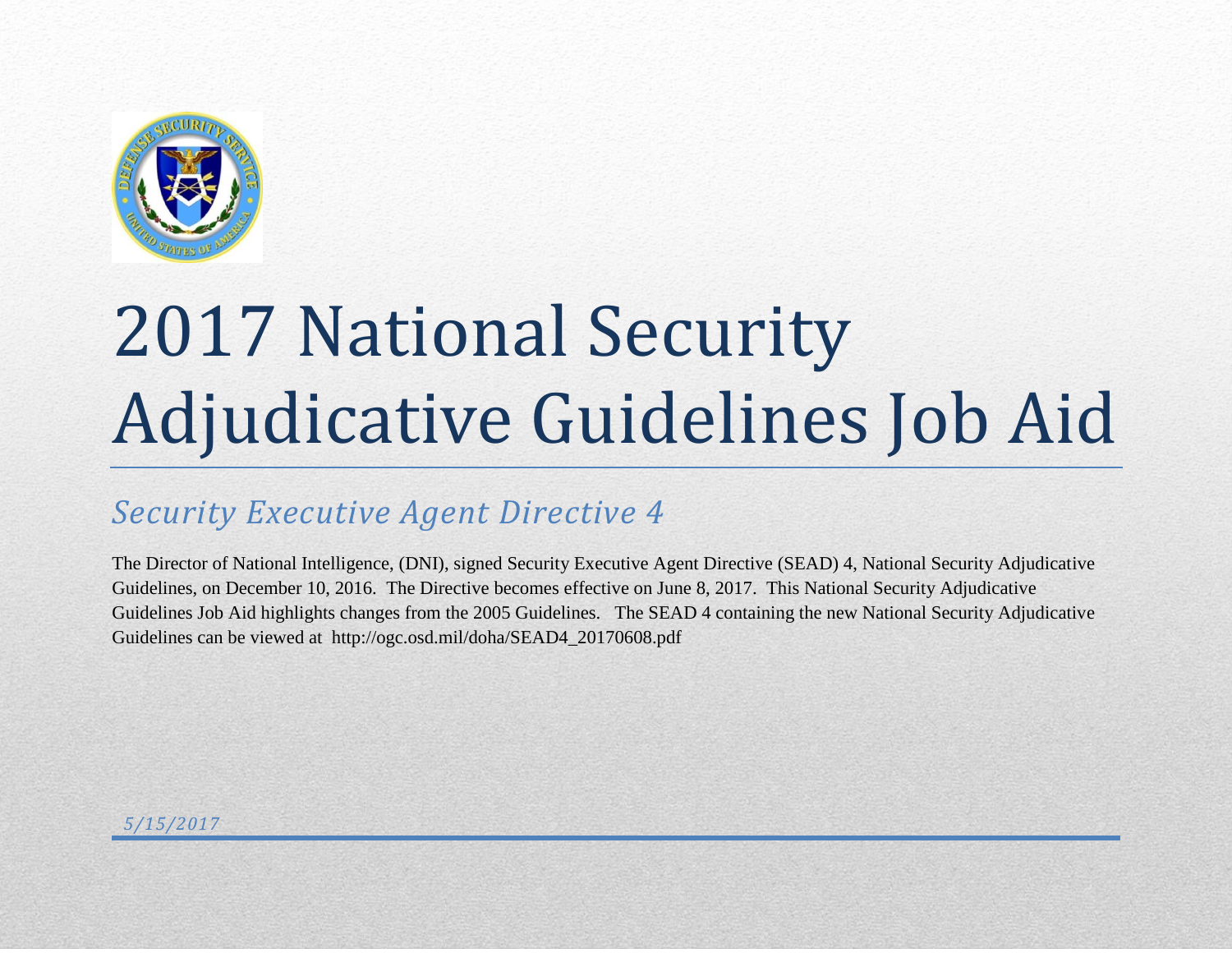| <b>Contents</b> |  |
|-----------------|--|
|                 |  |
|                 |  |
|                 |  |
|                 |  |
|                 |  |
|                 |  |
|                 |  |
|                 |  |
|                 |  |
|                 |  |
|                 |  |
|                 |  |
|                 |  |
|                 |  |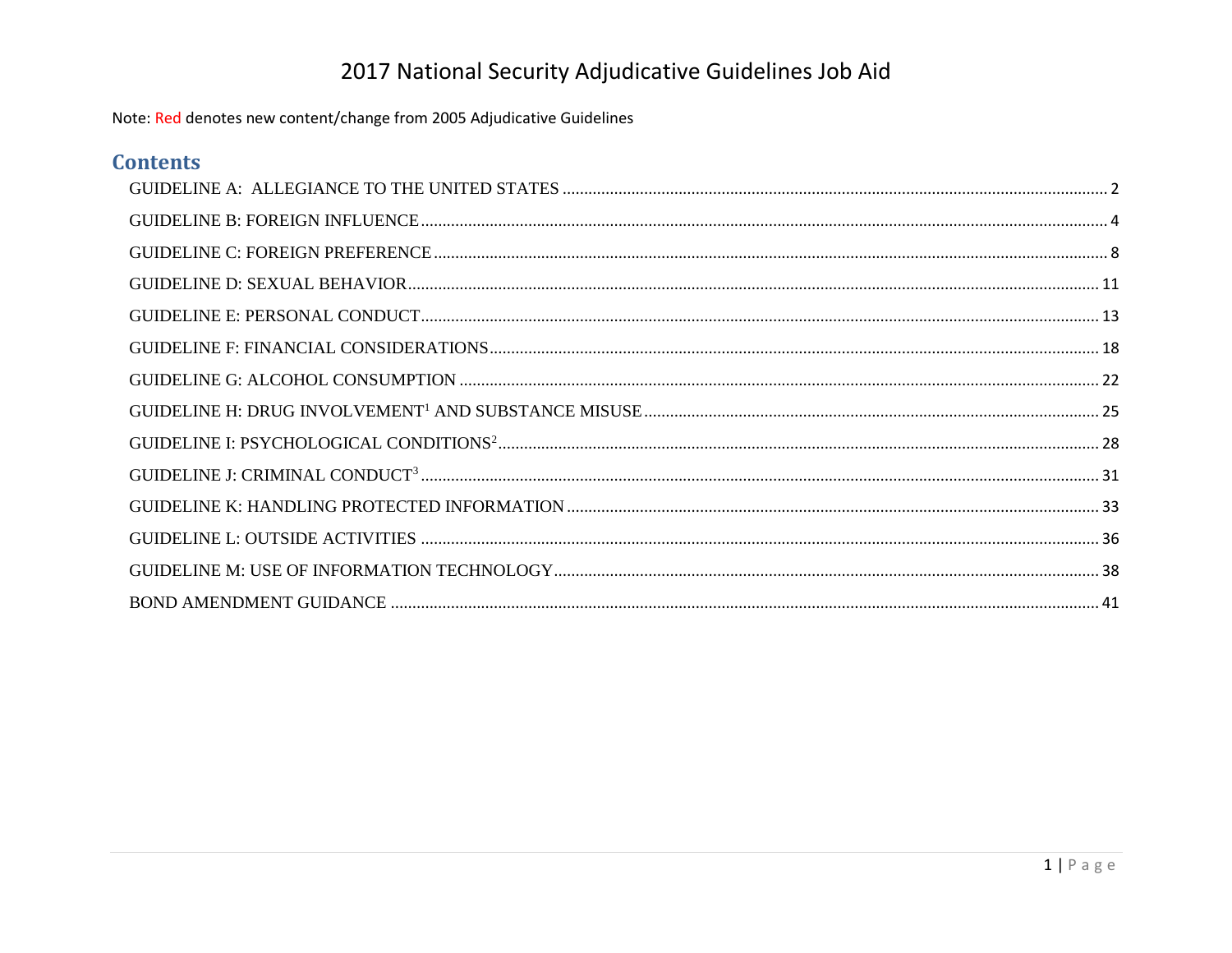<span id="page-2-0"></span>

| <b>CONCERN</b>                                      | <b>DISQUALIFIER</b>                 | <b>MITIGATOR</b>                      | <b>2005 GUIDELINES</b>                      |
|-----------------------------------------------------|-------------------------------------|---------------------------------------|---------------------------------------------|
| <b>GUIDELINE A: ALLEGIANCE TO THE UNITED STATES</b> |                                     |                                       |                                             |
| 3. The Concern. The                                 | 4. Conditions that could raise a    | 5. Conditions that could              | 3. The Concern. An individual must be       |
| willingness to safeguard                            | security concern and may be         | mitigate security concerns            | of unquestioned allegiance to the United    |
| classified or sensitive                             | disqualifying include:(a)           | include:                              | States. The willingness to safeguard        |
| information is in doubt if                          | involvement in, support of,         |                                       | classified information is in doubt if there |
| there is any reason to                              | training to commit, or advocacy     | (a) the individual was unaware of     | is any reason to suspect an individual's    |
| suspect an individual's                             | of any act of sabotage, espionage,  | the unlawful aims of the              | allegiance to the United States.            |
| allegiance to the United                            | treason, terrorism, or sedition     | individual or organization and        |                                             |
| States. There is no positive                        | against the United States;          | severed ties upon learning of         | 4. Conditions that could raise a security   |
| test for allegiance, but there                      | (b) association or sympathy with    | these:                                | concern and may be disqualifying            |
| are negative indicators.                            | persons who are attempting to       | (b) the individual's involvement      | include:                                    |
| These include participation                         | commit, or who are committing,      | was humanitarian and permitted        | (a) involvement in, support of, training to |
| in or support for acts                              | any of the above acts; and          | under U.S. law;                       | commit, or advocacy of any act of           |
| against the United States or                        | (c) association or sympathy with    | (c) involvement in the above          | sabotage, espionage, treason, terrorism,    |
| placing the welfare or                              | persons or organizations that       | activities occurred for only a short  | or sedition against the United States of    |
| interests of another country                        | advocate, threaten, or use force or | period of time and was                | America:                                    |
| above those of the United                           | violence, or use any other illegal  | attributable to curiosity or          | (b) association or sympathy with persons    |
| States. Finally, the failure                        | or unconstitutional means, in an    | academic interest; and                | who are attempting to commit, or who are    |
| to adhere to the laws of the                        | effort to:                          | (d) the involvement or association    | committing, any of the above acts;          |
| United States may be                                | (1) overthrow or influence the      | with such activities occurred         | (c) association or sympathy with persons    |
| relevant if the violation of                        | U.S. Government or any state or     | under such unusual                    | or organizations that advocate, threaten,   |
| law is harmful to stated                            | local government;                   | circumstances, or so much time        | or use force or violence, or use any other  |
| U.S. interests. An                                  | (2) prevent Federal, state, or      | has elapsed, that it is unlikely to   | illegal or unconstitutional means, in an    |
| individual who engages in                           | local government personnel from     | recur and does not cast doubt on      | effort to:                                  |
| acts against the United                             | performing their official duties;   | the individual's current reliability, | (1) overthrow or influence the              |
| States or provides support                          | (3) gain retribution for            | trustworthiness, or allegiance.       | government of the United States or any      |
| or encouragement to those                           | perceived wrongs caused by the      |                                       | state or local government;                  |
| who do has already                                  | Federal, state, or local            |                                       | (2) prevent Federal, state, or local        |
| demonstrated willingness to                         | government; and                     |                                       | government personnel from performing        |
| compromise national                                 | (4) prevent others from             |                                       | their official duties;                      |
| security.                                           | exercising their rights under the   |                                       | (3) gain retribution for perceived wrongs   |
|                                                     | Constitution or laws of the United  |                                       | caused by the Federal, state, or local      |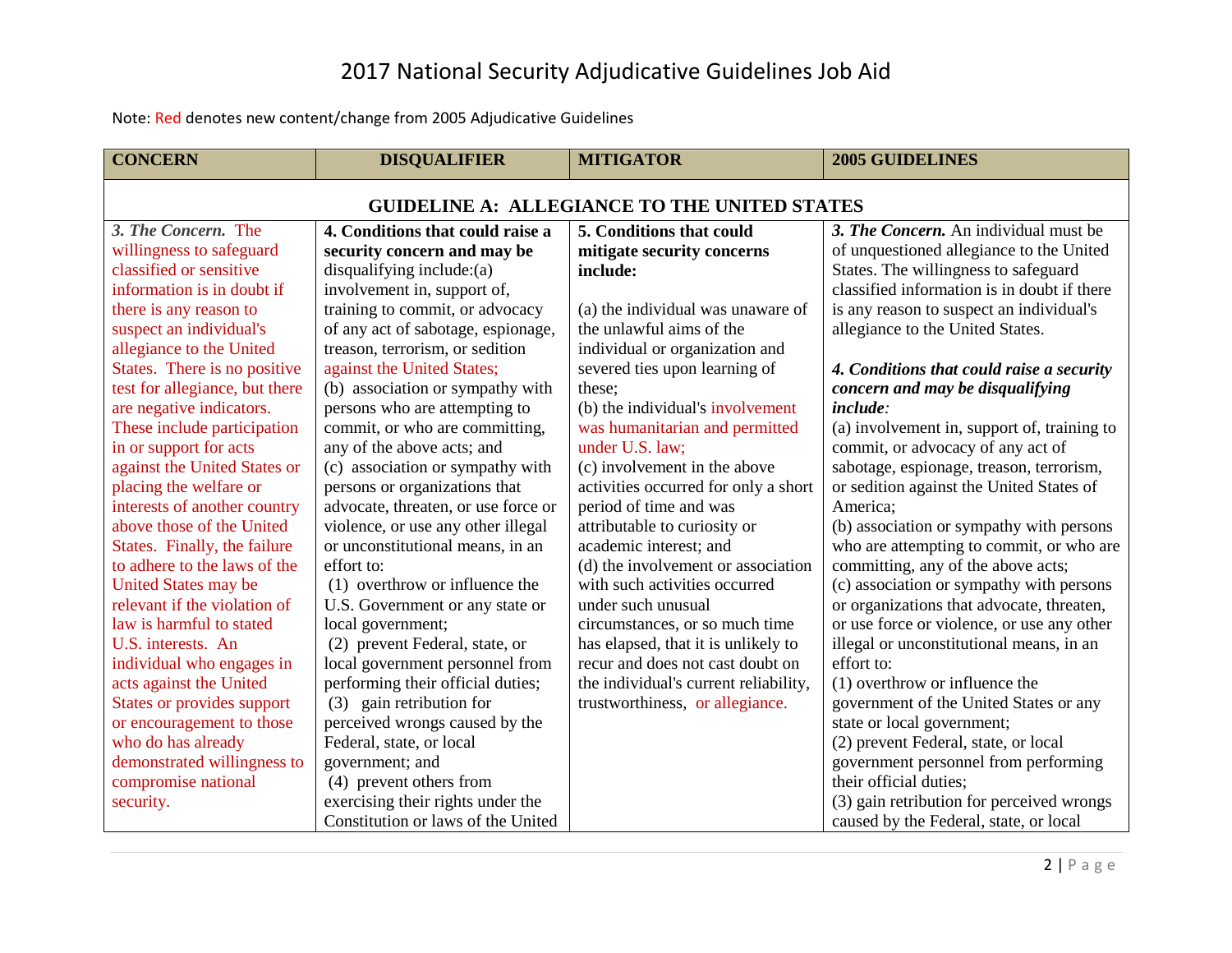| <b>CONCERN</b>                                      | <b>DISQUALIFIER</b>     | <b>MITIGATOR</b> | <b>2005 GUIDELINES</b>                                                                                                                                                                                                                                                                                                                                                                                                                                                                                                                                                                                                                                                                                                                                                                                                                                                                                            |
|-----------------------------------------------------|-------------------------|------------------|-------------------------------------------------------------------------------------------------------------------------------------------------------------------------------------------------------------------------------------------------------------------------------------------------------------------------------------------------------------------------------------------------------------------------------------------------------------------------------------------------------------------------------------------------------------------------------------------------------------------------------------------------------------------------------------------------------------------------------------------------------------------------------------------------------------------------------------------------------------------------------------------------------------------|
| <b>GUIDELINE A: ALLEGIANCE TO THE UNITED STATES</b> |                         |                  |                                                                                                                                                                                                                                                                                                                                                                                                                                                                                                                                                                                                                                                                                                                                                                                                                                                                                                                   |
|                                                     | States or of any state. |                  | government;<br>(4) prevent others from exercising their<br>rights under the Constitution or laws of<br>the United States or of any state.<br>5. Conditions that could mitigate<br>security concerns include:<br>(a) the individual was unaware of the<br>unlawful aims of the individual or<br>organization and severed ties upon<br>learning of these;<br>(b) the individual's involvement was only<br>with the lawful or humanitarian aspects<br>of such an organization;<br>(c) involvement in the above activities<br>occurred for only a short period of time<br>and was attributable to curiosity or<br>academic interest;<br>(d) the involvement or association with<br>such activities occurred under such<br>unusual circumstances, or so much times<br>has elapsed, that it is unlikely to recur<br>and does not cast doubt on the<br>individual's current reliability,<br>trustworthiness, or loyalty. |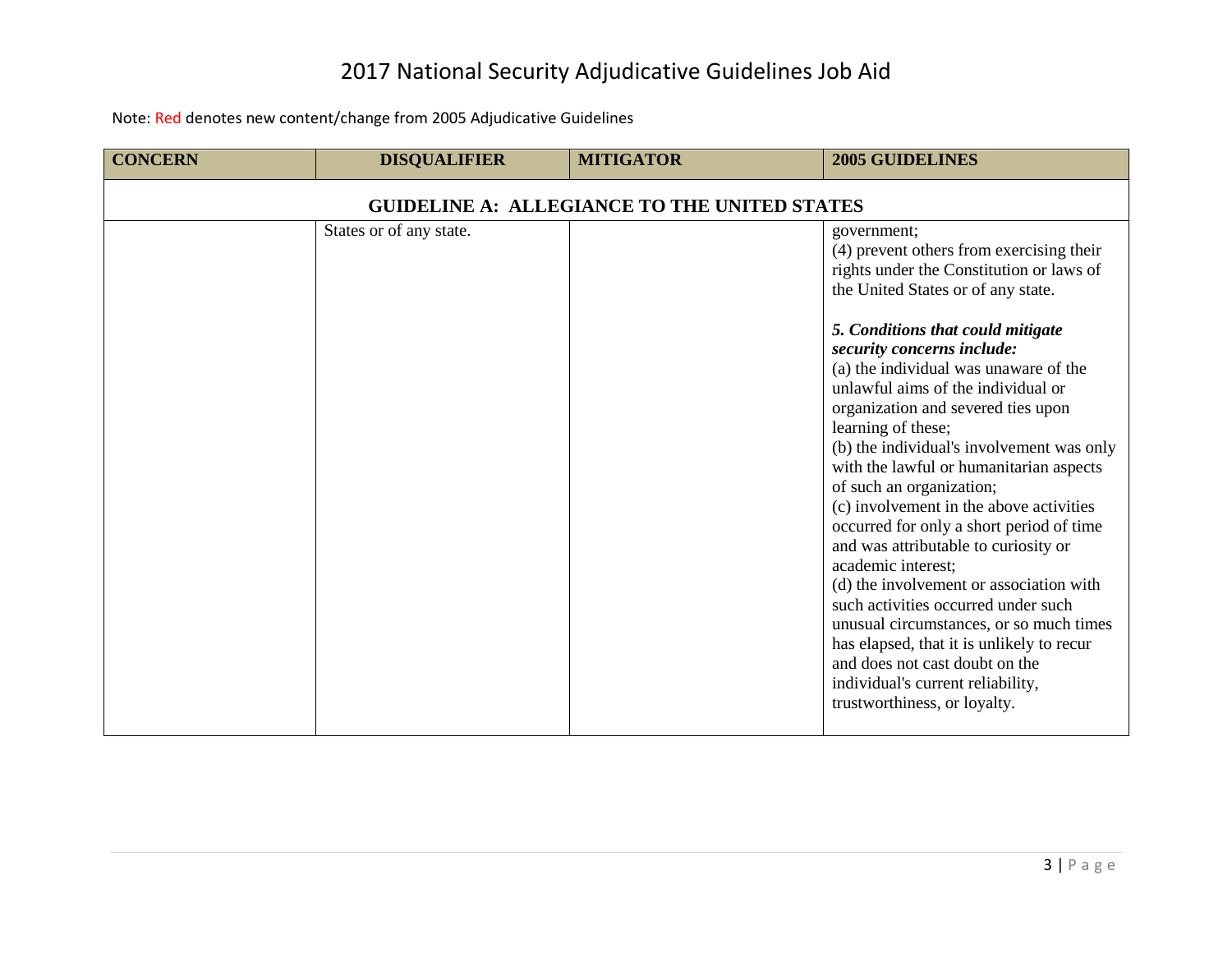<span id="page-4-0"></span>

| <b>CONCERN</b>                        | <b>DISQUALIFIER</b>                 | <b>MITIGATOR</b>                      | <b>2005 GUIDELINES</b>                        |
|---------------------------------------|-------------------------------------|---------------------------------------|-----------------------------------------------|
| <b>GUIDELINE B: FOREIGN INFLUENCE</b> |                                     |                                       |                                               |
| 6. The Concern. Foreign               | 7. Conditions that could raise a    | 8. Conditions that could              | 6. The Concern. Foreign contacts and          |
| contacts and interests,               | security concern and may be         | mitigate security concerns            | interests may be a security concern if the    |
| including, but not limited            | disqualifying include:              | include:                              | individual has divided loyalties or foreign   |
| to, business, financial, and          | (a) contact, regardless of method,  |                                       | financial interests, may be manipulated or    |
| property interests, are a             | with a foreign family member,       | (a) the nature of the relationships   | induced to help a foreign person, group,      |
| national security concern if          | business or professional associate, | with foreign persons, the country     | organization, or government in a way that     |
| they result in divided                | friend, or other person who is a    | in which these persons are            | is not in U.S. interests, or is vulnerable to |
| allegiance. They may also             | citizen of or resident in a foreign | located, or the positions or          | pressure or coercion by any foreign           |
| be a national security                | country if that contact creates a   | activities of those persons in that   | interest. Adjudication under this             |
| concern if they create                | heightened risk of foreign          | country are such that it is unlikely  | Guideline can and should consider the         |
| circumstances in which the            | exploitation, inducement,           | the individual will be placed in a    | identity of the foreign country in which      |
| individual may be                     | manipulation, pressure, or          | position of having to choose          | the foreign contact or financial interest is  |
| manipulated or induced to             | coercion;                           | between the interests of a foreign    | located, including, but not limited to,       |
| help a foreign person,                | (b) connections to a foreign        | individual, group, organization, or   | such considerations as whether the            |
| group, organization, or               | person, group, government, or       | government and the interests of       | foreign country is known to target United     |
| government in a way                   | country that create a potential     | the United States;                    | States citizens to obtain protected           |
| inconsistent with U.S.                | conflict of interest between the    | (b) there is no conflict of interest, | information and/or is associated with a       |
| interests or otherwise made           | individual's obligation to protect  | either because the individual's       | risk of terrorism.                            |
| vulnerable to pressure or             | classified or sensitive information | sense of loyalty or obligation to     |                                               |
| coercion by any foreign               | or technology and the individual 's | the foreign person, or allegiance     | 7. Conditions that could raise a security     |
| interest. Assessment of               | desire to help a foreign person,    | to the group, government, or          | concern and may be disqualifying              |
| foreign contacts and                  | group, or country by providing      | country is so minimal, or the         | <i>include:</i>                               |
| interests should consider the         | that information or technology;     | individual has such deep and          | (a) contact with a foreign family member,     |
| country in which the foreign          | (c) failure to report or fully      | longstanding relationships and        | business or professional associate, friend,   |
| contact or interest is                | disclose, when required,            | loyalties in the United States, that  | or other person who is a citizen of or        |
| located, including, but not           | association with a foreign person,  | the individual can be expected to     | resident in a foreign country if that         |
| limited to, considerations            | group, government, or country;      | resolve any conflict of interest in   | contact creates a heightened risk of          |
| such as whether it is known           | (d) counterintelligence             | favor of the U.S. interest;           | foreign exploitation, inducement,             |
| to target U.S. citizens to            | information, whether classified or  | (c) contact or communication with     | manipulation, pressure, or coercion;          |
| obtain classified or sensitive        | unclassified, that indicates the    | foreign citizens is so casual and     | (b) connections to a foreign person,          |
| information or is associated          | individual's access to classified   | infrequent that there is little       | group, government, or country that create     |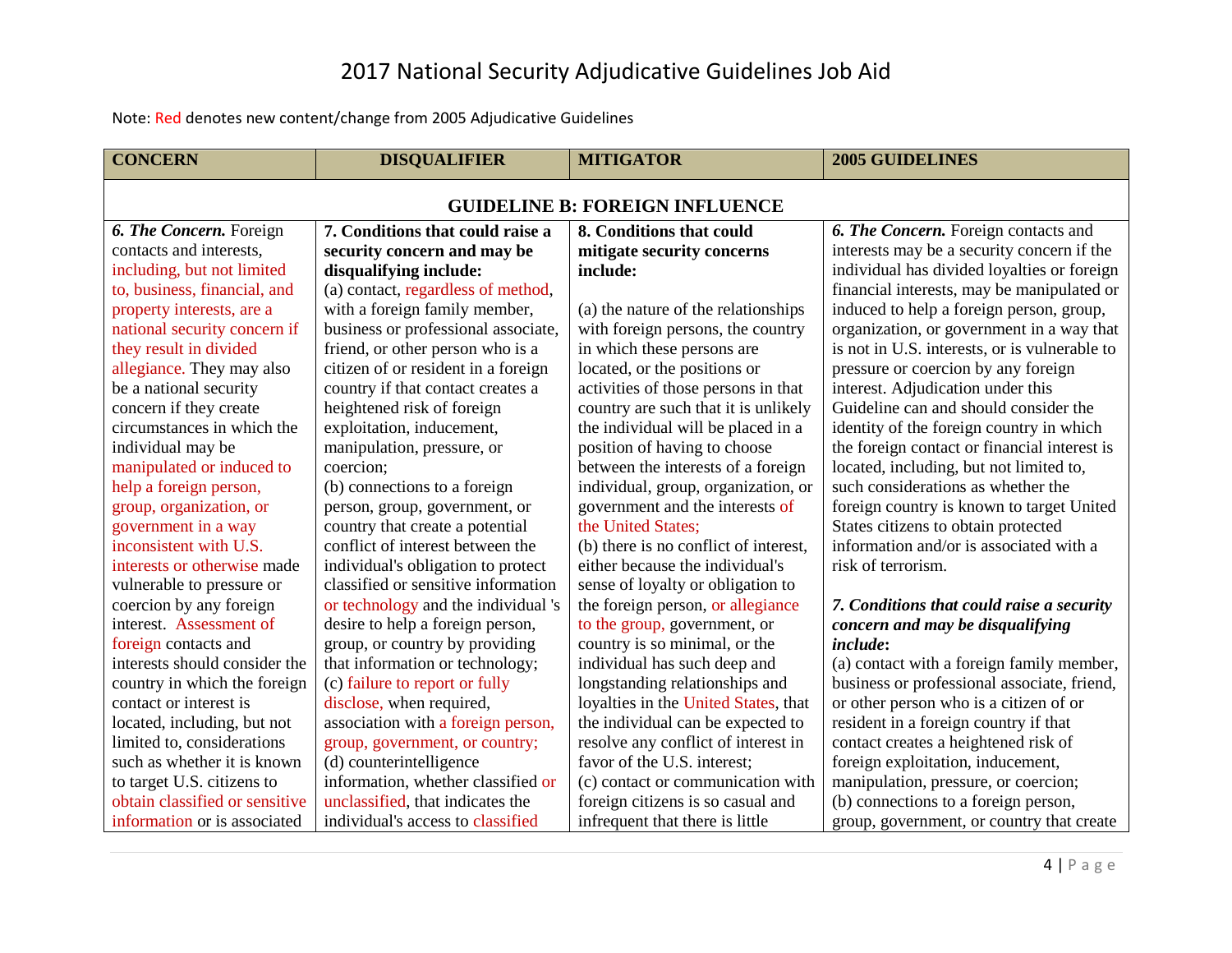| <b>CONCERN</b>                        | <b>DISQUALIFIER</b>                  | <b>MITIGATOR</b>                     | <b>2005 GUIDELINES</b>                       |  |
|---------------------------------------|--------------------------------------|--------------------------------------|----------------------------------------------|--|
| <b>GUIDELINE B: FOREIGN INFLUENCE</b> |                                      |                                      |                                              |  |
| with a risk of terrorism.             | information or eligibility for a     | likelihood that it could create a    | a potential conflict of interest between the |  |
|                                       | sensitive position may involve       | risk for foreign influence or        | individual's obligation to protect sensitive |  |
|                                       | unacceptable risk to national        | exploitation;                        | information or technology and the            |  |
|                                       | security;                            | (d) the foreign contacts and         | individual's desire to help a foreign        |  |
|                                       | (e) shared living quarters with a    | activities are on U.S. Government    | person, group, or country by providing       |  |
|                                       | person or persons, regardless of     | business or are approved by the      | that information;                            |  |
|                                       | citizenship status, if that          | agency head or designee;             | (c) counterintelligence information, that    |  |
|                                       | relationship creates a heightened    | (e) the individual has promptly      | may be classified, indicates that the        |  |
|                                       | risk of foreign inducement,          | complied with existing agency        | individual's access to protected             |  |
|                                       | manipulation, pressure, or           | requirements regarding the           | information may involve unacceptable         |  |
|                                       | coercion;                            | reporting of contacts, requests, or  | risk to national security;                   |  |
|                                       | (f) substantial business, financial, | threats from persons, groups, or     | (d) sharing living quarters with a person    |  |
|                                       | or property interests in a foreign   | organizations from a foreign         | or persons, regardless of citizenship        |  |
|                                       | country, or in any foreign owned     | country; and                         | status, if that relationship creates a       |  |
|                                       | or foreign-operated business that    | (f) the value or routine nature of   | heightened risk of foreign inducement,       |  |
|                                       | could subject the individual to a    | the foreign business, financial, or  | manipulation, pressure, or coercion;         |  |
|                                       | heightened risk of foreign           | property interests is such that they | (e) a substantial business, financial, or    |  |
|                                       | influence or exploitation or         | are unlikely to result in a conflict | property interest in a foreign country, or   |  |
|                                       | personal conflict of interest;       | and could not be used effectively    | in any foreign-owned or foreign-operated     |  |
|                                       | (g) unauthorized association with    | to influence, manipulate, or         | business, which could subject the            |  |
|                                       | a suspected or known agent,          | pressure the individual              | individual to heightened risk of foreign     |  |
|                                       | associate, or employee of a          |                                      | influence or exploitation;                   |  |
|                                       | foreign intelligence entity;         |                                      | (f) failure to report, when required,        |  |
|                                       | (h) indications that representatives |                                      | association with a foreign national;         |  |
|                                       | or nationals from a foreign          |                                      | (g) unauthorized association with a          |  |
|                                       | country are acting to increase the   |                                      | suspected or known agent, associate, or      |  |
|                                       | vulnerability of the individual to   |                                      | employee of a foreign intelligence           |  |
|                                       | possible future exploitation,        |                                      | service;                                     |  |
|                                       | inducement, manipulation,            |                                      | (h) indications that representatives or      |  |
|                                       | pressure, or coercion; and           |                                      | nationals from a foreign country are         |  |
|                                       | (i) conduct, especially while        |                                      | acting to increase the vulnerability of the  |  |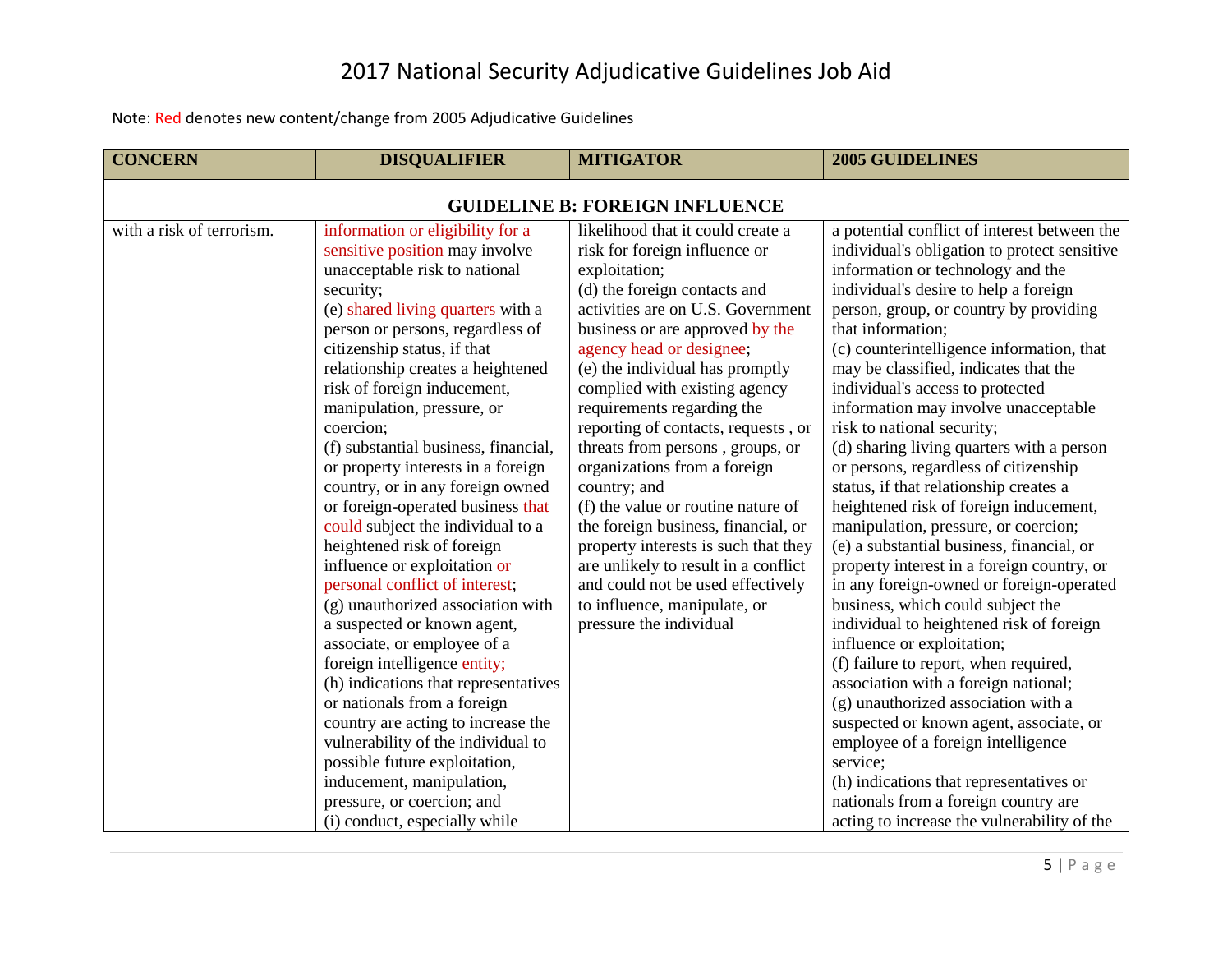| <b>CONCERN</b>                        | <b>DISQUALIFIER</b>                                                                                                                                                                       | <b>MITIGATOR</b> | <b>2005 GUIDELINES</b>                                                                                                                                                                                                                                                                                                                                                                                                                                                                                                                                                                                                                                                                                                                                                                                                                                                                                                                                                                                                                                                                                                                                                                                                                            |
|---------------------------------------|-------------------------------------------------------------------------------------------------------------------------------------------------------------------------------------------|------------------|---------------------------------------------------------------------------------------------------------------------------------------------------------------------------------------------------------------------------------------------------------------------------------------------------------------------------------------------------------------------------------------------------------------------------------------------------------------------------------------------------------------------------------------------------------------------------------------------------------------------------------------------------------------------------------------------------------------------------------------------------------------------------------------------------------------------------------------------------------------------------------------------------------------------------------------------------------------------------------------------------------------------------------------------------------------------------------------------------------------------------------------------------------------------------------------------------------------------------------------------------|
| <b>GUIDELINE B: FOREIGN INFLUENCE</b> |                                                                                                                                                                                           |                  |                                                                                                                                                                                                                                                                                                                                                                                                                                                                                                                                                                                                                                                                                                                                                                                                                                                                                                                                                                                                                                                                                                                                                                                                                                                   |
|                                       | traveling or residing outside the<br>U.S., that may make the<br>individual vulnerable to<br>exploitation, pressure, or coercion<br>by a foreign person, group,<br>government, or country. |                  | individual to possible future exploitation,<br>inducement, manipulation, pressure, or<br>coercion;<br>(i) conduct, especially while traveling<br>outside the U.S., which may make the<br>individual vulnerable to exploitation,<br>pressure, or coercion by a foreign person,<br>group, government, or country.<br>8. Conditions that could mitigate<br>security concerns include:<br>(a) the nature of the relationships with<br>foreign persons, the country in which<br>these persons are located, or the positions<br>or activities of those persons in that<br>country are such that it is unlikely the<br>individual will be placed in a position of<br>having to choose between the interests of<br>a foreign individual, group, organization,<br>or government and the interests of the<br>U.S.<br>(b) there is no conflict of interest, either<br>because the individual's sense of loyalty<br>or obligation to the foreign person, group,<br>government, or country is so minimal, or<br>the individual has such deep and<br>longstanding relationships and loyalties<br>in the U.S., that the individual can be<br>expected to resolve any conflict of<br>interest in favor of the U.S. interest;<br>(c) contact or communication with |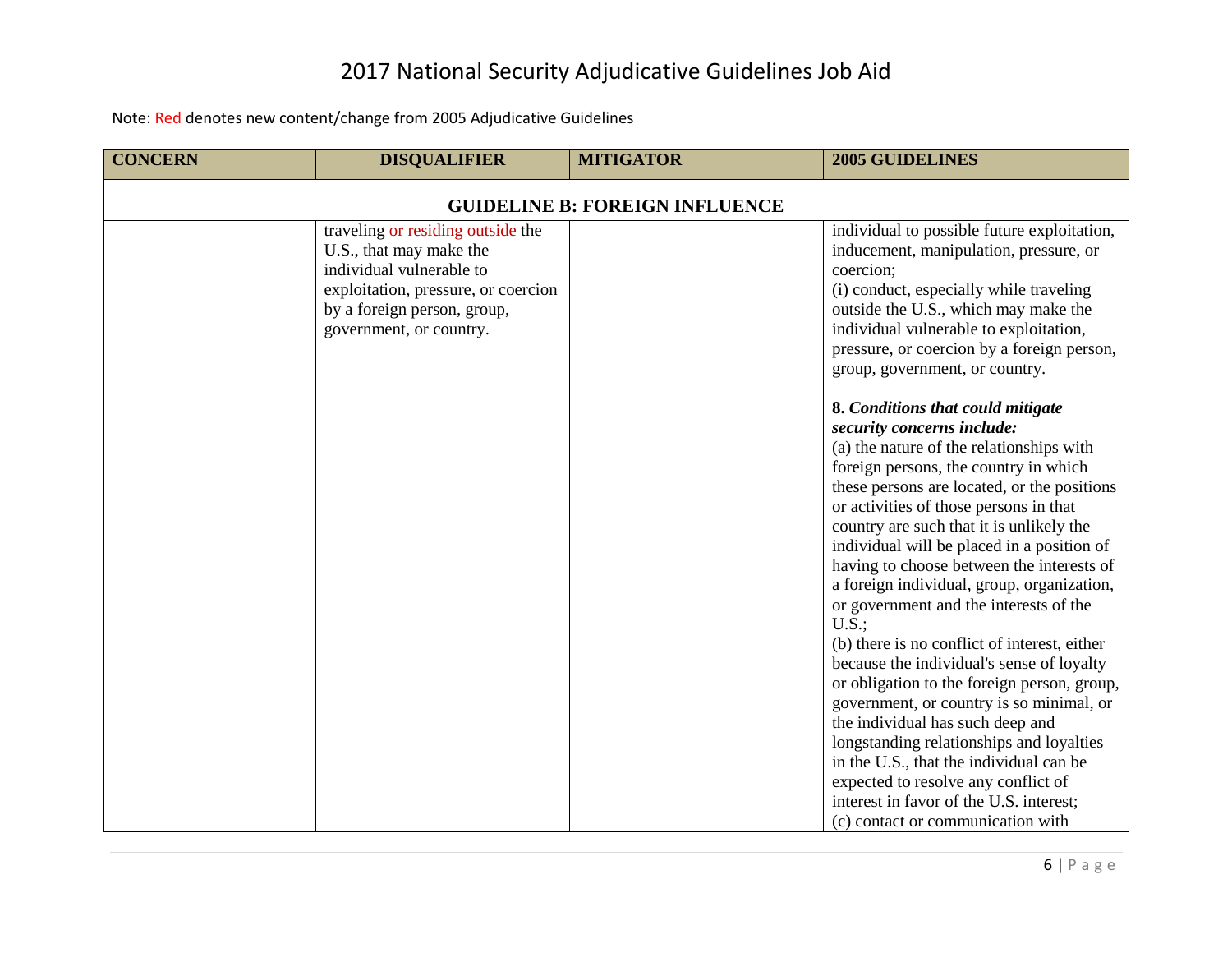| <b>CONCERN</b> | <b>DISQUALIFIER</b> | <b>MITIGATOR</b>                      | <b>2005 GUIDELINES</b>                                                                                                                                                                                                                                                                                                                                                                                                                                                                                                                                                                                                                                                                                                                                                          |
|----------------|---------------------|---------------------------------------|---------------------------------------------------------------------------------------------------------------------------------------------------------------------------------------------------------------------------------------------------------------------------------------------------------------------------------------------------------------------------------------------------------------------------------------------------------------------------------------------------------------------------------------------------------------------------------------------------------------------------------------------------------------------------------------------------------------------------------------------------------------------------------|
|                |                     | <b>GUIDELINE B: FOREIGN INFLUENCE</b> |                                                                                                                                                                                                                                                                                                                                                                                                                                                                                                                                                                                                                                                                                                                                                                                 |
|                |                     |                                       | foreign citizens is so casual and<br>infrequent that there is little likelihood<br>that it could create a risk for foreign<br>influence or exploitation;<br>(d) the foreign contacts and activities are<br>on U.S. Government business or are<br>approved by the cognizant security<br>authority;<br>(e) the individual has promptly complied<br>with existing agency requirements<br>regarding the reporting of contacts,<br>requests, or threats from persons, groups,<br>or organizations from a foreign country;<br>(f) the value or routine nature of the<br>foreign business, financial, or property<br>interests is such that they are unlikely to<br>result in a conflict and could not be used<br>effectively to influence, manipulate, or<br>pressure the individual. |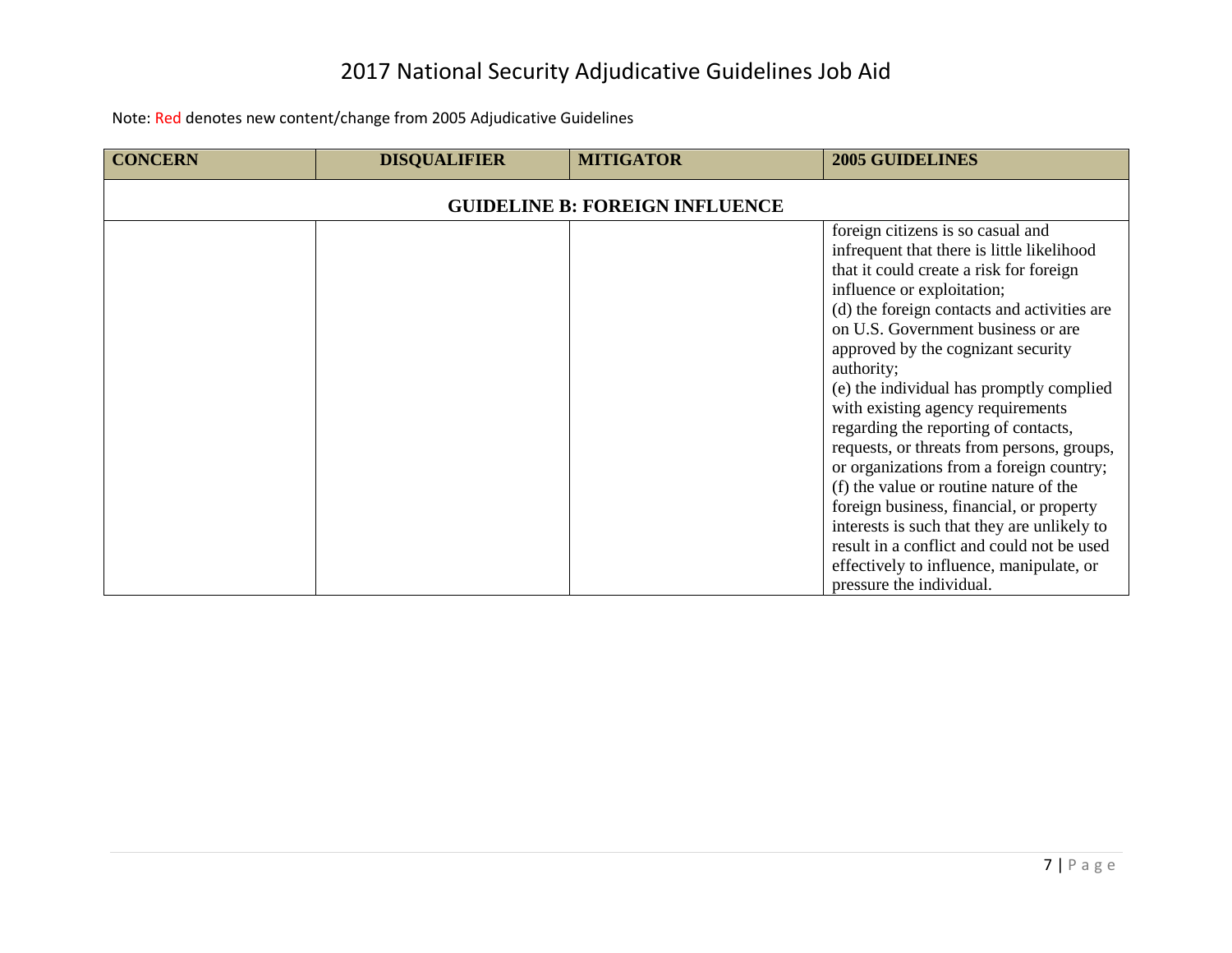<span id="page-8-0"></span>

| <b>CONCERN</b>                         | <b>DISQUALIFIER</b>                | <b>MITIGATOR</b>                      | <b>2005 GUIDELINES</b>                       |  |
|----------------------------------------|------------------------------------|---------------------------------------|----------------------------------------------|--|
| <b>GUIDELINE C: FOREIGN PREFERENCE</b> |                                    |                                       |                                              |  |
| 9. The Concern. When an                | 10. Conditions that could raise a  | 11. Conditions that could             | 9. The Concern. When an individual acts      |  |
| individual acts in such a              | security concern and may be        | mitigate security concerns            | in such a way as to indicate a preference    |  |
| way as to indicate a                   | disqualifying include:             | include:                              | for a foreign country over the United        |  |
| preference for a foreign               | (a) applying for and/or acquiring  | (a) the foreign citizenship is not in | States, then he or she may be prone to       |  |
| country over the United                | citizenship in any other country;  | conflict with U.S. national           | provide information or make decisions        |  |
| States, then he or she may             | (b) failure to report, or fully    | security interests;                   | that are harmful to the interests of the     |  |
| provide information or                 | disclose when required, to an      | (b) dual citizenship is based solely  | United States.                               |  |
| make decisions that are                | appropriate security official, the | on parental citizenship or birth in   |                                              |  |
| harmful to the interests of            | possession of a passport or        | a foreign country, and there is no    | 10. Conditions that could raise a            |  |
| the United States. Foreign             | identity card issued by any        | evidence of foreign preference;       | security concern and may be                  |  |
| involvement raises concerns            | country other than the United      | (c) the individual has expressed a    | disqualifying include:                       |  |
| about an individual's                  | States;                            | willingness to renounce the           | (a) exercise of any right, privilege or      |  |
| judgment, reliability, and             | (c) failure to use a U.S. passport | foreign citizenship that is in        | obligation of foreign citizenship after      |  |
| trustworthiness when it is in          | when entering or exiting the U.S.; | conflict with U.S. national           | becoming a U.S. citizen or through the       |  |
| conflict with U.S. national            | (d) participation in foreign       | security interests;                   | foreign citizenship of a family member.      |  |
| interests or when the                  | activities, including but not      | (d) the exercise of the rights,       | This includes but is not limited to:         |  |
| individual acts to conceal it.         | limited to:                        | privileges, or obligations of         | (1) possession of a current foreign          |  |
| By itself, the fact that a U.S.        | (1) assuming or attempting to      | foreign citizenship occurred          | passport;                                    |  |
| citizen is also a citizen of           | assume any type of employment,     | before the individual became a        | (2) military service or a willingness to     |  |
| another country is not                 | position, or political office in a | U.S. citizen;                         | bear arms for a foreign country;             |  |
| disqualifying without an               | foreign government or military     | (e) the exercise of the entitlements  | (3) accepting educational, medical,          |  |
| objective showing of such              | organization; and                  | or benefits of foreign citizenship    | retirement, social welfare, or other such    |  |
| conflict or attempt at                 | (2) otherwise acting to serve the  | do not present a national security    | benefits from a foreign country;             |  |
| concealment. The same is               | interests of a foreign person,     | concern;                              | (4) residence in a foreign country to meet   |  |
| true for a U.S. citizen 's             | group, organization, or            | (f) the foreign preference, if        | citizenship requirements;                    |  |
| exercise of any right or               | government in any way that         | detected, involves a foreign          | (5) using foreign citizenship to protect     |  |
| privilege of foreign                   | conflicts with U.S. national       | country, entity, or association that  | financial or business interests in another   |  |
| citizenship and any action             | security interests;                | poses a low national security risk;   | country;                                     |  |
| to acquire or obtain                   | (e) using foreign citizenship to   | (g) civil employment or military      | (6) seeking or holding political office in a |  |
| recognition of a foreign               | protect financial or business      | service was authorized under U.S.     | foreign country;                             |  |
| citizenship.                           | interests in another country in    | law, or the employment or service     | (7) voting in a foreign election;            |  |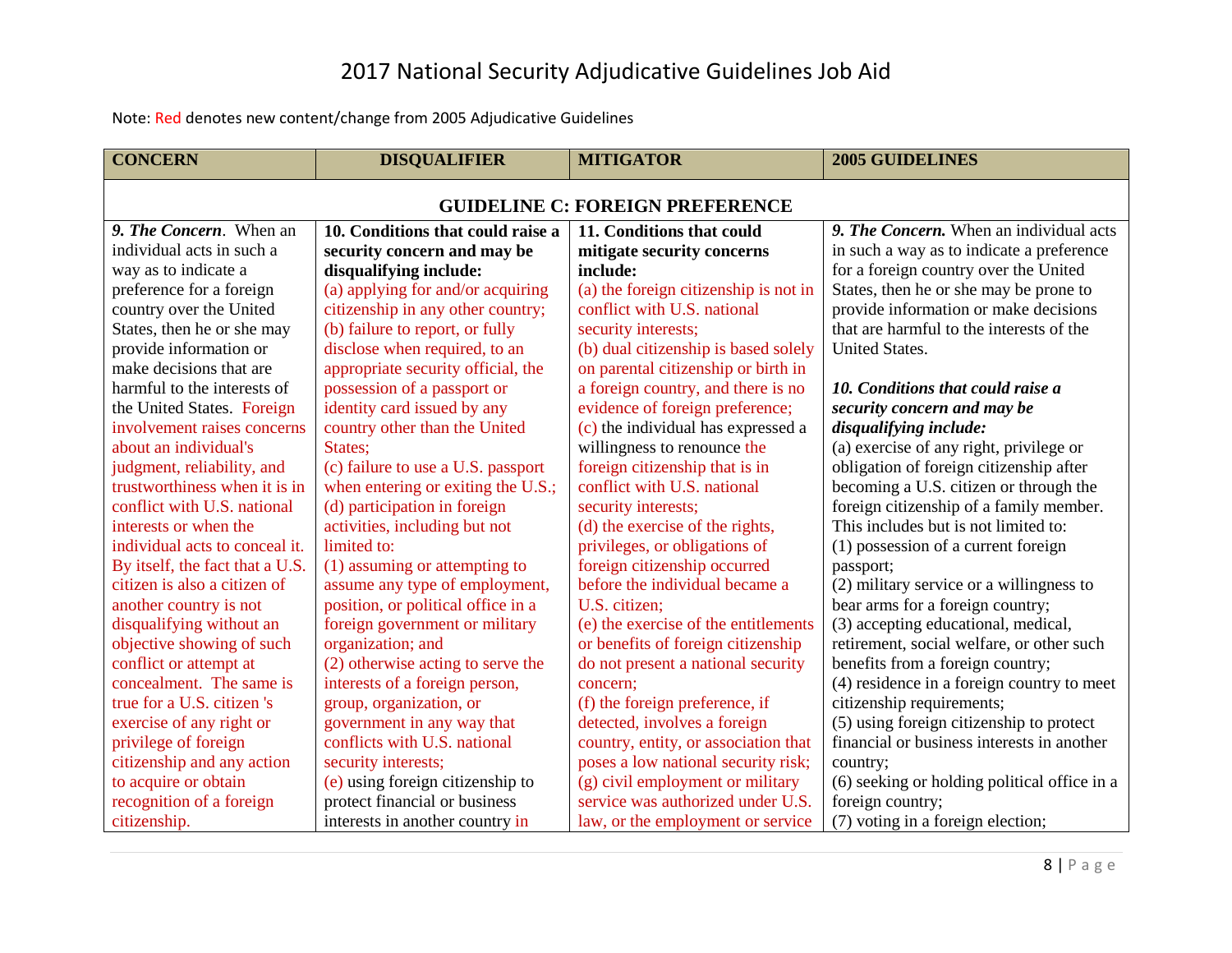| <b>CONCERN</b>                         | <b>DISQUALIFIER</b>                                                                                                                                                                       | <b>MITIGATOR</b>                                                                                                                                                                          | <b>2005 GUIDELINES</b>                                                                                                                                                                                                                                                                                                                                                                                                                                                                                                                                                                                                                                                                                                                                                                                                                                                                                                                                                                                                                                                                                                                                                                   |
|----------------------------------------|-------------------------------------------------------------------------------------------------------------------------------------------------------------------------------------------|-------------------------------------------------------------------------------------------------------------------------------------------------------------------------------------------|------------------------------------------------------------------------------------------------------------------------------------------------------------------------------------------------------------------------------------------------------------------------------------------------------------------------------------------------------------------------------------------------------------------------------------------------------------------------------------------------------------------------------------------------------------------------------------------------------------------------------------------------------------------------------------------------------------------------------------------------------------------------------------------------------------------------------------------------------------------------------------------------------------------------------------------------------------------------------------------------------------------------------------------------------------------------------------------------------------------------------------------------------------------------------------------|
| <b>GUIDELINE C: FOREIGN PREFERENCE</b> |                                                                                                                                                                                           |                                                                                                                                                                                           |                                                                                                                                                                                                                                                                                                                                                                                                                                                                                                                                                                                                                                                                                                                                                                                                                                                                                                                                                                                                                                                                                                                                                                                          |
|                                        | violation of U.S. law; and<br>(f) an act of expatriation from the<br>United States such as declaration<br>of intent to renounce U.S.<br>citizenship, whether through<br>words or actions. | was otherwise consented to as<br>required by U.S. law; and<br>(h) any potentially disqualifying<br>activity took place after receiving<br>the approval by the agency head<br>or designee. | (b) action to acquire or obtain recognition<br>of a foreign citizenship by an American<br>citizen;<br>(c) performing or attempting to perform<br>duties, or otherwise acting, so as to serve<br>the interests of a foreign person, group,<br>organization, or government in conflict<br>with the national security interest;<br>(d) any statement or action that shows<br>allegiance to a country other than the<br>United States: for example, declaration of<br>intent to renounce United States<br>citizenship; renunciation of United States<br>citizenship.<br>11. Conditions that could mitigate<br>security concerns include:<br>(a) dual citizenship is based solely on<br>parents' citizenship or birth in a foreign<br>country;<br>(b) the individual has expressed a<br>willingness to renounce dual citizenship;<br>(c) exercise of the rights, privileges, or<br>obligations of foreign citizenship<br>occurred before the individual became a<br>U.S. citizen or when the individual was a<br>minor;<br>(d) use of a foreign passport is approved<br>by the cognizant security authority;<br>(e) the passport has been destroyed,<br>surrendered to the cognizant security |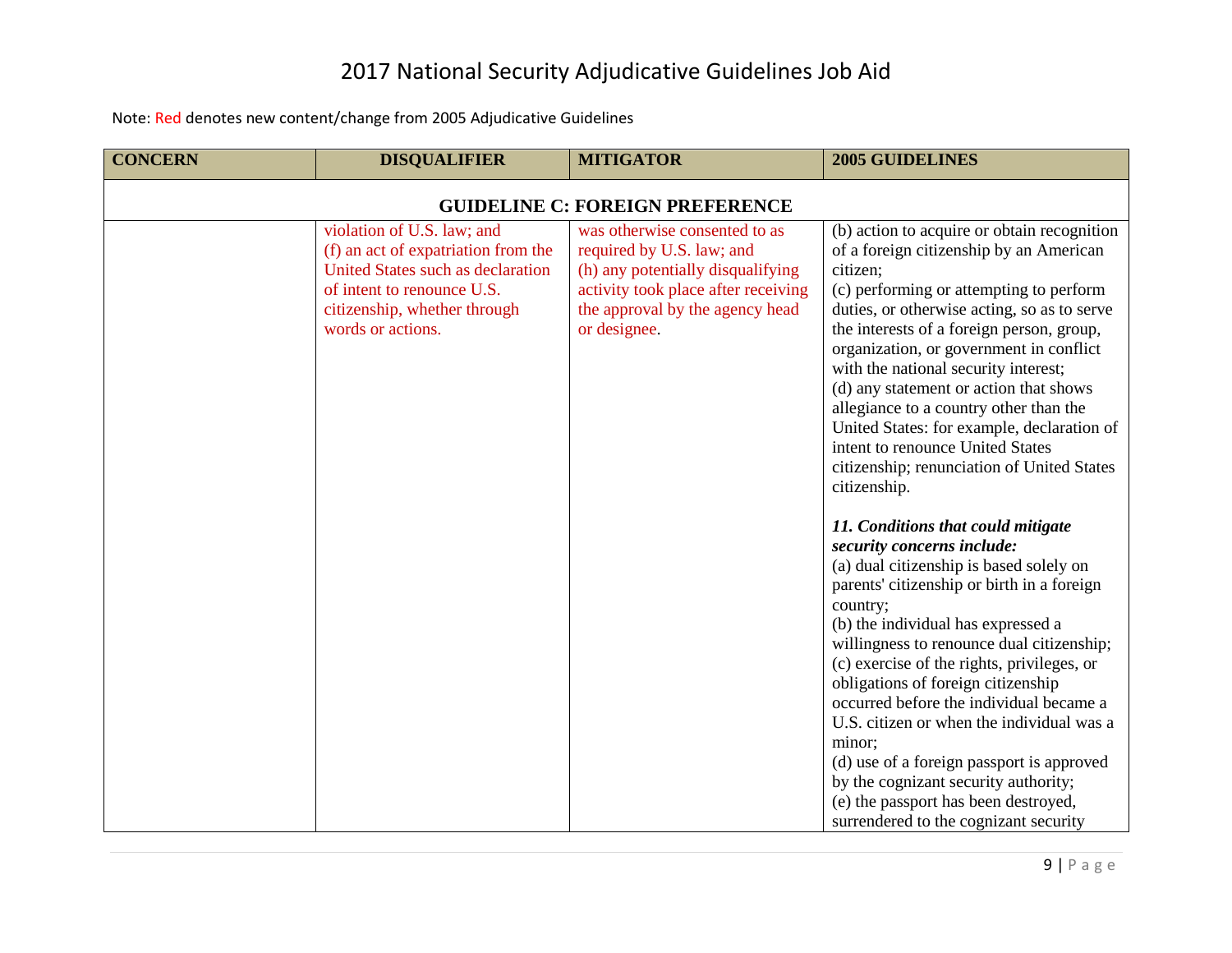| <b>CONCERN</b>                         | <b>DISQUALIFIER</b> | <b>MITIGATOR</b> | <b>2005 GUIDELINES</b>                                                                                                           |
|----------------------------------------|---------------------|------------------|----------------------------------------------------------------------------------------------------------------------------------|
| <b>GUIDELINE C: FOREIGN PREFERENCE</b> |                     |                  |                                                                                                                                  |
|                                        |                     |                  | authority, or otherwise invalidated;<br>(f) the vote in a foreign election was<br>encouraged by the United States<br>Government. |
|                                        |                     |                  |                                                                                                                                  |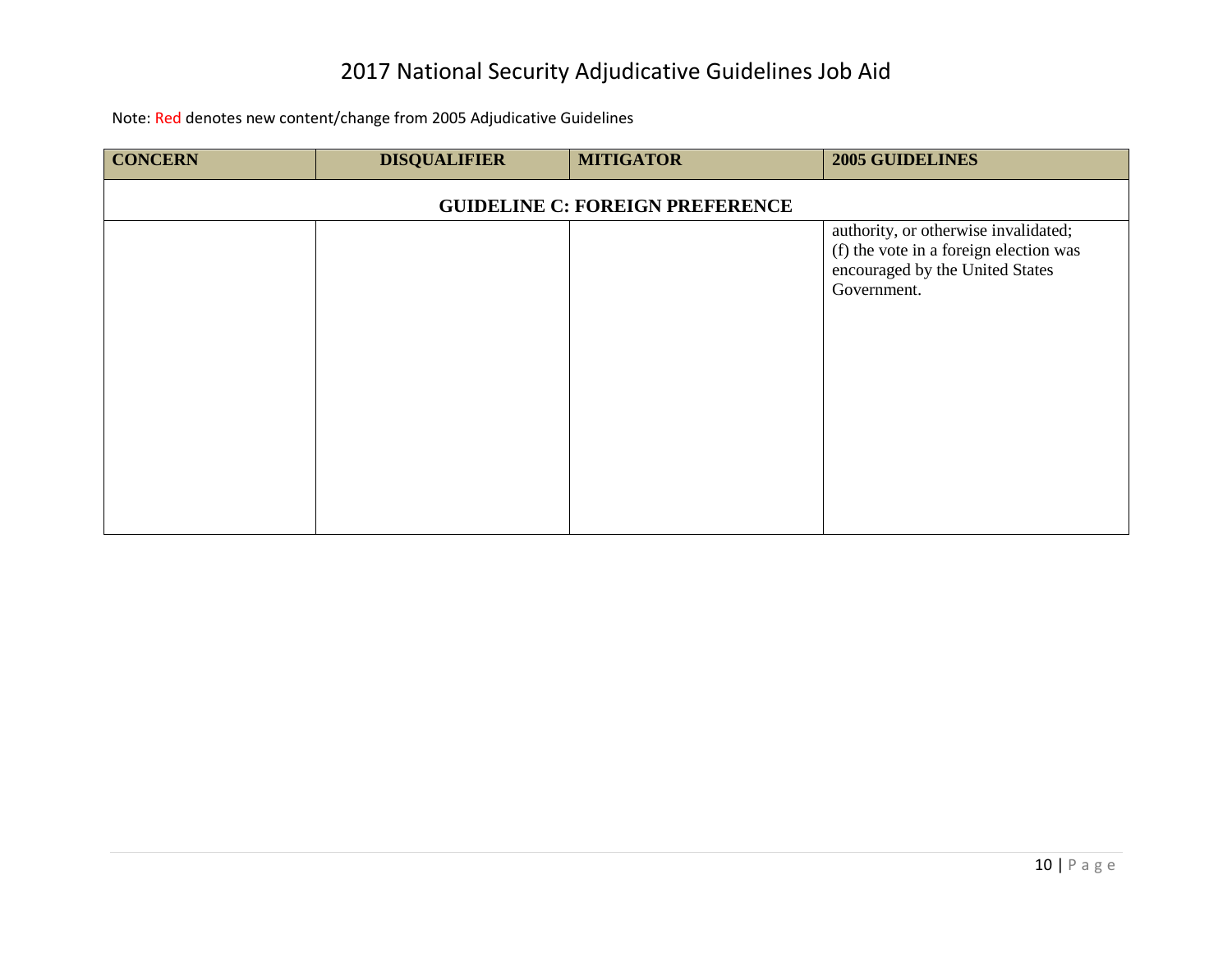<span id="page-11-0"></span>

| <b>CONCERN</b>                      | <b>DISQUALIFIER</b>                | <b>MITIGATOR</b>                    | <b>2005 GUIDELINES</b>                      |
|-------------------------------------|------------------------------------|-------------------------------------|---------------------------------------------|
| <b>GUIDELINE D: SEXUAL BEHAVIOR</b> |                                    |                                     |                                             |
| 12. The Concern. Sexual             | 13. Conditions that could raise a  | 14. Conditions that could           | 12. The Concern. Sexual behavior that       |
| behavior that involves a            | security concern and may be        | mitigate security concerns          | involves a criminal offense, indicates a    |
| criminal offense; reflects a        | disqualifying include:             | include:                            | personality or emotional disorder, reflects |
| lack of judgment or                 | (a) sexual behavior of a criminal  | (a) the behavior occurred prior to  | lack of judgment or discretion, or which    |
| discretion; or may subject          | nature, whether or not the         | or during adolescence and there is  | may subject the individual to undue         |
| the individual to undue             | individual has been prosecuted;    | no evidence of subsequent           | influence or coercion, exploitation, or     |
| influence of coercion,              | (b) a pattern of compulsive, self- | conduct of a similar nature;        | duress can raise questions about an         |
| exploitation, or duress.            | destructive, or high-risk sexual   | (b) the sexual behavior happened    | individual's reliability, trustworthiness   |
| These issues, together or           | behavior that the individual is    | so long ago, so infrequently, or    | and ability to protect classified           |
| individually, may raise             | unable to stop;                    | under such unusual                  | information. No adverse inference           |
| questions about an                  | (c) sexual behavior that causes an | circumstances, that it is unlikely  | concerning the standards in the Guideline   |
| individual's judgment,              | individual to be vulnerable to     | to recur and does not cast doubt    | may be raised solely on the basis of the    |
| reliability, trustworthiness,       | coercion, exploitation, or duress; | on the individual's current         | sexual orientation of the individual.       |
| and ability to protect              | and                                | reliability, trustworthiness, or    |                                             |
| classified or sensitive             | (d) sexual behavior of a public    | judgment;                           | 13. Conditions that could raise a           |
| information.                        | nature or that reflects lack of    | (c) the behavior no longer serves   | security concern and may be                 |
| Sexual behavior includes            | discretion or judgment.            | as a basis for coercion,            | disqualifying include:                      |
| conduct occurring in person         |                                    | exploitation, or duress;            | (a) sexual behavior of a criminal nature,   |
| or via audio, visual,               |                                    | (d) the sexual behavior is strictly | whether or not the individual has been      |
| electronic, or written              |                                    | private, consensual, and discreet;  | prosecuted;                                 |
| transmission. No adverse            |                                    | and                                 | (b) a pattern of compulsive, self-          |
| inference concerning the            |                                    | (e) the individual has successfully | destructive, or high-risk sexual behavior   |
| standards in this Guideline         |                                    | completed an appropriate program    | that the person is unable to stop or that   |
| may be raised solely on the         |                                    | of treatment, or is currently       | may be symptomatic of a personality         |
| basis of the sexual                 |                                    | enrolled in one, has demonstrated   | disorder;                                   |
| orientation of the                  |                                    | ongoing and consistent              | (c) sexual behavior that causes an          |
| individual.                         |                                    | compliance with the treatment       | individual to be vulnerable to coercion,    |
|                                     |                                    | plan, and/or has received a         | exploitation, or duress;                    |
|                                     |                                    | favorable prognosis from a          | (d) sexual behavior of a public nature      |
|                                     |                                    | qualified mental health             | and/or that which reflects lack of          |
|                                     |                                    | professional indicating the         | discretion or judgment.                     |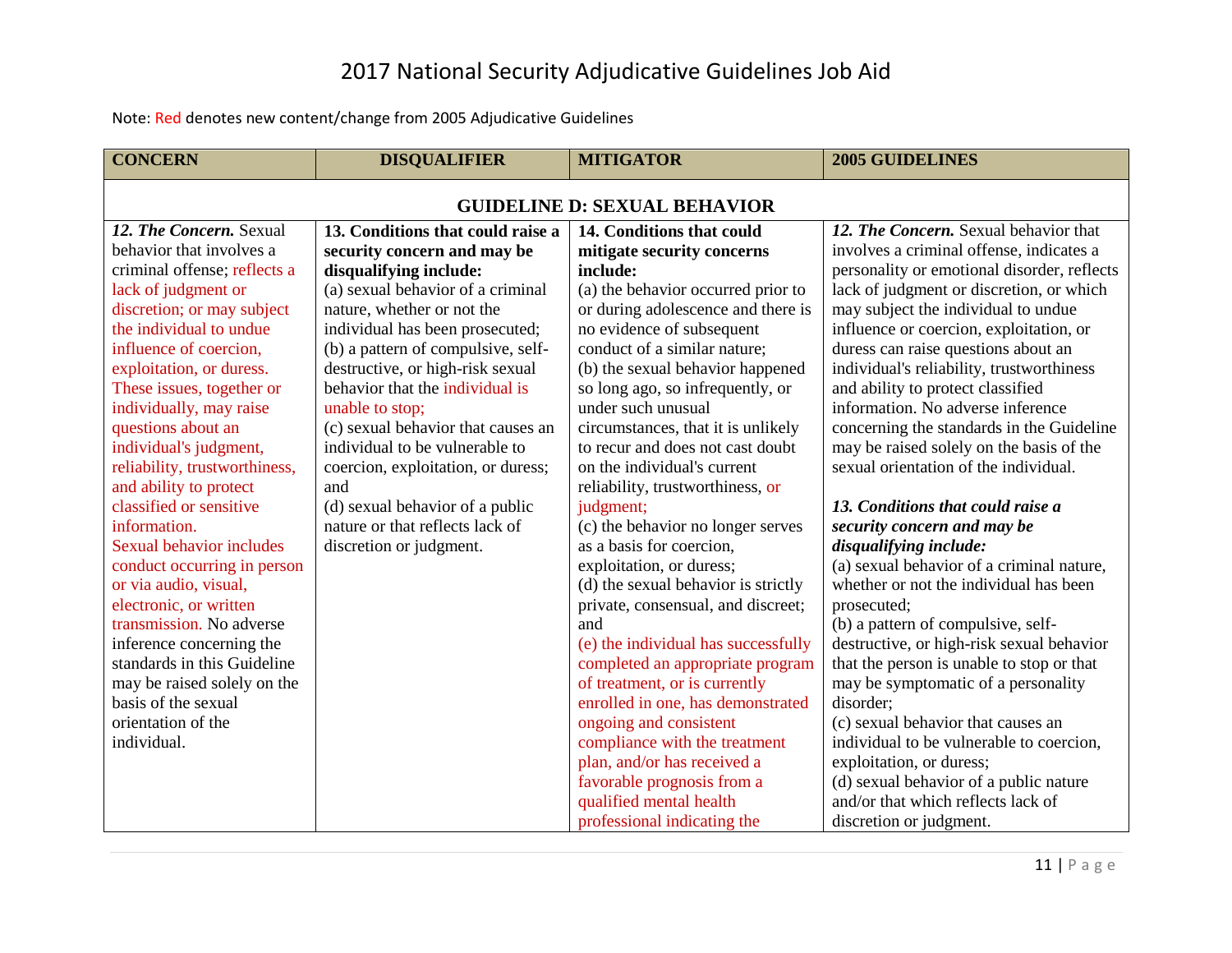| <b>CONCERN</b> | <b>DISQUALIFIER</b>                 | <b>MITIGATOR</b>                                    | <b>2005 GUIDELINES</b>                                                                                                                                                                                                                                                                                                                                                                                                                                                                                                                                                                                                                  |  |
|----------------|-------------------------------------|-----------------------------------------------------|-----------------------------------------------------------------------------------------------------------------------------------------------------------------------------------------------------------------------------------------------------------------------------------------------------------------------------------------------------------------------------------------------------------------------------------------------------------------------------------------------------------------------------------------------------------------------------------------------------------------------------------------|--|
|                | <b>GUIDELINE D: SEXUAL BEHAVIOR</b> |                                                     |                                                                                                                                                                                                                                                                                                                                                                                                                                                                                                                                                                                                                                         |  |
|                |                                     | behavior is readily controllable<br>with treatment. | 14. Conditions that could mitigate<br>security concerns include:<br>(a) the behavior occurred prior to or<br>during adolescence and there is no<br>evidence of subsequent conduct of a<br>similar nature;<br>(b) the sexual behavior happened so long<br>ago, so infrequently, or under such<br>unusual circumstances, that it is unlikely<br>to recur and does not cast doubt on the<br>individual's current reliability,<br>trustworthiness, or good judgment;<br>(c) the behavior no longer serves as a<br>basis for coercion, exploitation, or duress;<br>(d) the sexual behavior is strictly private,<br>consensual, and discreet. |  |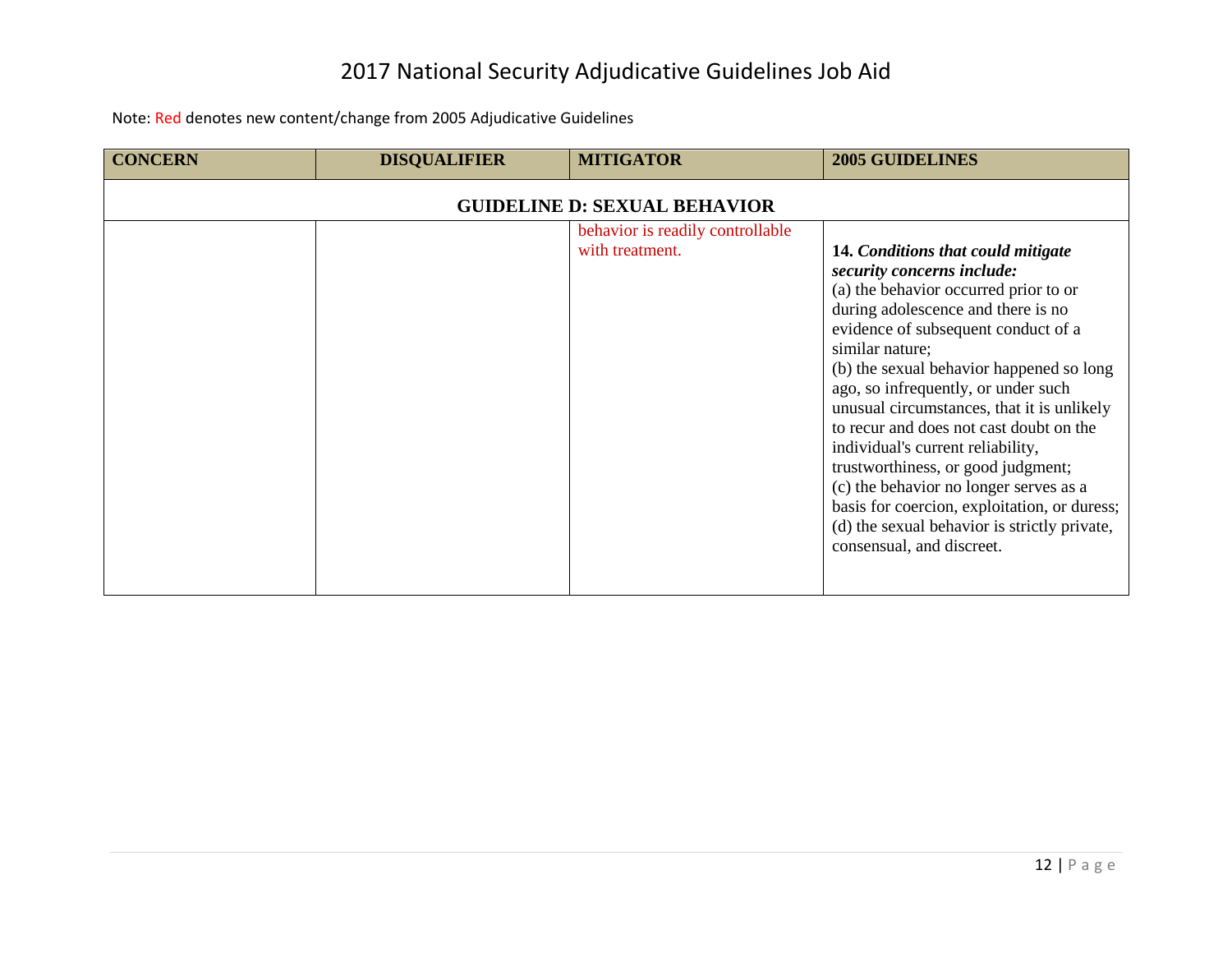<span id="page-13-0"></span>

| <b>CONCERN</b>                       | <b>DISQUALIFIER</b>                 | <b>MITIGATOR</b>                     | <b>2005 GUIDELINES</b>                       |  |
|--------------------------------------|-------------------------------------|--------------------------------------|----------------------------------------------|--|
| <b>GUIDELINE E: PERSONAL CONDUCT</b> |                                     |                                      |                                              |  |
| 15. The Concern. Conduct             | 16. Conditions that could raise a   | 17. Conditions that could            | 15. The Concern. Conduct involving           |  |
| involving questionable               | security concern and may be         | mitigate security concerns           | questionable judgment, lack of candor,       |  |
| judgment, lack of candor,            | disqualifying include:              | include:                             | dishonesty, or unwillingness to comply       |  |
| dishonesty, or                       | (a) deliberate omission,            | (a) the individual made prompt,      | with rules and regulations can raise         |  |
| unwillingness to comply              | concealment, or falsification of    | good-faith efforts to correct the    | questions about an individual's reliability, |  |
| with rules and regulations           | relevant facts from any personnel   | omission, concealment, or            | trustworthiness and ability to protect       |  |
| can raise questions about an         | security questionnaire, personal    | falsification before being           | classified information. Of special interest  |  |
| individual's reliability,            | history statement, or similar form  | confronted with the facts;           | is any failure to provide truthful and       |  |
| trustworthiness, and ability         | used to conduct investigations,     | (b) the refusal or failure to        | candid answers during the security           |  |
| to protect classified or             | determine employment                | cooperate, omission, or              | clearance process or any other failure to    |  |
| sensitive information. Of            | qualifications, award benefits or   | concealment was caused or            | cooperate with the security clearance        |  |
| special interest is any              | status, determine national security | significantly contributed to by      | process.                                     |  |
| failure to cooperate or              | eligibility or trustworthiness, or  | advice of legal counsel or of a      | The following will normally result in        |  |
| provide truthful and candid          | award fiduciary responsibilities;   | person with professional             | an unfavorable clearance action or           |  |
| answers during national              | (b) deliberately providing false or | responsibilities for advising or     | administrative termination of further        |  |
| security investigative or            | misleading information; or          | instructing the individual           | processing for clearance eligibility:        |  |
| adjudicative processes. The          | concealing or omitting              | specifically concerning security     | (a) refusal, or failure without              |  |
| following will normally              | information, concerning relevant    | processes. Upon being made           | reasonable cause, to undergo or              |  |
| result in an unfavorable             | facts to an employer, investigator, | aware of the requirement to          | cooperate with security                      |  |
| national security eligibility        | security official, competent        | cooperate or provide the             | processing, including but not                |  |
| determination, security              | medical or mental health            | information, the individual          | limited to meeting with a security           |  |
| clearance action, or                 | professional involved in making a   | cooperated fully and truthfully;     | investigator for subject interview,          |  |
| cancellation of further              | recommendation relevant to a        | (c) the offense is so minor, or so   | completing security forms or                 |  |
| processing for national              | national security eligibility       | much time has passed, or the         | releases, and cooperation with               |  |
| security eligibility:                | determination, or other official    | behavior is so infrequent, or it     | medical or psychological                     |  |
| (a) refusal, or failure              | government representative;          | happened under such unique           | evaluation;                                  |  |
| without reasonable cause, to         | (c) credible adverse information    | circumstances that it is unlikely to | (b) refusal to provide full, frank and       |  |
| undergo or cooperate with            | in several adjudicative issue areas | recur and does not cast doubt on     | truthful answers to lawful                   |  |
| security processing,                 | that is not sufficient for an       | the individual's reliability,        | questions of investigators,                  |  |
| including but not limited to         | adverse determination under any     | trustworthiness, or good             | security officials, or other official        |  |
| meeting with a security              | other single guideline, but which,  | judgment;                            | representatives in connection                |  |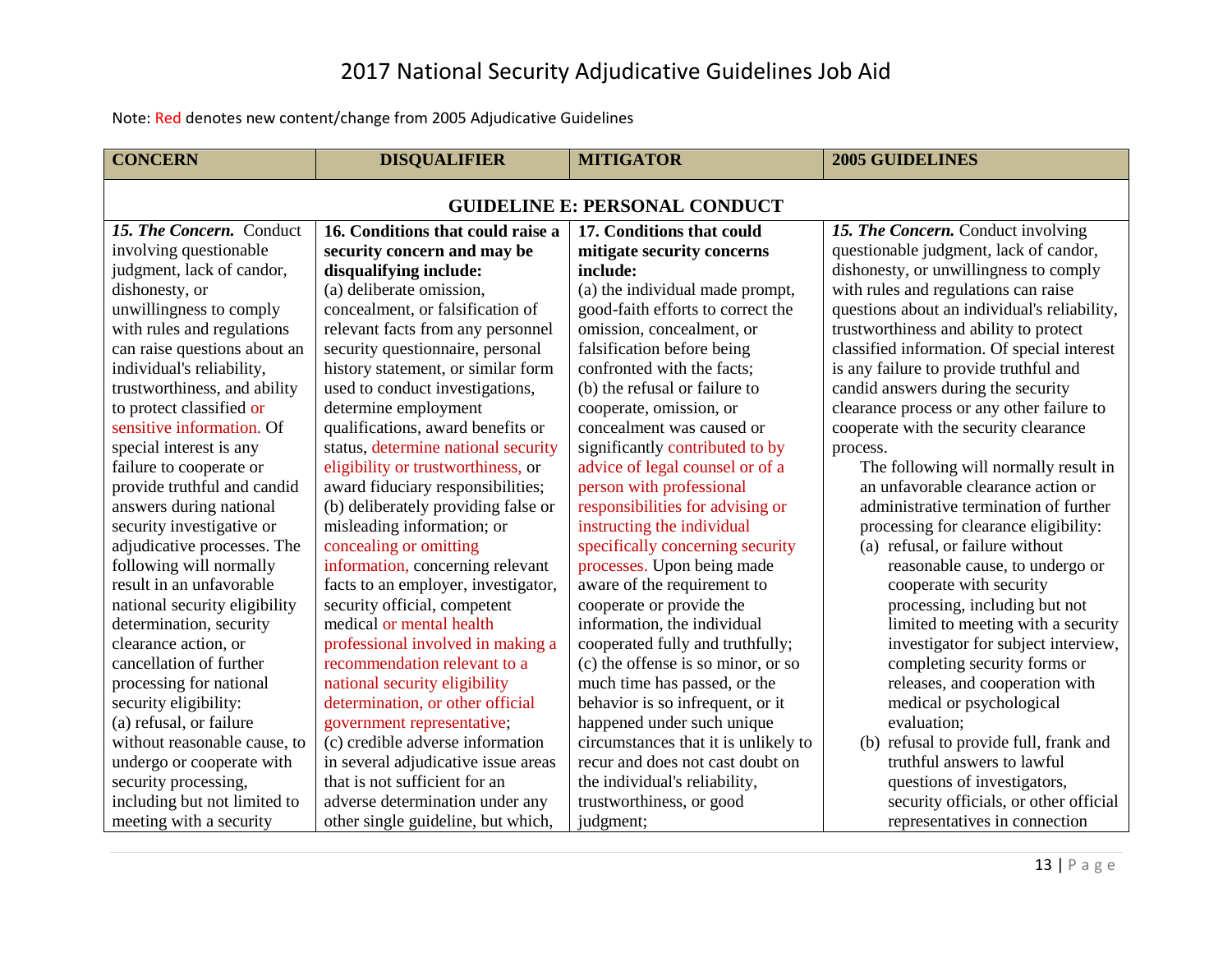| <b>CONCERN</b>                       | <b>DISQUALIFIER</b>                 | <b>MITIGATOR</b>                    | <b>2005 GUIDELINES</b>                       |  |  |
|--------------------------------------|-------------------------------------|-------------------------------------|----------------------------------------------|--|--|
| <b>GUIDELINE E: PERSONAL CONDUCT</b> |                                     |                                     |                                              |  |  |
| investigator for subject             | when considered as a whole,         | (d) the individual has              | with a personnel security or                 |  |  |
| interview, completing                | supports a whole-person             | acknowledged the behavior and       | trustworthiness determination.               |  |  |
| security forms or releases,          | assessment of questionable          | obtained counseling to change the   |                                              |  |  |
| cooperation with medical or          | judgment, untrustworthiness,        | behavior or taken other positive    | 16. Conditions that could raise a            |  |  |
| psychological evaluation, or         | unreliability, lack of candor,      | steps to alleviate the stressors,   | security concern and may be                  |  |  |
| polygraph examination, if            | unwillingness to comply with        | circumstances, or factors that      | disqualifying also include:                  |  |  |
| authorized and required;             | rules and regulations, or other     | contributed to untrustworthy,       | (a) deliberate omission, concealment, or     |  |  |
| and                                  | characteristics indicating that the | unreliable, or other inappropriate  | falsification of relevant facts from any     |  |  |
| (b) refusal to provide full,         | individual may not properly         | behavior, and such behavior is      | personnel security questionnaire, personal   |  |  |
| frank, and truthful answers          | safeguard classified or sensitive   | unlikely to recur;                  | history statement, or similar form used to   |  |  |
| to lawful questions of               | information;                        | (e) the individual has taken        | conduct investigations, determine            |  |  |
| investigators, security              | (d) credible adverse information    | positive steps to reduce or         | employment qualifications, award             |  |  |
| officials, or other official         | that is not explicitly covered      | eliminate vulnerability to          | benefits or status, determine security       |  |  |
| representatives in                   | under any other guideline and       | exploitation, manipulation, or      | clearance eligibility or trustworthiness, or |  |  |
| connection with a personnel          | may not be sufficient by itself for | duress;                             | award fiduciary responsibilities;            |  |  |
| security or trustworthiness          | an adverse determination, but       | (f) the information was             | (b) deliberately providing false or          |  |  |
| determination.                       | which, when combined with all       | unsubstantiated or from a source    | misleading information concerning            |  |  |
|                                      | available information, supports a   | of questionable reliability; and    | relevant facts to an employer,               |  |  |
|                                      | whole-person assessment of          | (g) association with persons        | investigator, security official, competent   |  |  |
|                                      | questionable judgment,              | involved in criminal activities was | medical authority, or other official         |  |  |
|                                      | untrustworthiness, unreliability,   | unwitting, has ceased, or occurs    | government representative;                   |  |  |
|                                      | lack of candor, unwillingness to    | under circumstances that do not     | (c) credible adverse information in          |  |  |
|                                      | comply with rules and regulations,  | cast doubt upon the individual's    | several adjudicative issue areas that is not |  |  |
|                                      | or other characteristics indicating | reliability, trustworthiness,       | sufficient for an adverse determination      |  |  |
|                                      | that the individual may not         | judgment, or willingness to         | under any other single guideline, but        |  |  |
|                                      | properly safeguard classified or    | comply with rules and regulations.  | which, when considered as a whole,           |  |  |
|                                      | sensitive information. This         |                                     | supports a whole-person assessment of        |  |  |
|                                      | includes, but is not limited to,    |                                     | questionable judgment,                       |  |  |
|                                      | consideration of:                   |                                     | untrustworthiness, unreliability, lack of    |  |  |
|                                      | (1) untrustworthy or unreliable     |                                     | candor, unwillingness to comply with         |  |  |
|                                      | behavior to include breach of       |                                     | rules and regulations, or other              |  |  |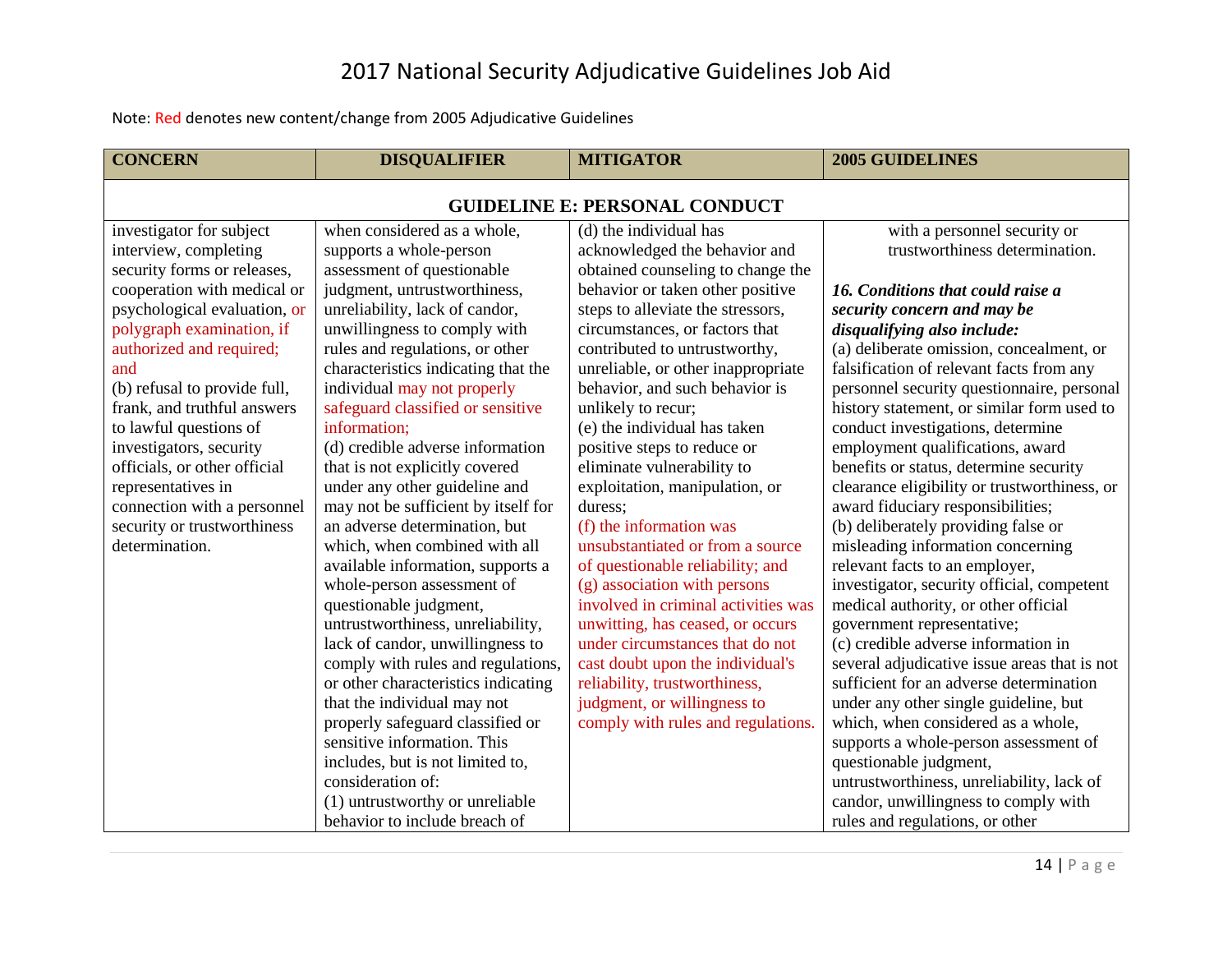| <b>CONCERN</b>                       | <b>DISQUALIFIER</b>                  | <b>MITIGATOR</b> | <b>2005 GUIDELINES</b>                       |  |
|--------------------------------------|--------------------------------------|------------------|----------------------------------------------|--|
| <b>GUIDELINE E: PERSONAL CONDUCT</b> |                                      |                  |                                              |  |
|                                      | client confidentiality, release of   |                  | characteristics indicating that the person   |  |
|                                      | proprietary information,             |                  | may not properly safeguard protected         |  |
|                                      | unauthorized release of sensitive    |                  | information;                                 |  |
|                                      | corporate or government protected    |                  | (d) credible adverse information that is     |  |
|                                      | information;                         |                  | not explicitly covered under any other       |  |
|                                      | (2) any disruptive, violent, or      |                  | guideline and may not be sufficient by       |  |
|                                      | other inappropriate behavior;        |                  | itself for an adverse determination, but     |  |
|                                      | (3) a pattern of dishonesty or rule  |                  | which, when combined with all available      |  |
|                                      | violations; and                      |                  | information supports a whole-person          |  |
|                                      | (4) evidence of significant misuse   |                  | assessment of questionable judgment,         |  |
|                                      | of Government or other               |                  | untrustworthiness, unreliability, lack of    |  |
|                                      | employer's time or resources;        |                  | candor, unwillingness to comply with         |  |
|                                      | (e) personal conduct, or             |                  | rules and regulations, or other              |  |
|                                      | concealment of information about     |                  | characteristics indicating that the person   |  |
|                                      | one's conduct, that creates a        |                  | may not properly safeguard protected         |  |
|                                      | vulnerability to exploitation,       |                  | information. This includes but is not        |  |
|                                      | manipulation, or duress by a         |                  | limited to consideration of:                 |  |
|                                      | foreign intelligence entity or other |                  | (1) untrustworthy or unreliable behavior     |  |
|                                      | individual or group. Such conduct    |                  | to include breach of client confidentiality, |  |
|                                      | includes:                            |                  | release of proprietary information,          |  |
|                                      | (1) engaging in activities which, if |                  | unauthorized release of sensitive            |  |
|                                      | known, could affect the person's     |                  | corporate or other government protected      |  |
|                                      | personal, professional, or           |                  | information;                                 |  |
|                                      | community standing;                  |                  | (2) disruptive, violent, or other            |  |
|                                      | (2) while in another country,        |                  | inappropriate behavior in the workplace;     |  |
|                                      | engaging in any activity that is     |                  | (3) a pattern of dishonesty or rule          |  |
|                                      | illegal in that country;             |                  | violations;                                  |  |
|                                      | (3) while in another country,        |                  | (4) evidence of significant misuse of        |  |
|                                      | engaging in any activity that,       |                  | Government or other employer's time or       |  |
|                                      | while legal there, is illegal in the |                  | resources;                                   |  |
|                                      | <b>United States;</b>                |                  | (e) personal conduct or concealment of       |  |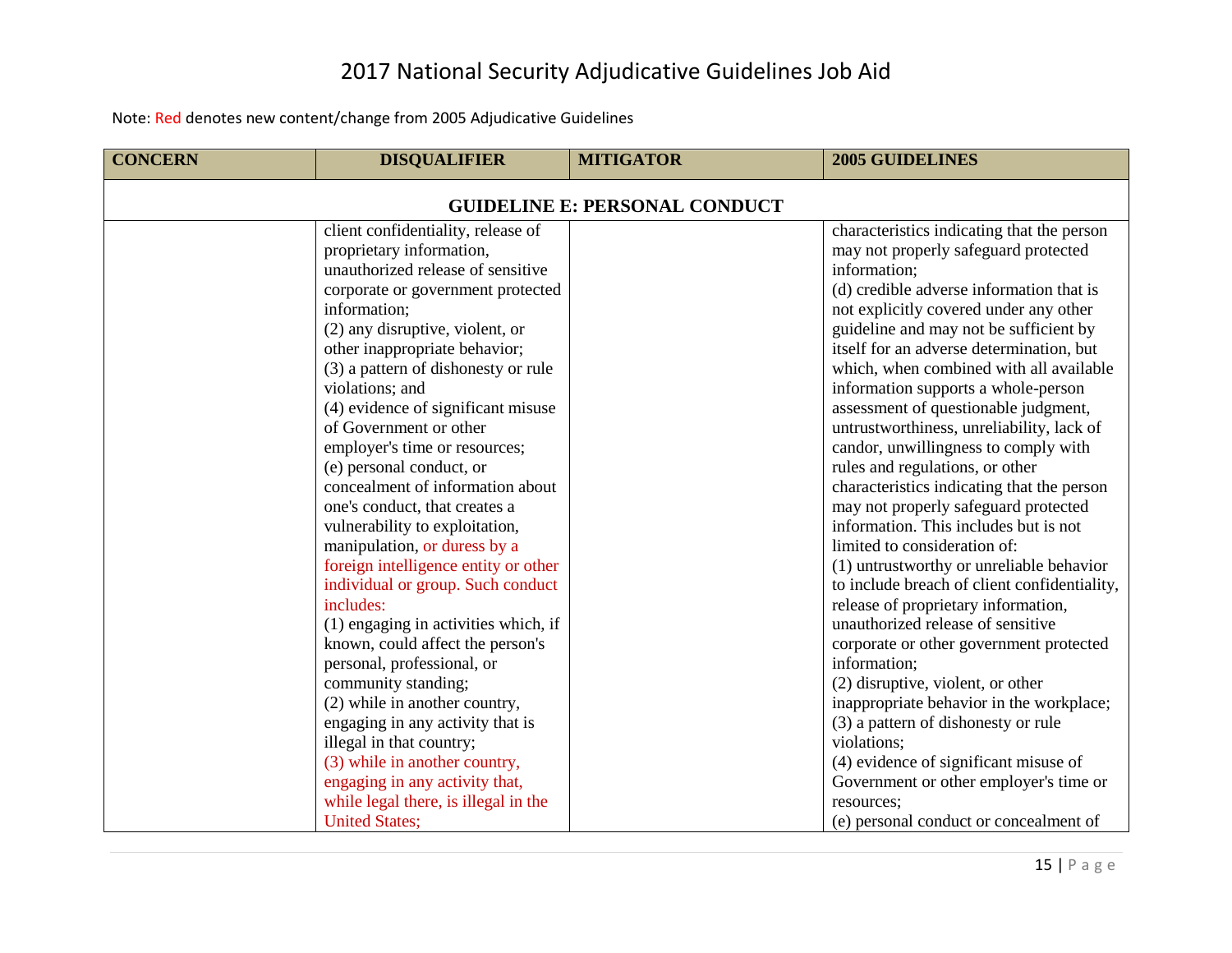| <b>CONCERN</b>                       | <b>DISQUALIFIER</b>                                                                                                                                                                                   | <b>MITIGATOR</b> | <b>2005 GUIDELINES</b>                                                                                                                                                                                                                                                                                                                                                                                                                                                                                                                                                                                                                                                                                                                                                                                                                                                                                                                                                                                                                                                                                                                                                                                             |  |
|--------------------------------------|-------------------------------------------------------------------------------------------------------------------------------------------------------------------------------------------------------|------------------|--------------------------------------------------------------------------------------------------------------------------------------------------------------------------------------------------------------------------------------------------------------------------------------------------------------------------------------------------------------------------------------------------------------------------------------------------------------------------------------------------------------------------------------------------------------------------------------------------------------------------------------------------------------------------------------------------------------------------------------------------------------------------------------------------------------------------------------------------------------------------------------------------------------------------------------------------------------------------------------------------------------------------------------------------------------------------------------------------------------------------------------------------------------------------------------------------------------------|--|
| <b>GUIDELINE E: PERSONAL CONDUCT</b> |                                                                                                                                                                                                       |                  |                                                                                                                                                                                                                                                                                                                                                                                                                                                                                                                                                                                                                                                                                                                                                                                                                                                                                                                                                                                                                                                                                                                                                                                                                    |  |
|                                      | (f) violation of a written or<br>recorded commitment made by<br>the individual to the employer as a<br>condition of employment; and<br>(g) association with persons<br>involved in criminal activity. |                  | information about one's conduct, that<br>creates a vulnerability to exploitation,<br>manipulation, or duress, such as (1)<br>engaging in activities which, if known,<br>may affect the person's personal,<br>professional, or community standing, or<br>(2) while in another country, engaging in<br>any activity that is illegal in that country<br>or that is legal in that country but illegal<br>in the United States and may serve as a<br>basis for exploitation or pressure by the<br>foreign security or intelligence service or<br>other group;<br>(f) violation of a written or recorded<br>commitment made by the individual to<br>the employer as a condition of<br>employment;<br>(g) association with persons involved in<br>criminal activity.<br>17. Conditions that could mitigate<br>security concerns include:<br>(a) the individual made prompt, good-<br>faith efforts to correct the omission,<br>concealment, or falsification before being<br>confronted with the facts;<br>(b) the refusal or failure to cooperate,<br>omission, or concealment was caused or<br>significantly contributed to by improper<br>or inadequate advice of authorized<br>personnel or legal counsel advising or |  |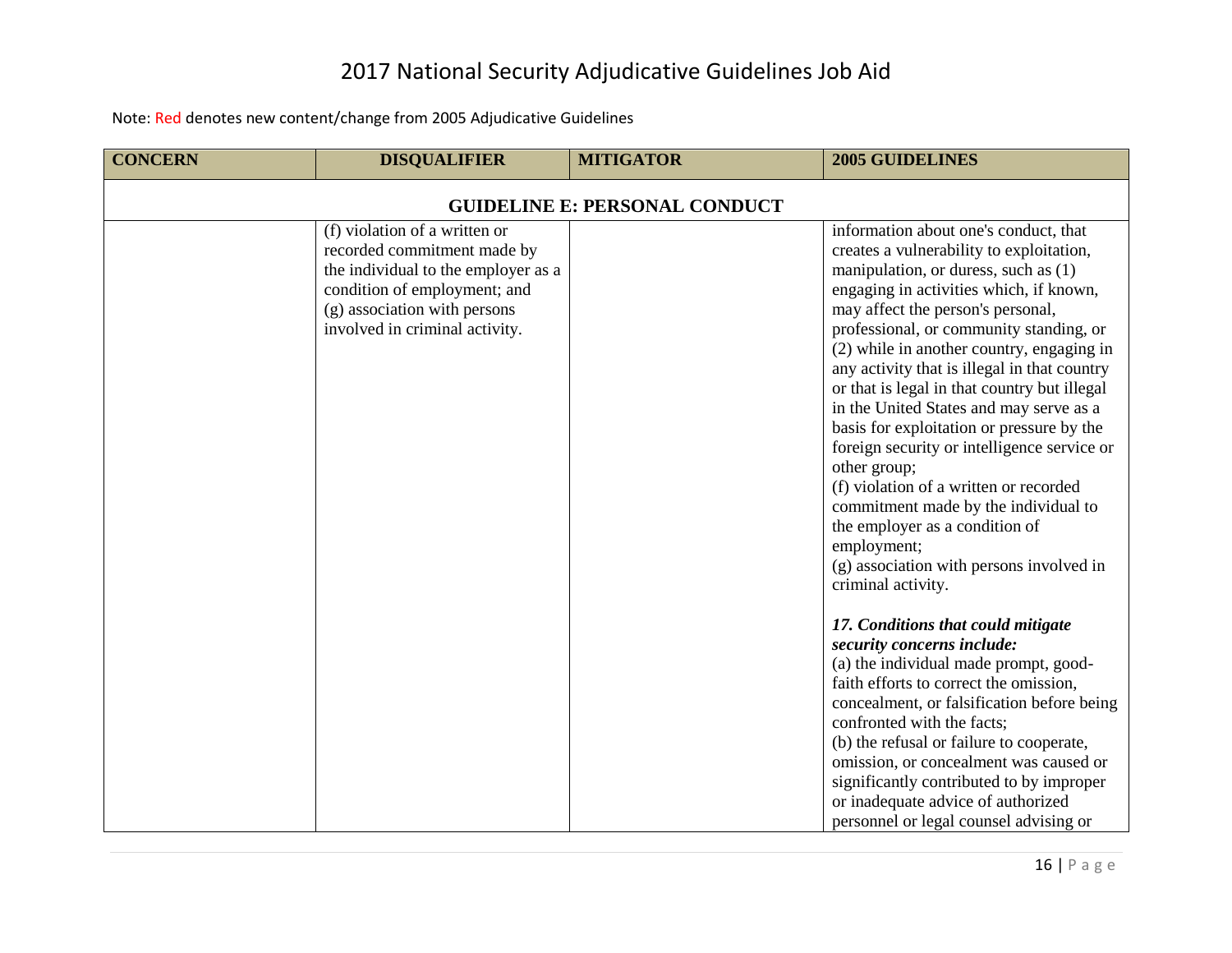| <b>CONCERN</b>                       | <b>DISQUALIFIER</b> | <b>MITIGATOR</b> | <b>2005 GUIDELINES</b>                                                                                                                                                                                                                                                                                                                                                                                                                                                                                                                                                                                                                                                                                                                                                                                                                                                                                                                                                                                                                                                                                                                                                                                                                                        |  |
|--------------------------------------|---------------------|------------------|---------------------------------------------------------------------------------------------------------------------------------------------------------------------------------------------------------------------------------------------------------------------------------------------------------------------------------------------------------------------------------------------------------------------------------------------------------------------------------------------------------------------------------------------------------------------------------------------------------------------------------------------------------------------------------------------------------------------------------------------------------------------------------------------------------------------------------------------------------------------------------------------------------------------------------------------------------------------------------------------------------------------------------------------------------------------------------------------------------------------------------------------------------------------------------------------------------------------------------------------------------------|--|
| <b>GUIDELINE E: PERSONAL CONDUCT</b> |                     |                  |                                                                                                                                                                                                                                                                                                                                                                                                                                                                                                                                                                                                                                                                                                                                                                                                                                                                                                                                                                                                                                                                                                                                                                                                                                                               |  |
|                                      |                     |                  | instructing the individual specifically<br>concerning the security clearance<br>process. Upon being made aware of the<br>requirement to cooperate or provide the<br>information, the individual cooperated<br>fully and truthfully;<br>(c) the offense is so minor, or so much<br>time has passed, or the behavior is so<br>infrequent, or it happened under such<br>unique circumstances that it is unlikely to<br>recur and does not cast doubt on the<br>individual's reliability, trustworthiness, or<br>good judgment;<br>(d) the individual has acknowledged the<br>behavior and obtained counseling to<br>change the behavior or taken other<br>positive steps to alleviate the stressors,<br>circumstances, or factors that caused<br>untrustworthy, unreliable, or other<br>inappropriate behavior, and such<br>behavior is unlikely to recur;<br>(e) the individual has taken positive steps<br>to reduce or eliminate vulnerability to<br>exploitation, manipulation, or duress;<br>(f) association with persons involved in<br>criminal activities has ceased or occurs<br>under circumstances that do not cast<br>doubt upon the individual's reliability,<br>trustworthiness, judgment, or willingness<br>to comply with rules and regulations. |  |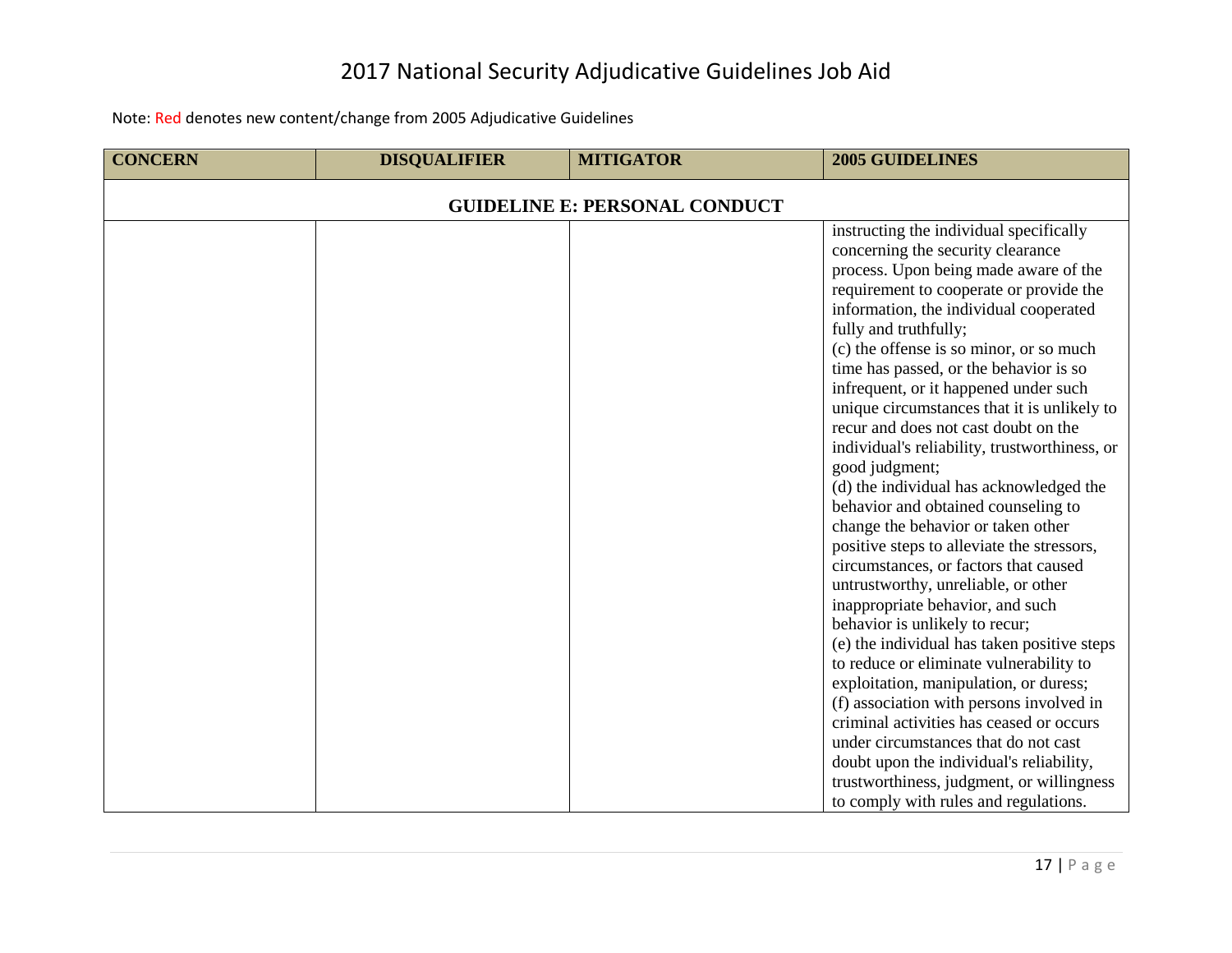<span id="page-18-0"></span>

| <b>CONCERN</b>                               | <b>DISQUALIFIER</b>                 | <b>MITIGATOR</b>                      | <b>2005 GUIDELINES</b>                        |  |
|----------------------------------------------|-------------------------------------|---------------------------------------|-----------------------------------------------|--|
| <b>GUIDELINE F: FINANCIAL CONSIDERATIONS</b> |                                     |                                       |                                               |  |
| 18. The Concern. Failure to                  | 19. Conditions that could raise a   | 20. Conditions that could             | 18. The Concern. Failure or inability to      |  |
| live within one's means,                     | security concern and may be         | mitigate security concerns            | live within one's means, satisfy debts, and   |  |
| satisfy debts, and meet                      | disqualifying include:              | include:                              | meet financial obligations may indicate       |  |
| financial obligations may                    | (a) inability to satisfy debts;     | (a) the behavior happened so long     | poor self-control, lack of judgment, or       |  |
| indicate poor self-control,                  | (b) unwillingness to satisfy debts  | ago, was so infrequent, or            | unwillingness to abide by rules and           |  |
| lack of judgment, or                         | regardless of the ability to do so; | occurred under such                   | regulations, all of which can raise           |  |
| unwillingness to abide by                    | (c) a history of not meeting        | circumstances that it is unlikely to  | questions about an individual's reliability,  |  |
| rules and regulations, all of                | financial obligations;              | recur and does not cast doubt on      | trustworthiness and ability to protect        |  |
| which can raise questions                    | (d) deceptive or illegal financial  | the individual's current reliability, | classified information. An individual who     |  |
| about an individual's                        | practices such as embezzlement,     | trustworthiness, or good              | is financially overextended is at risk of     |  |
| reliability, trustworthiness,                | employee theft, check fraud,        | judgment;                             | having to engage in illegal acts to           |  |
| and ability to protect                       | expense account fraud, mortgage     | (b) the conditions that resulted in   | generate funds. Compulsive gambling is a      |  |
| classified or sensitive                      | fraud, filing deceptive loan        | the financial problem were largely    | concern as it may lead to financial crimes    |  |
| information. Financial                       | statements and other intentional    | beyond the person's control           | including espionage. Affluence that           |  |
| distress can also be caused                  | financial breaches of trust;        | (e.g., loss of employment, a          | cannot be explained by known sources of       |  |
| or exacerbated by, and thus                  | (e) consistent spending beyond      | business downturn, unexpected         | income is also a security concern. It may     |  |
| can be a possible indicator                  | one's means or frivolous or         | medical emergency, a death,           | indicate proceeds from financially            |  |
| of, other issues of personnel                | irresponsible spending, which       | divorce or separation, clear          | profitable criminal acts.                     |  |
| security concern such as                     | may be indicated by excessive       | victimization by predatory lending    |                                               |  |
| excessive gambling, mental                   | indebtedness, significant negative  | practices, or identity theft), and    | 19. Conditions that could raise a             |  |
| health conditions, substance                 | cash flow, a history of late        | the individual acted responsibly      | security concern and may be                   |  |
| misuse, or alcohol abuse or                  | payments or of non-payment, or      | under the circumstances;              | disqualifying include:                        |  |
| dependence. An individual                    | other negative financial            | (c) the individual has received or    | (a) inability or unwillingness to satisfy     |  |
| who is financially                           | indicators;                         | is receiving financial counseling     | debts;                                        |  |
| overextended is at greater                   | (f) failure to file or fraudulently | for the problem from a legitimate     | (b) indebtedness caused by frivolous or       |  |
| risk of having to engage in                  | filing annual Federal, state, or    | and credible source, such as a        | irresponsible spending and the absence of     |  |
| illegal or otherwise                         | local income tax returns or failure | non-profit credit counseling          | any evidence of willingness or intent to      |  |
| questionable acts to                         | to pay annual Federal, state, or    | service, and there are clear          | pay the debt or establish a realistic plan to |  |
| generate funds. Affluence                    | local income tax as required;       | indications that the problem is       | pay the debt.                                 |  |
| that cannot be explained by                  | (g) unexplained affluence, as       | being resolved or is under control;   | (c) a history of not meeting financial        |  |
| known sources of income is                   | shown by a lifestyle or standard of | (d) the individual initiated and is   | obligations;                                  |  |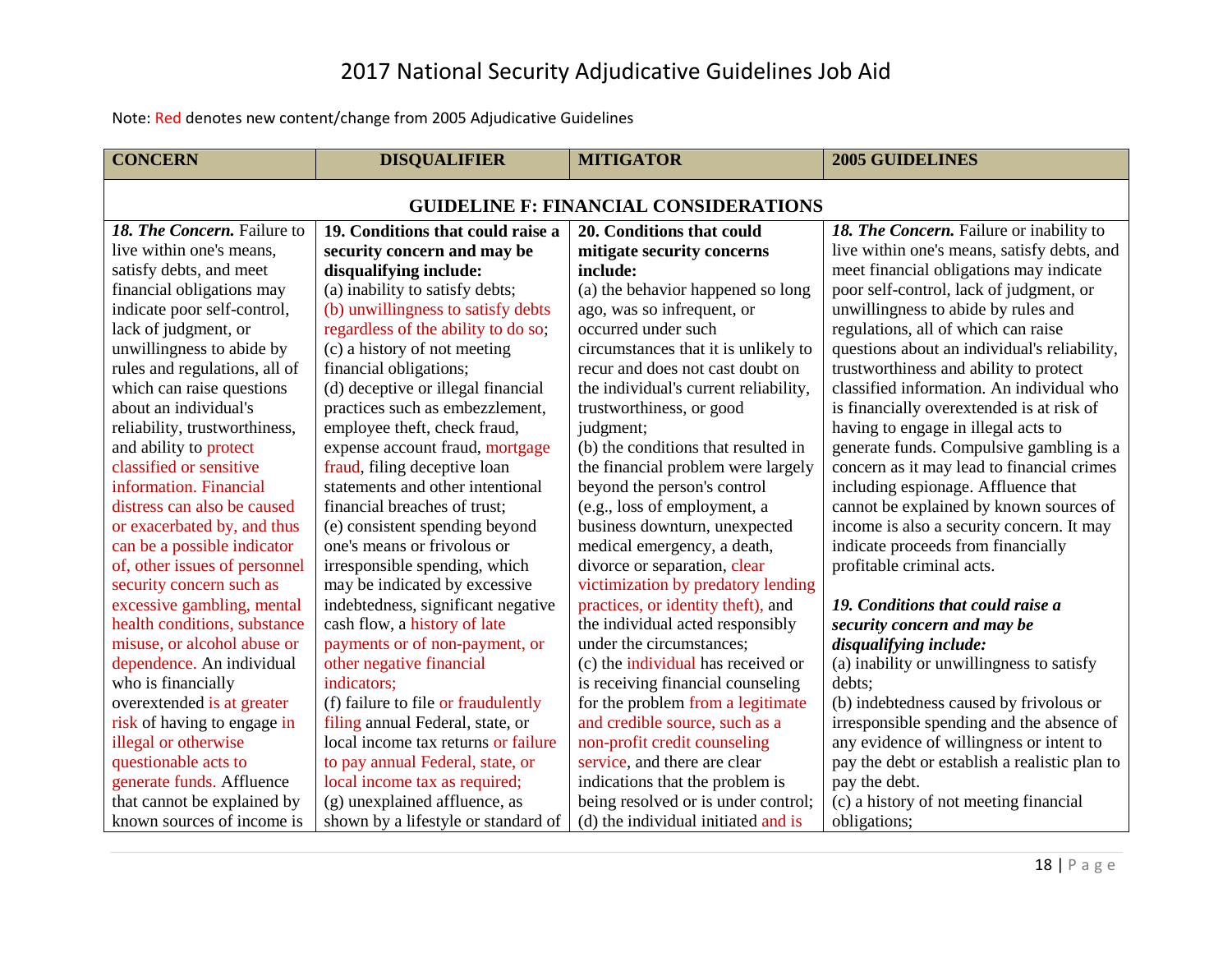| <b>CONCERN</b>                                                                                         | <b>DISQUALIFIER</b>                                                                                                                                                                                                                                                                                                                                | <b>MITIGATOR</b>                                                                                                                                                                                                                                                                                                                                                                                                                                                                                                                                                                                                            | <b>2005 GUIDELINES</b>                                                                                                                                                                                                                                                                                                                                                                                                                                                                                                                                                                                                                                                                                                                                                                                                                                                                                                                                                                                                                                                                                                                                                                                                                                                                         |  |  |
|--------------------------------------------------------------------------------------------------------|----------------------------------------------------------------------------------------------------------------------------------------------------------------------------------------------------------------------------------------------------------------------------------------------------------------------------------------------------|-----------------------------------------------------------------------------------------------------------------------------------------------------------------------------------------------------------------------------------------------------------------------------------------------------------------------------------------------------------------------------------------------------------------------------------------------------------------------------------------------------------------------------------------------------------------------------------------------------------------------------|------------------------------------------------------------------------------------------------------------------------------------------------------------------------------------------------------------------------------------------------------------------------------------------------------------------------------------------------------------------------------------------------------------------------------------------------------------------------------------------------------------------------------------------------------------------------------------------------------------------------------------------------------------------------------------------------------------------------------------------------------------------------------------------------------------------------------------------------------------------------------------------------------------------------------------------------------------------------------------------------------------------------------------------------------------------------------------------------------------------------------------------------------------------------------------------------------------------------------------------------------------------------------------------------|--|--|
| <b>GUIDELINE F: FINANCIAL CONSIDERATIONS</b>                                                           |                                                                                                                                                                                                                                                                                                                                                    |                                                                                                                                                                                                                                                                                                                                                                                                                                                                                                                                                                                                                             |                                                                                                                                                                                                                                                                                                                                                                                                                                                                                                                                                                                                                                                                                                                                                                                                                                                                                                                                                                                                                                                                                                                                                                                                                                                                                                |  |  |
| also a security concern<br>insofar as it may result from<br>criminal activity, including<br>espionage. | living, increase in net worth, or<br>money transfers that are<br>inconsistent with known legal<br>sources of income;<br>(h) borrowing money or engaging<br>in significant financial<br>transactions to fund gambling or<br>pay gambling debts; and<br>(i) concealing gambling losses,<br>family conflict, or other problems<br>caused by gambling. | adhering to a good-faith effort to<br>repay overdue creditors or<br>otherwise resolve debts;<br>(e) the individual has a reasonable<br>basis to dispute the legitimacy of<br>the past-due debt which is the<br>cause of the problem and provides<br>documented proof to substantiate<br>the basis of the dispute or<br>provides evidence of actions to<br>resolve the issue;<br>(f) the affluence resulted from a<br>legal source of income; and<br>(g) the individual has made<br>arrangements with the appropriate<br>tax authority to file or pay the<br>amount owed and is in<br>compliance with those<br>arrangements. | (d) deceptive or illegal financial practices<br>such as embezzlement, employee theft,<br>check fraud, income tax evasion, expense<br>account fraud, filing deceptive loan<br>statements, and other intentional financial<br>breaches of trust;<br>(e) consistent spending beyond one's<br>means, which may be indicated by<br>excessive indebtedness, significant<br>negative cash flow, high debt-to-income<br>ratio, and/or other financial analysis;<br>(f) financial problems that are linked to<br>drug abuse, alcoholism, gambling<br>problems, or other issues of security<br>concern.<br>(g) failure to file annual Federal, state, or<br>local income tax returns as required or<br>the fraudulent filing of the same;<br>(h) unexplained affluence, as shown by a<br>lifestyle or standard of living, increase in<br>net worth, or money transfers that cannot<br>be explained by subject's known legal<br>sources of income;<br>(i) compulsive or addictive gambling as<br>indicated by an unsuccessful attempt to<br>stop gambling, "chasing losses" (i.e.<br>increasing the bets or returning another<br>day in an effort to get even), concealment<br>of gambling losses, borrowing money to<br>fund gambling or pay gambling debts,<br>family conflict or other problems caused |  |  |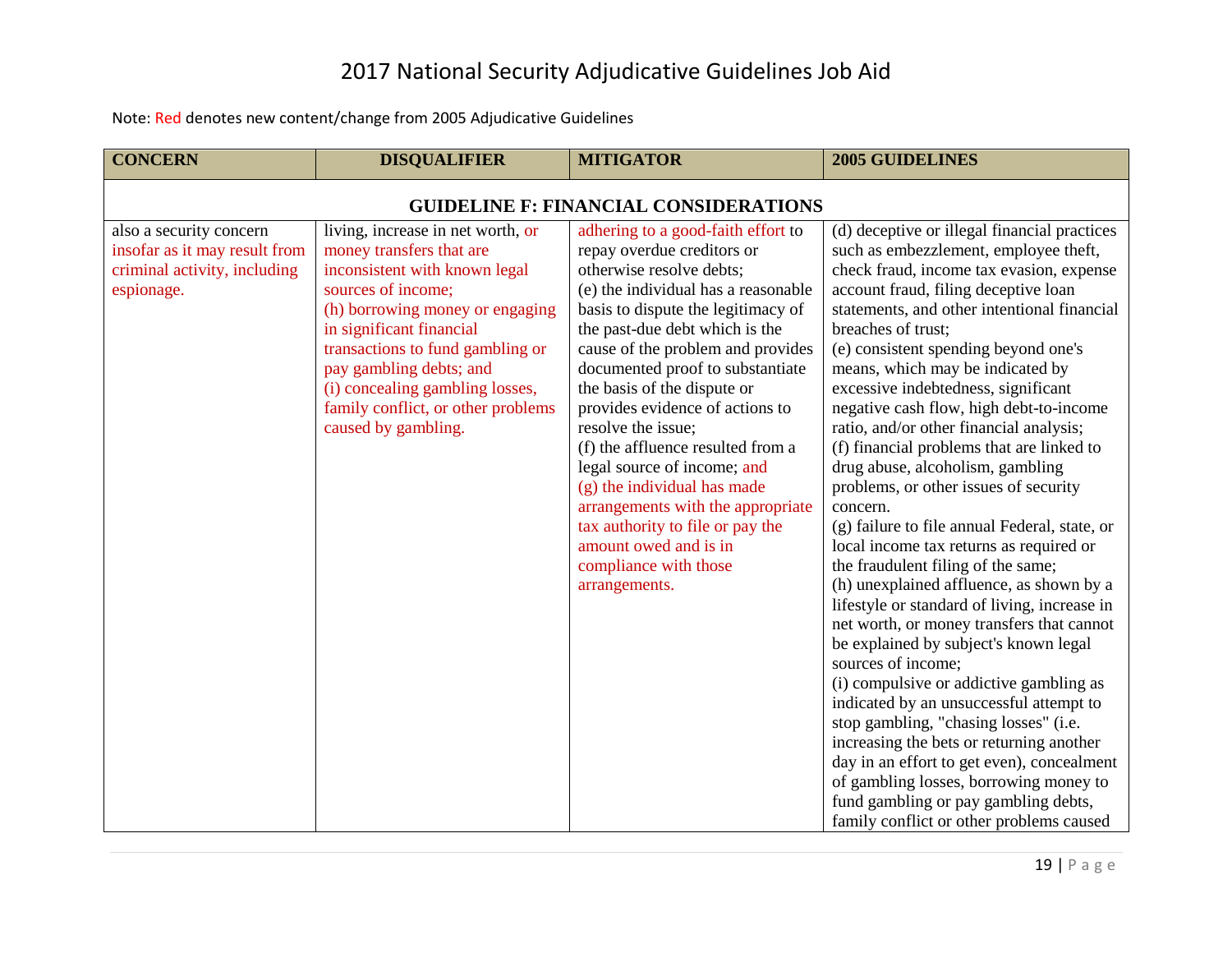| <b>CONCERN</b>                               | <b>DISQUALIFIER</b> | <b>MITIGATOR</b> | <b>2005 GUIDELINES</b>                                                                                                                                                                                                                                                                                                                                                                                                                                                                                                                                                                                                                                                                                                                                                                                                                                  |  |
|----------------------------------------------|---------------------|------------------|---------------------------------------------------------------------------------------------------------------------------------------------------------------------------------------------------------------------------------------------------------------------------------------------------------------------------------------------------------------------------------------------------------------------------------------------------------------------------------------------------------------------------------------------------------------------------------------------------------------------------------------------------------------------------------------------------------------------------------------------------------------------------------------------------------------------------------------------------------|--|
| <b>GUIDELINE F: FINANCIAL CONSIDERATIONS</b> |                     |                  |                                                                                                                                                                                                                                                                                                                                                                                                                                                                                                                                                                                                                                                                                                                                                                                                                                                         |  |
|                                              |                     |                  | by gambling.                                                                                                                                                                                                                                                                                                                                                                                                                                                                                                                                                                                                                                                                                                                                                                                                                                            |  |
|                                              |                     |                  | 20. Conditions that could mitigate<br>security concerns include:<br>(a) the behavior happened so long ago,<br>was so infrequent, or occurred under such<br>circumstances that it is unlikely to recur<br>and does not cast doubt on the<br>individual's current reliability,<br>trustworthiness, or good judgment;<br>(b) the conditions that resulted in the<br>financial problem were largely beyond<br>the person's control (e.g. loss of<br>employment, a business downturn,<br>unexpected medical emergency, or a<br>death, divorce or separation), and the<br>individual acted responsibly under the<br>circumstances;<br>(c) the person has received or is receiving<br>counseling for the problem and/or there<br>are clear indications that the problem is<br>being resolved or is under control;<br>(d) the individual initiated a good-faith |  |
|                                              |                     |                  | effort to repay overdue creditors or                                                                                                                                                                                                                                                                                                                                                                                                                                                                                                                                                                                                                                                                                                                                                                                                                    |  |
|                                              |                     |                  | otherwise resolve debts;                                                                                                                                                                                                                                                                                                                                                                                                                                                                                                                                                                                                                                                                                                                                                                                                                                |  |
|                                              |                     |                  | (e) the individual has a reasonable basis<br>to dispute the legitimacy of the past-due                                                                                                                                                                                                                                                                                                                                                                                                                                                                                                                                                                                                                                                                                                                                                                  |  |
|                                              |                     |                  | debt which is the cause of the problem                                                                                                                                                                                                                                                                                                                                                                                                                                                                                                                                                                                                                                                                                                                                                                                                                  |  |
|                                              |                     |                  | and provides documented proof to                                                                                                                                                                                                                                                                                                                                                                                                                                                                                                                                                                                                                                                                                                                                                                                                                        |  |
|                                              |                     |                  | substantiate the basis of the dispute or                                                                                                                                                                                                                                                                                                                                                                                                                                                                                                                                                                                                                                                                                                                                                                                                                |  |
|                                              |                     |                  | provides evidence of actions to resolve                                                                                                                                                                                                                                                                                                                                                                                                                                                                                                                                                                                                                                                                                                                                                                                                                 |  |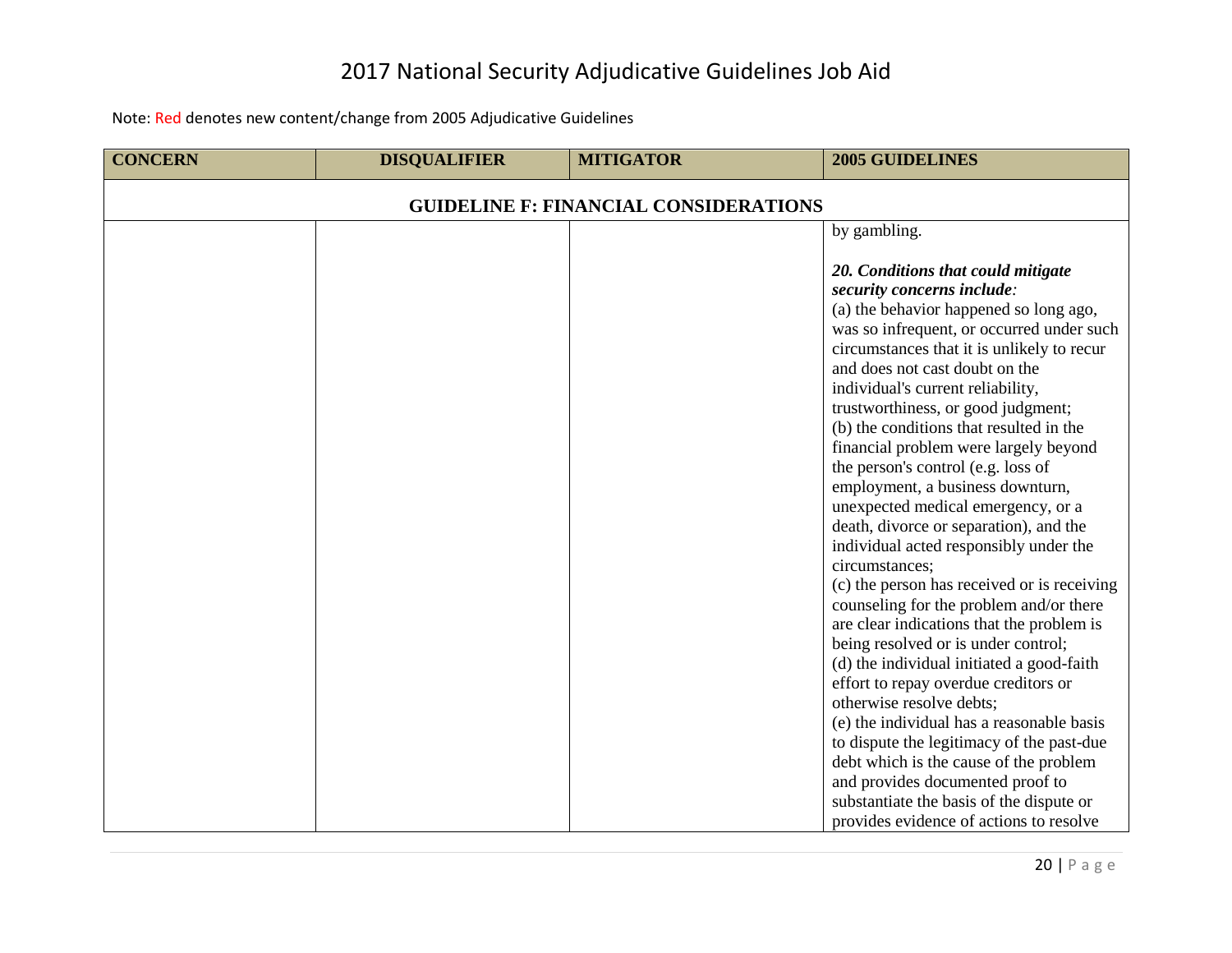| <b>CONCERN</b>                               | <b>DISQUALIFIER</b> | <b>MITIGATOR</b> | 2005 GUIDELINES                                                            |  |
|----------------------------------------------|---------------------|------------------|----------------------------------------------------------------------------|--|
| <b>GUIDELINE F: FINANCIAL CONSIDERATIONS</b> |                     |                  |                                                                            |  |
|                                              |                     |                  | the issue;<br>(f) the affluence resulted from a legal<br>source of income. |  |
|                                              |                     |                  |                                                                            |  |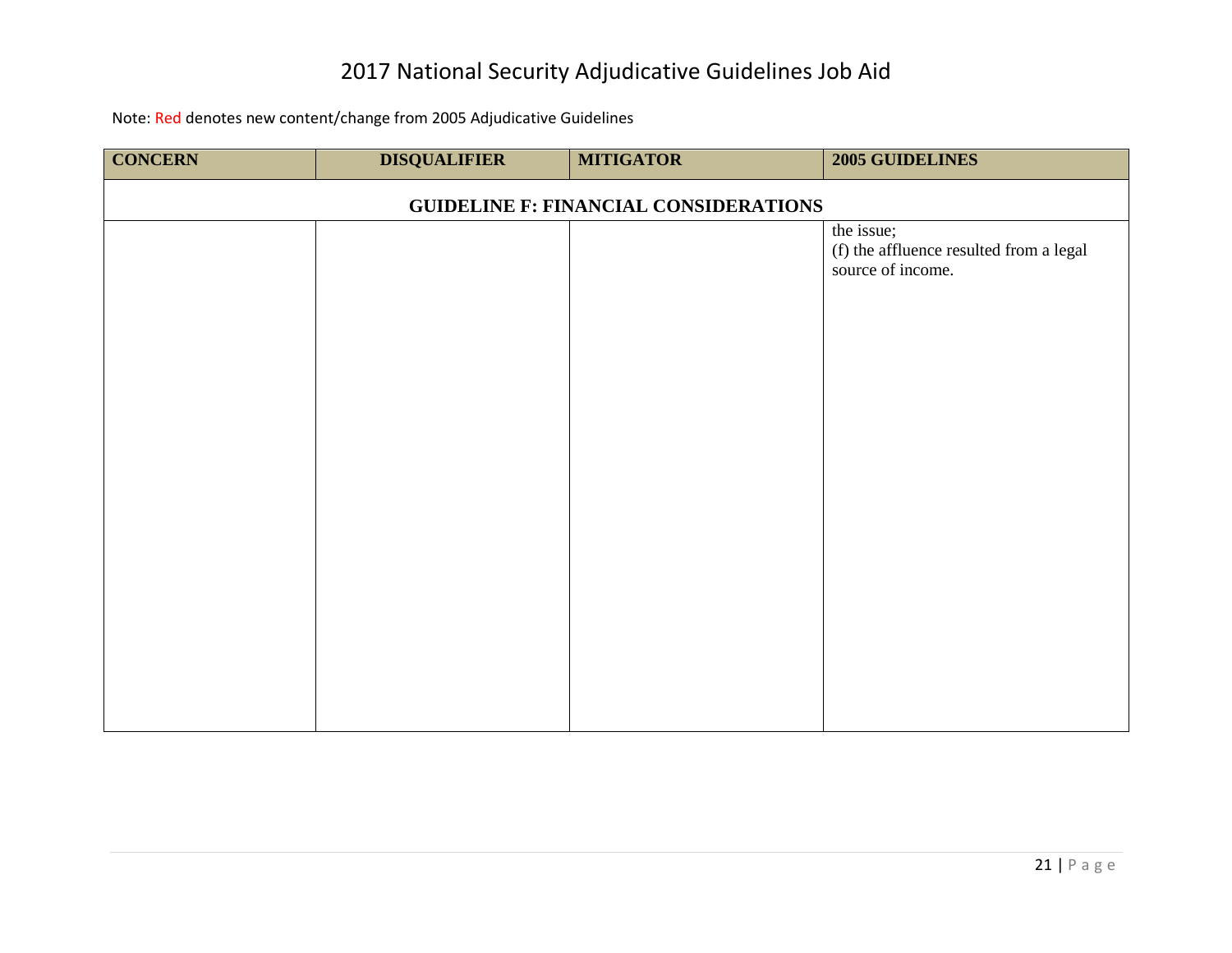<span id="page-22-0"></span>

| <b>CONCERN</b>                          | <b>DISQUALIFIER</b>                  | <b>MITIGATOR</b>                     | <b>2005 GUIDELINES</b>                      |  |
|-----------------------------------------|--------------------------------------|--------------------------------------|---------------------------------------------|--|
| <b>GUIDELINE G: ALCOHOL CONSUMPTION</b> |                                      |                                      |                                             |  |
| 21. The Concern.                        | 22. Conditions that could raise a    | 23. Conditions that could            | 21. The Concern. Excessive alcohol          |  |
| Excessive alcohol                       | security concern and may be          | mitigate security concerns           | consumption often leads to the exercise     |  |
| consumption often leads to              | disqualifying include:               | include:                             | of questionable judgment or the failure to  |  |
| the exercise of questionable            | (a) alcohol-related incidents away   | (a) so much time has passed, or      | control impulses, and can raise questions   |  |
| judgment or the failure to              | from work, such as driving while     | the behavior was so infrequent, or   | about an individual's reliability and       |  |
| control impulses, and can               | under the influence, fighting,       | it happened under such unusual       | trustworthiness.                            |  |
| raise questions about an                | child or spouse abuse, disturbing    | circumstances that it is unlikely to |                                             |  |
| individual's reliability and            | the peace, or other incidents of     | recur or does not cast doubt on the  | 22. Conditions that could raise a           |  |
| trustworthiness.                        | concern, regardless of the           | individual's current reliability,    | security concern and may be                 |  |
|                                         | frequency of the individual's        | trustworthiness, or judgment;        | disqualifying include:                      |  |
|                                         | alcohol use or whether the           | (b) the individual acknowledges      | (a) alcohol-related incidents away from     |  |
|                                         | individual has been diagnosed        | his or her pattern of maladaptive    | work, such as driving while under the       |  |
|                                         | with alcohol use disorder;           | alcohol use, provides evidence of    | influence, fighting, child or spouse abuse, |  |
|                                         | (b) alcohol-related incidents at     | actions taken to overcome this       | disturbing the peace, or other incidents of |  |
|                                         | work, such as reporting for work     | problem, and has demonstrated a      | concern, regardless of whether the          |  |
|                                         | or duty in an intoxicated or         | clear and established pattern of     | individual is diagnosed as an alcohol       |  |
|                                         | impaired condition, drinking on      | modified consumption or              | abuser or alcohol dependent;                |  |
|                                         | the job, or jeopardizing the         | abstinence in accordance with        | (b) alcohol-related incidents at work,      |  |
|                                         | welfare and safety of others,        | treatment recommendations;           | such as reporting for work or duty in an    |  |
|                                         | regardless of whether the            | (c) the individual is participating  | intoxicated or impaired condition, or       |  |
|                                         | individual is diagnosed with         | in counseling or a treatment         | drinking on the job, regardless of whether  |  |
|                                         | alcohol use disorder;                | program, has no previous history     | the individual is diagnosed as an alcohol   |  |
|                                         | (c) habitual or binge consumption    | of treatment and relapse, and is     | abuser or alcohol dependent;                |  |
|                                         | of alcohol to the point of impaired  | making satisfactory progress in a    | (c) habitual or binge consumption of        |  |
|                                         | judgment, regardless of whether      | treatment program; and               | alcohol to the point of impaired            |  |
|                                         | the individual is diagnosed with     | (d) the individual has successfully  | judgment, regardless of whether the         |  |
|                                         | alcohol use disorder;                | completed a treatment program        | individual is diagnosed as an alcohol       |  |
|                                         | (d) diagnosis by a duly qualified    | along with any required aftercare,   | abuser or alcohol dependent;                |  |
|                                         | medical or mental health             | and has demonstrated a clear and     | (d) diagnosis by a duly qualified medical   |  |
|                                         | professional (e.g., physician,       | established pattern of modified      | professional (e.g., physician, clinical     |  |
|                                         | clinical psychologist, psychiatrist, | consumption or abstinence in         | psychologist, or psychiatrist) of alcohol   |  |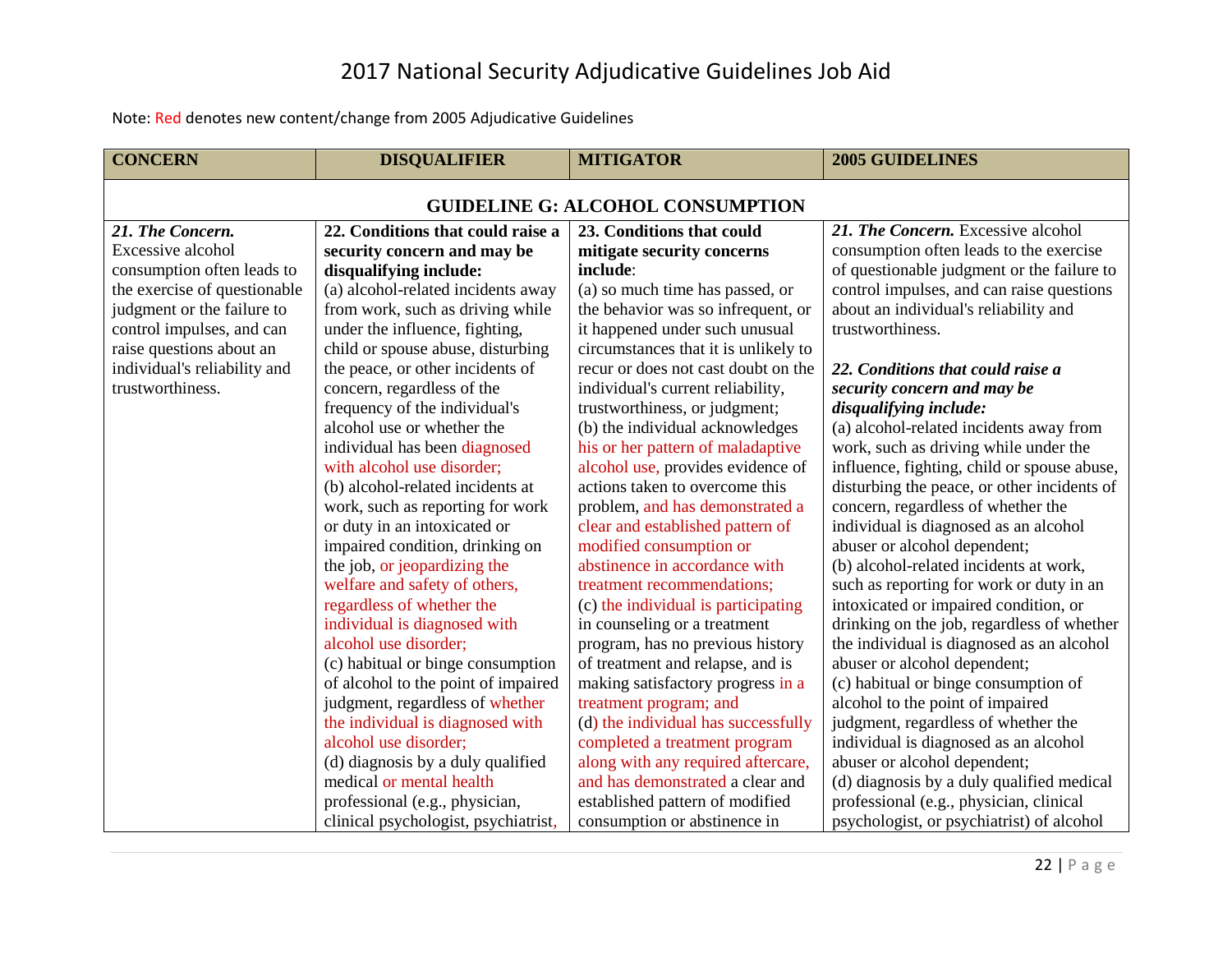| <b>CONCERN</b>                          | <b>DISQUALIFIER</b>                                                                                                                                                                                                                                                                                                                                                                                   | <b>MITIGATOR</b>                              | <b>2005 GUIDELINES</b>                                                                                                                                                                                                                                                                                                                                                                                                                                                                                                                                                                                                                                                                                                                                                                                                                                                                                                                                                                                                                                                                                                 |  |
|-----------------------------------------|-------------------------------------------------------------------------------------------------------------------------------------------------------------------------------------------------------------------------------------------------------------------------------------------------------------------------------------------------------------------------------------------------------|-----------------------------------------------|------------------------------------------------------------------------------------------------------------------------------------------------------------------------------------------------------------------------------------------------------------------------------------------------------------------------------------------------------------------------------------------------------------------------------------------------------------------------------------------------------------------------------------------------------------------------------------------------------------------------------------------------------------------------------------------------------------------------------------------------------------------------------------------------------------------------------------------------------------------------------------------------------------------------------------------------------------------------------------------------------------------------------------------------------------------------------------------------------------------------|--|
| <b>GUIDELINE G: ALCOHOL CONSUMPTION</b> |                                                                                                                                                                                                                                                                                                                                                                                                       |                                               |                                                                                                                                                                                                                                                                                                                                                                                                                                                                                                                                                                                                                                                                                                                                                                                                                                                                                                                                                                                                                                                                                                                        |  |
|                                         | or licensed clinical social worker)<br>of alcohol use disorder<br>(e) the failure to follow treatment<br>advice once diagnosed;<br>(f) alcohol consumption, which is<br>not in accordance with treatment<br>recommendations after a<br>diagnosis of alcohol use disorder;<br>and<br>(g) failure to follow any court<br>order regarding alcohol education,<br>evaluation, treatment, or<br>abstinence. | accordance with treatment<br>recommendations. | abuse or alcohol dependence;<br>(e) evaluation of alcohol abuse or alcohol<br>dependence by a licensed clinical social<br>worker who is a staff member of a<br>recognized alcohol treatment program;<br>(f) relapse after diagnosis of alcohol<br>abuse or dependence and completion of<br>an alcohol rehabilitation program;<br>(g) failure to follow any court order<br>regarding alcohol education, evaluation,<br>treatment, or abstinence.<br>23. Conditions that could mitigate<br>security concerns include:<br>(a) so much time has passed, or the<br>behavior was so infrequent, or it<br>happened under such unusual<br>circumstances that it is unlikely to recur<br>or does not cast doubt on the individual's<br>current reliability, trustworthiness, or<br>good judgment;<br>(b) the individual acknowledges his or<br>her alcoholism or issues of alcohol abuse,<br>provides evidence of actions taken to<br>overcome this problem, and has<br>established a pattern of abstinence (if<br>alcohol dependent) or responsible use (if<br>an alcohol abuser);<br>(c) the individual is a current employee |  |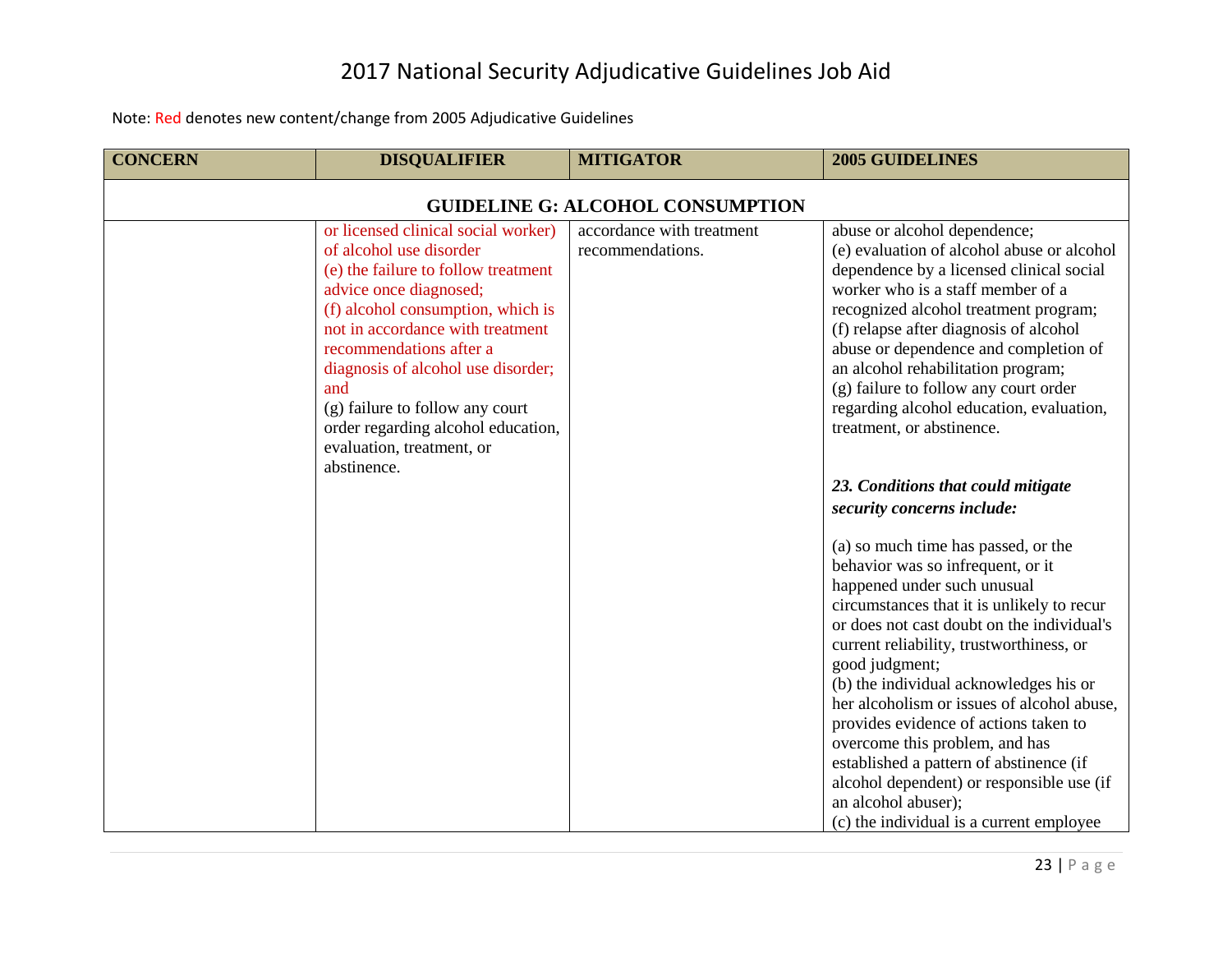| <b>CONCERN</b> | <b>DISQUALIFIER</b> | <b>MITIGATOR</b>                        | <b>2005 GUIDELINES</b>                                                                                                                                                                                                                                                                                                                                                                                                                                                                                                                                                                                                                                                                                                                                    |
|----------------|---------------------|-----------------------------------------|-----------------------------------------------------------------------------------------------------------------------------------------------------------------------------------------------------------------------------------------------------------------------------------------------------------------------------------------------------------------------------------------------------------------------------------------------------------------------------------------------------------------------------------------------------------------------------------------------------------------------------------------------------------------------------------------------------------------------------------------------------------|
|                |                     | <b>GUIDELINE G: ALCOHOL CONSUMPTION</b> |                                                                                                                                                                                                                                                                                                                                                                                                                                                                                                                                                                                                                                                                                                                                                           |
|                |                     |                                         | who is participating in a counseling or<br>treatment program, has no history of<br>previous treatment and relapse, and is<br>making satisfactory progress;<br>(d) the individual has successfully<br>completed inpatient or outpatient<br>counseling or rehabilitation along with<br>any required aftercare, has demonstrated<br>a clear and established pattern of<br>modified consumption or abstinence in<br>accordance with treatment<br>recommendations, such as participation<br>in meetings of Alcoholics Anonymous or<br>a similar organization and has received a<br>favorable prognosis by a duly qualified<br>medical professional or a licensed clinical<br>social worker who is a staff member of a<br>recognized alcohol treatment program. |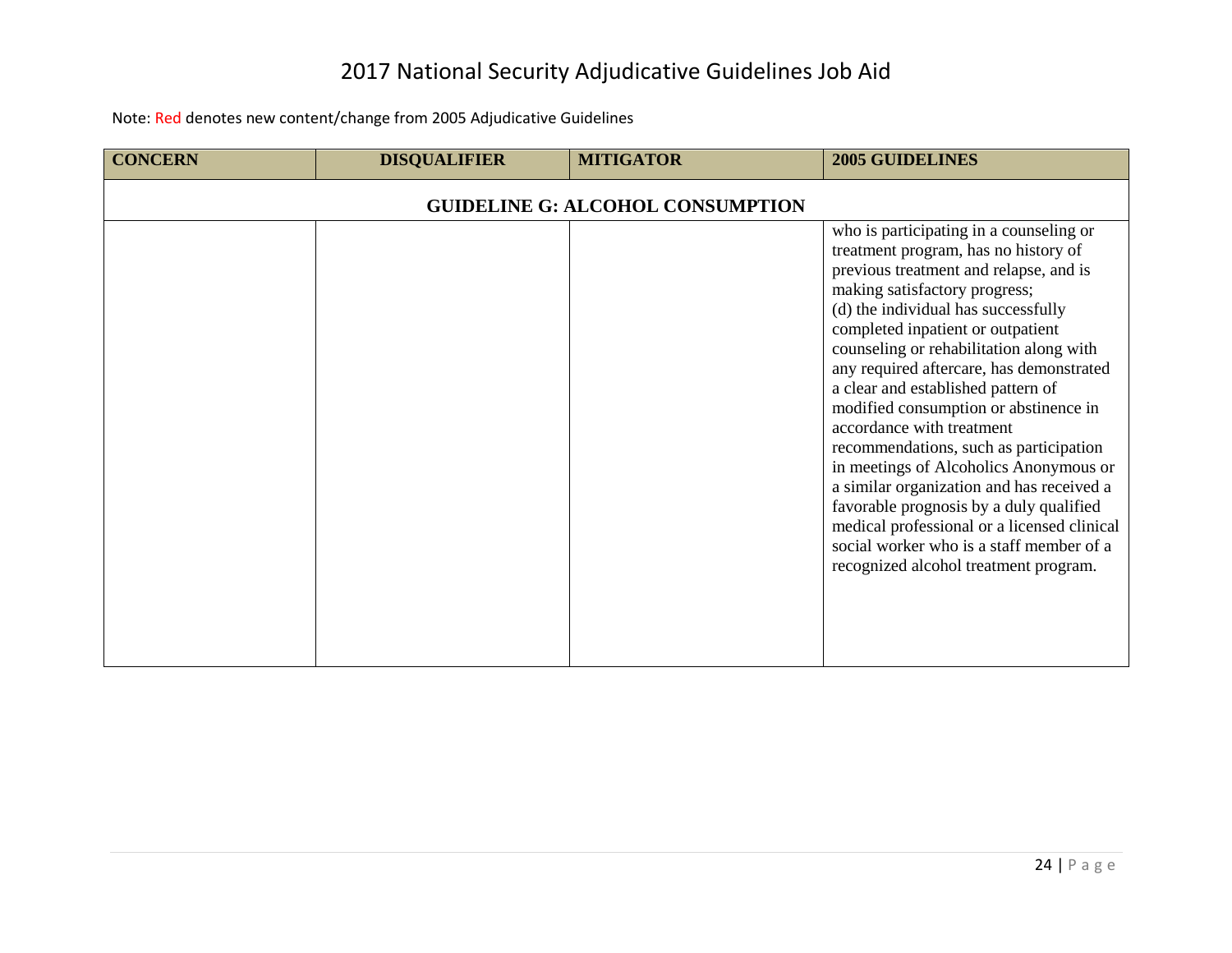<span id="page-25-0"></span>

| <b>CONCERN</b>                                                        | <b>DISQUALIFIER</b>                  | <b>MITIGATOR</b>                     | <b>2005 GUIDELINES</b>                      |  |
|-----------------------------------------------------------------------|--------------------------------------|--------------------------------------|---------------------------------------------|--|
| <b>GUIDELINE H: DRUG INVOLVEMENT<sup>1</sup> AND SUBSTANCE MISUSE</b> |                                      |                                      |                                             |  |
| 24. The Concern. The                                                  | 25. Conditions that could raise a    | 26. Conditions that could            | 24. The Concern. Use of an illegal drug     |  |
| illegal use of controlled                                             | security concern and may be          | mitigate security concerns           | or misuse of a prescription drug can raise  |  |
| substances, to include the                                            | disqualifying include:               | include:                             | questions about an individual's reliability |  |
| misuse of prescription and                                            | (a) any substance misuse (see        | (a) the behavior happened so long    | and trustworthiness, both because it may    |  |
| non-prescription drugs, and                                           | above definition);                   | ago, was so infrequent, or           | impair judgment and because it raises       |  |
| the use of other substances                                           | (b) testing positive for an illegal  | happened under such                  | questions about a person's ability or       |  |
| that cause physical or                                                | drug;                                | circumstances that it is unlikely to | willingness to comply with laws, rules,     |  |
| mental impairment or are                                              | (c) illegal possession of a          | recur or does not cast doubt on the  | and regulations.                            |  |
| used in a manner                                                      | controlled substance, including      | individual's current reliability,    | (a) Drugs are defined as mood and           |  |
| inconsistent with their                                               | cultivation, processing,             | trustworthiness, or good             | behavior altering substances, and include:  |  |
| intended purpose can raise                                            | manufacture, purchase, sale, or      | judgment;                            | (1) Drugs, materials, and other chemical    |  |
| questions about an                                                    | distribution; or possession of drug  | (b) the individual acknowledges      | compounds identified and listed in the      |  |
| individual's reliability and                                          | paraphernalia;                       | his or her drug involvement and      | Controlled Substances Act of 1970, as       |  |
| trustworthiness, both                                                 | (d) diagnosis by a duly qualified    | substance misuse, provides           | amended (e.g., marijuana or cannabis,       |  |
| because such behavior may                                             | medical or mental health             | evidence of actions taken to         | depressants, narcotics, stimulants, and     |  |
| lead to physical or                                                   | professional (e.g., physician,       | overcome this problem, and has       | hallucinogens), and (2) inhalants and       |  |
| psychological impairment                                              | clinical psychologist, psychiatrist, | established a pattern of             | other similar substances;                   |  |
| and because it raises                                                 | or licensed clinical social worker)  | abstinence, including, but not       | (b) drug abuse is the illegal use of a drug |  |
| questions about a person's                                            | of substance use disorder;           | limited to:                          | or use of a legal drug in a manner that     |  |
| ability or willingness to                                             | (e) failure to successfully          | (1) disassociation from drug-using   | deviates from approved medical              |  |
| comply with laws, rules,                                              | complete a drug treatment            | associates and contacts;             | direction.                                  |  |
| and regulations. Controlled                                           | program prescribed by a duly         | (2) changing or avoiding the         |                                             |  |
| substance means any                                                   | qualified medical or mental health   | environment where drugs were         | 25. Conditions that could raise a           |  |
| "controlled substance" as                                             | professional;                        | used; and                            | security concern and may be                 |  |
| defined in 21 U.S.C. 802.                                             | (f) any illegal drug use while       | (3) providing a signed statement     | disqualifying include:                      |  |
| Substance misuse is the                                               | granted access to classified         | of intent to abstain from all drug   | (a) Any drug abuse (see above               |  |
| generic term adopted in this                                          | information or holding a sensitive   | involvement and substance            | definition);                                |  |
| guideline to describe any of                                          | position; and                        | misuse, acknowledging that any       | (b) testing positive for illegal drug use;  |  |
| the behaviors listed above.                                           | (g) expressed intent to continue     | future involvement or misuse is      | (c) illegal drug possession, including      |  |
|                                                                       | drug involvement and substance       | grounds for revocation of national   | cultivation, processing, manufacture,       |  |
|                                                                       | misuse, or failure to clearly and    | security eligibility;                | purchase, sale, or distribution; or         |  |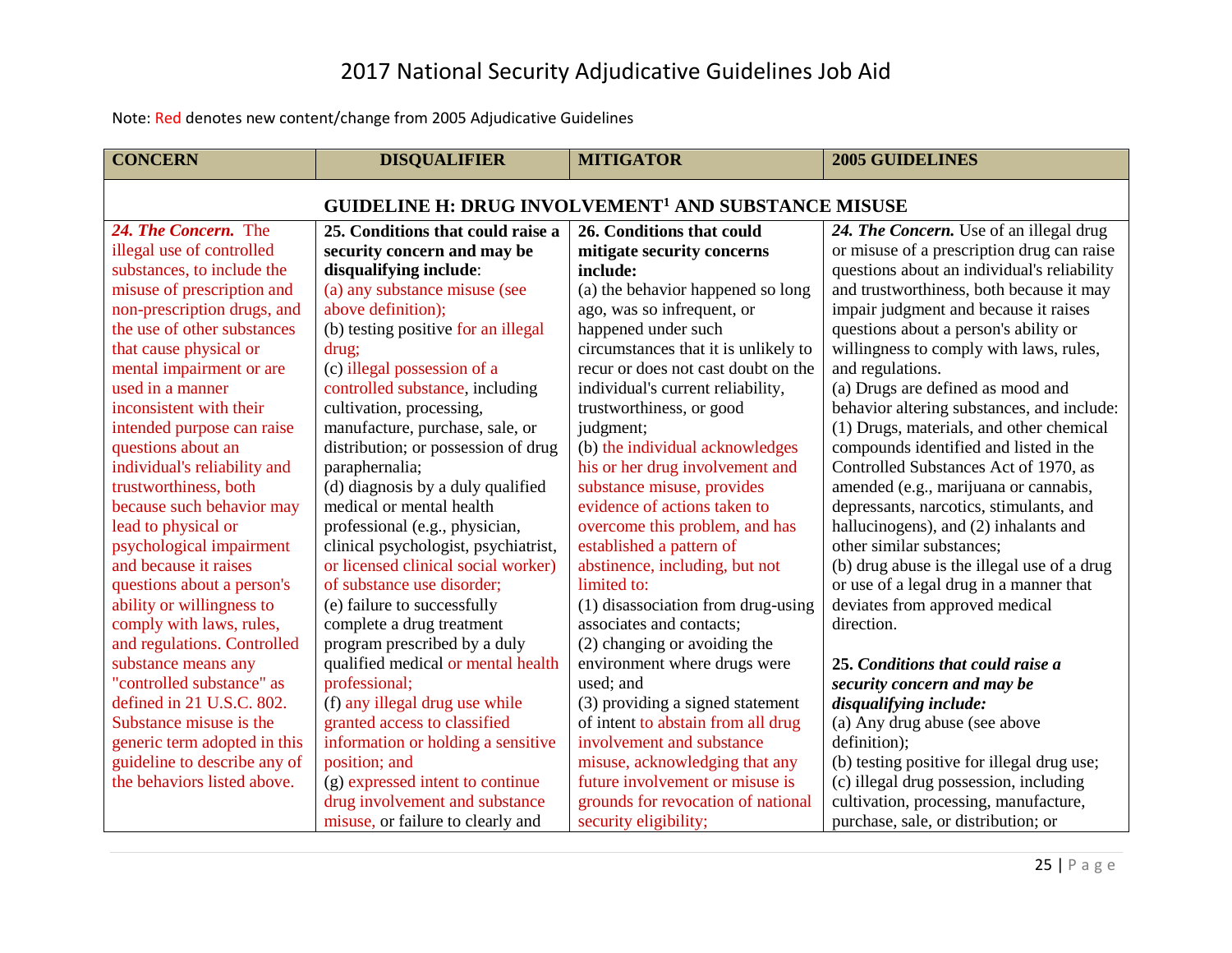| <b>CONCERN</b>                                                        | <b>DISQUALIFIER</b>                                | <b>MITIGATOR</b>                                                                                                                                                                                                                                                                                                                                                                                                                    | <b>2005 GUIDELINES</b>                                                                                                                                                                                                                                                                                                                                                                                                                                                                                                                                                                                                                                                                                                                                                                                                                                                                                                                               |  |
|-----------------------------------------------------------------------|----------------------------------------------------|-------------------------------------------------------------------------------------------------------------------------------------------------------------------------------------------------------------------------------------------------------------------------------------------------------------------------------------------------------------------------------------------------------------------------------------|------------------------------------------------------------------------------------------------------------------------------------------------------------------------------------------------------------------------------------------------------------------------------------------------------------------------------------------------------------------------------------------------------------------------------------------------------------------------------------------------------------------------------------------------------------------------------------------------------------------------------------------------------------------------------------------------------------------------------------------------------------------------------------------------------------------------------------------------------------------------------------------------------------------------------------------------------|--|
| <b>GUIDELINE H: DRUG INVOLVEMENT<sup>1</sup> AND SUBSTANCE MISUSE</b> |                                                    |                                                                                                                                                                                                                                                                                                                                                                                                                                     |                                                                                                                                                                                                                                                                                                                                                                                                                                                                                                                                                                                                                                                                                                                                                                                                                                                                                                                                                      |  |
|                                                                       | convincingly commit to<br>discontinue such misuse. | (c) abuse of prescription drugs<br>was after a severe or prolonged<br>illness during which these drugs<br>were prescribed, and abuse has<br>since ended; and<br>(d) satisfactory completion of a<br>prescribed drug treatment<br>program, including, but not<br>limited to, rehabilitation and<br>aftercare requirements, without<br>recurrence of abuse, and a<br>favorable prognosis by a duly<br>qualified medical professional. | possession of drug paraphernalia;<br>(d) diagnosis by a duly qualified medical<br>professional (e.g., physician, clinical<br>psychologist, or psychiatrist) of drug<br>abuse or drug dependence;<br>(e) evaluation of drug abuse or drug<br>dependence by a licensed clinical social<br>worker who is a staff member of a<br>recognized drug treatment program;<br>(f) failure to successfully complete a drug<br>treatment program prescribed by a duly<br>qualified medical professional;<br>(g) any illegal drug use after being<br>granted a security clearance;<br>(h) expressed intent to continue illegal<br>drug use, or failure to clearly and<br>convincingly commit to discontinue drug<br>use.<br>26. Conditions that could mitigate<br>security concerns include:<br>(a) the behavior happened so long ago,<br>was so infrequent, or happened under<br>such circumstances that it is unlikely to<br>recur or does not cast doubt on the |  |
|                                                                       |                                                    |                                                                                                                                                                                                                                                                                                                                                                                                                                     | individual's current reliability,<br>trustworthiness, or good judgment;<br>(b) a demonstrated intent not to abuse any                                                                                                                                                                                                                                                                                                                                                                                                                                                                                                                                                                                                                                                                                                                                                                                                                                |  |
|                                                                       |                                                    |                                                                                                                                                                                                                                                                                                                                                                                                                                     | drugs in the future, such as:<br>(1) dissociation from drug-using<br>associates and contacts;                                                                                                                                                                                                                                                                                                                                                                                                                                                                                                                                                                                                                                                                                                                                                                                                                                                        |  |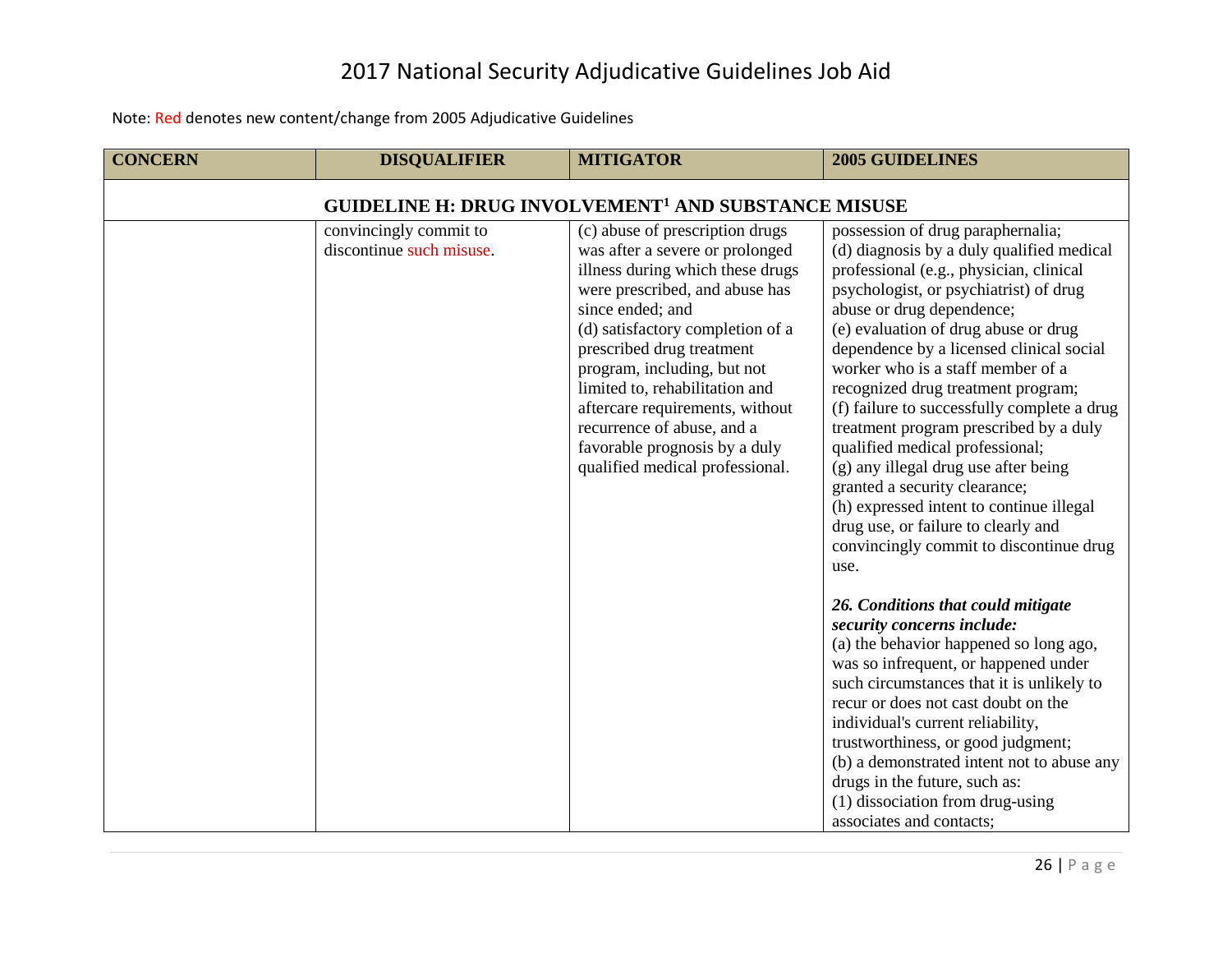| <b>CONCERN</b>                                                                                                                                                                        | <b>DISQUALIFIER</b> | <b>MITIGATOR</b>                                                      | <b>2005 GUIDELINES</b>                                                                                                                                                                                                                                                                                                                                                                                                                                                                                                                                                                                                                        |
|---------------------------------------------------------------------------------------------------------------------------------------------------------------------------------------|---------------------|-----------------------------------------------------------------------|-----------------------------------------------------------------------------------------------------------------------------------------------------------------------------------------------------------------------------------------------------------------------------------------------------------------------------------------------------------------------------------------------------------------------------------------------------------------------------------------------------------------------------------------------------------------------------------------------------------------------------------------------|
|                                                                                                                                                                                       |                     | <b>GUIDELINE H: DRUG INVOLVEMENT<sup>1</sup> AND SUBSTANCE MISUSE</b> |                                                                                                                                                                                                                                                                                                                                                                                                                                                                                                                                                                                                                                               |
|                                                                                                                                                                                       |                     |                                                                       | (2) changing or avoiding the environment<br>where drugs were used;<br>(3) an appropriate period of abstinence;<br>(4) a signed statement of intent with<br>automatic revocation of clearance for any<br>violation;<br>(c) abuse of prescription drugs was after a<br>severe or prolonged illness during which<br>these drugs were prescribed, and abuse<br>has since ended;<br>(d) satisfactory completion of a<br>prescribed drug treatment program,<br>including but not limited to rehabilitation<br>and aftercare requirements, without<br>recurrence of abuse, and a favorable<br>prognosis by a duly qualified medical<br>professional. |
| <sup>1</sup> Reference Appendix B of this document (SEAD 4) regarding statutory requirements contained in Public Law 110-118 (Bond Amendment)<br><i>applicable to this guideline.</i> |                     |                                                                       |                                                                                                                                                                                                                                                                                                                                                                                                                                                                                                                                                                                                                                               |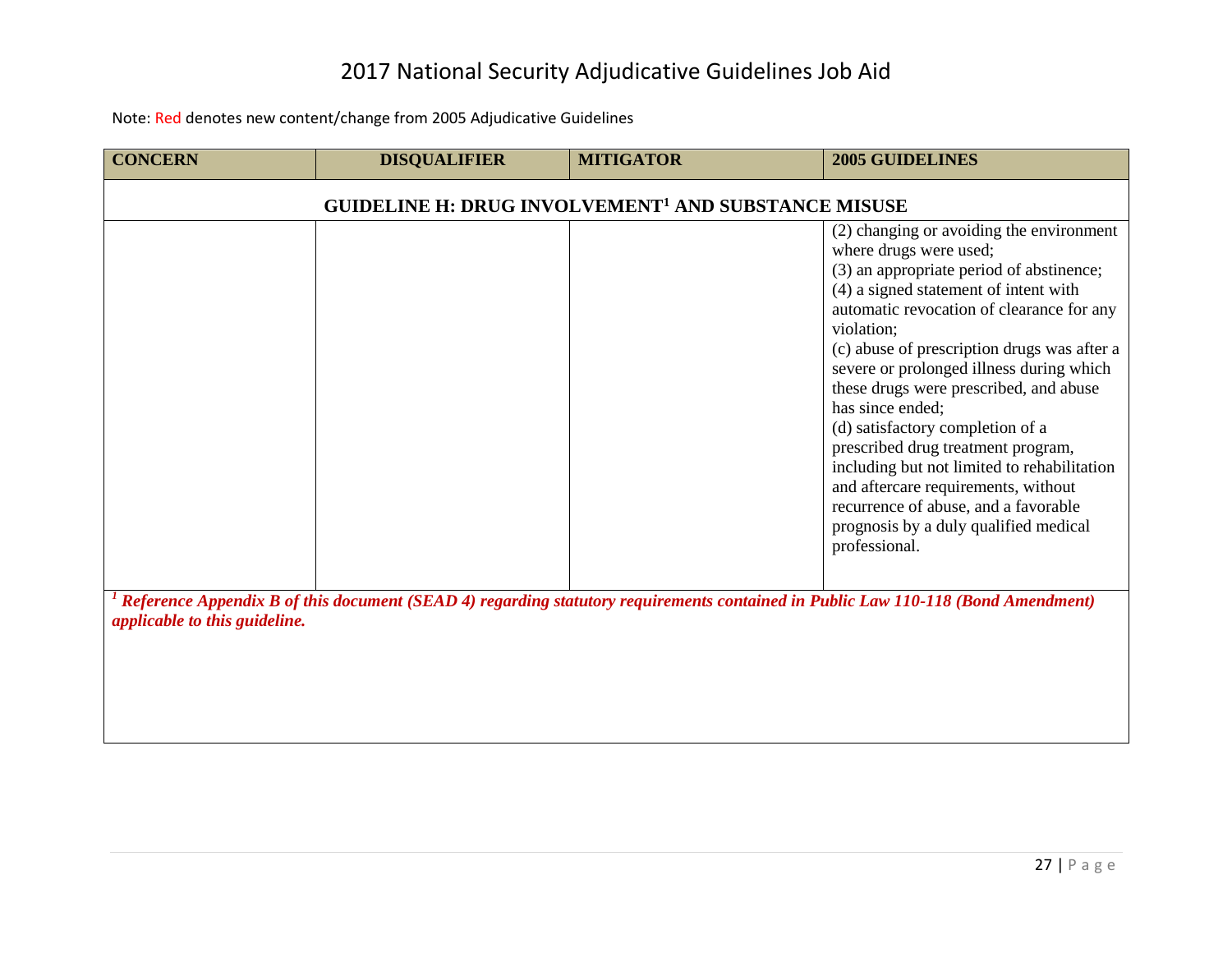<span id="page-28-0"></span>

| <b>CONCERN</b>                                           | <b>DISQUALIFIER</b>                  | <b>MITIGATOR</b>                   | <b>2005 GUIDELINES</b>                      |  |
|----------------------------------------------------------|--------------------------------------|------------------------------------|---------------------------------------------|--|
| <b>GUIDELINE I: PSYCHOLOGICAL CONDITIONS<sup>2</sup></b> |                                      |                                    |                                             |  |
| 27. The Concern. Certain                                 | 28. Conditions that could raise a    | 29. Conditions that could          | 27. The Concern. Certain emotional,         |  |
| emotional, mental, and                                   | security concern and may be          | mitigate security concerns         | mental, and personality conditions can      |  |
| personality conditions can                               | disqualifying include:               | include:                           | impair judgment, reliability, or            |  |
| impair judgment, reliability,                            | (a) behavior that casts doubt on an  | (a) the identified condition is    | trustworthiness. A formal diagnosis of a    |  |
| or trustworthiness. A formal                             | individual's judgment, stability,    | readily controllable with          | disorder is not required for there to be a  |  |
| diagnosis of a disorder is                               | reliability, or trustworthiness, not | treatment, and the individual has  | concern under this guideline. A duly        |  |
| not required for there to be                             | covered under any other guideline    | demonstrated ongoing and           | qualified mental health professional (e.g., |  |
| a concern under this                                     | and that may indicate an             | consistent compliance with the     | clinical psychologist or psychiatrist)      |  |
| guideline. A duly qualified                              | emotional, mental, or personality    | treatment plan;                    | employed by, or acceptable to and           |  |
| mental health professional                               | condition, including, but not        | (b) the individual has voluntarily | approved by the U.S. Government,            |  |
| (e.g., clinical psychologist                             | limited to, irresponsible, violent,  | entered a counseling or treatment  | should be consulted when evaluating         |  |
| or psychiatrist) employed                                | self-harm, suicidal, paranoid,       | program for a condition that       | potentially disqualifying and mitigating    |  |
| by, or acceptable to and                                 | manipulative, impulsive, chronic     | is amenable to treatment, and the  | information under this guideline. No        |  |
| approved by the U.S.                                     | lying, deceitful, exploitative, or   | individual is currently receiving  | negative inference concerning the           |  |
| Government, should be                                    | bizarre behaviors;                   | counseling or treatment with a     | standards in this Guideline may be raised   |  |
| consulted when evaluating                                | (b) an opinion by a duly qualified   | favorable prognosis by a duly      | solely on the basis of seeking mental       |  |
| potentially disqualifying                                | mental health professional that the  | qualified mental health            | health counseling.                          |  |
| and mitigating information                               | individual has a condition that      | professional;                      |                                             |  |
| under this guideline and an                              | may impair judgment, stability,      | (c) recent opinion by a duly       | 28. Conditions that could raise a           |  |
| opinion, including                                       | reliability, or trustworthiness;     | qualified mental health            | security concern and may be                 |  |
| prognosis, should be                                     | (c) voluntary or involuntary         | professional employed by, or       | disqualifying include:                      |  |
| sought. No negative                                      | inpatient hospitalization;           | acceptable to and approved by,     | (a) behavior that casts doubt on an         |  |
| inference concerning the                                 | (d) failure to follow a prescribed   | the U.S. Government that an        | individual's judgment, reliability, or      |  |
| standards in this guideline                              | treatment plan related to a          | individual's previous condition is | trustworthiness that is not covered under   |  |
| may be raised solely on the                              | diagnosed                            | under control or in remission, and | any other guideline, including but not      |  |
| basis of mental health                                   | psychological/psychiatric            | has a low probability of           | limited to emotionally unstable,            |  |
| counseling.                                              | condition that may impair            | recurrence or exacerbation;        | irresponsible, dysfunctional, violent,      |  |
|                                                          | judgment, stability, reliability, or | (d) the past                       | paranoid, or bizarre behavior;              |  |
|                                                          | trustworthiness, including, but not  | psychological/psychiatric          | (b) an opinion by a duly qualified mental   |  |
|                                                          | limited to, failure to take          | condition was temporary, the       | health professional that the individual has |  |
|                                                          | prescribed medication or failure to  | situation has been resolved, and   | a condition not covered under any other     |  |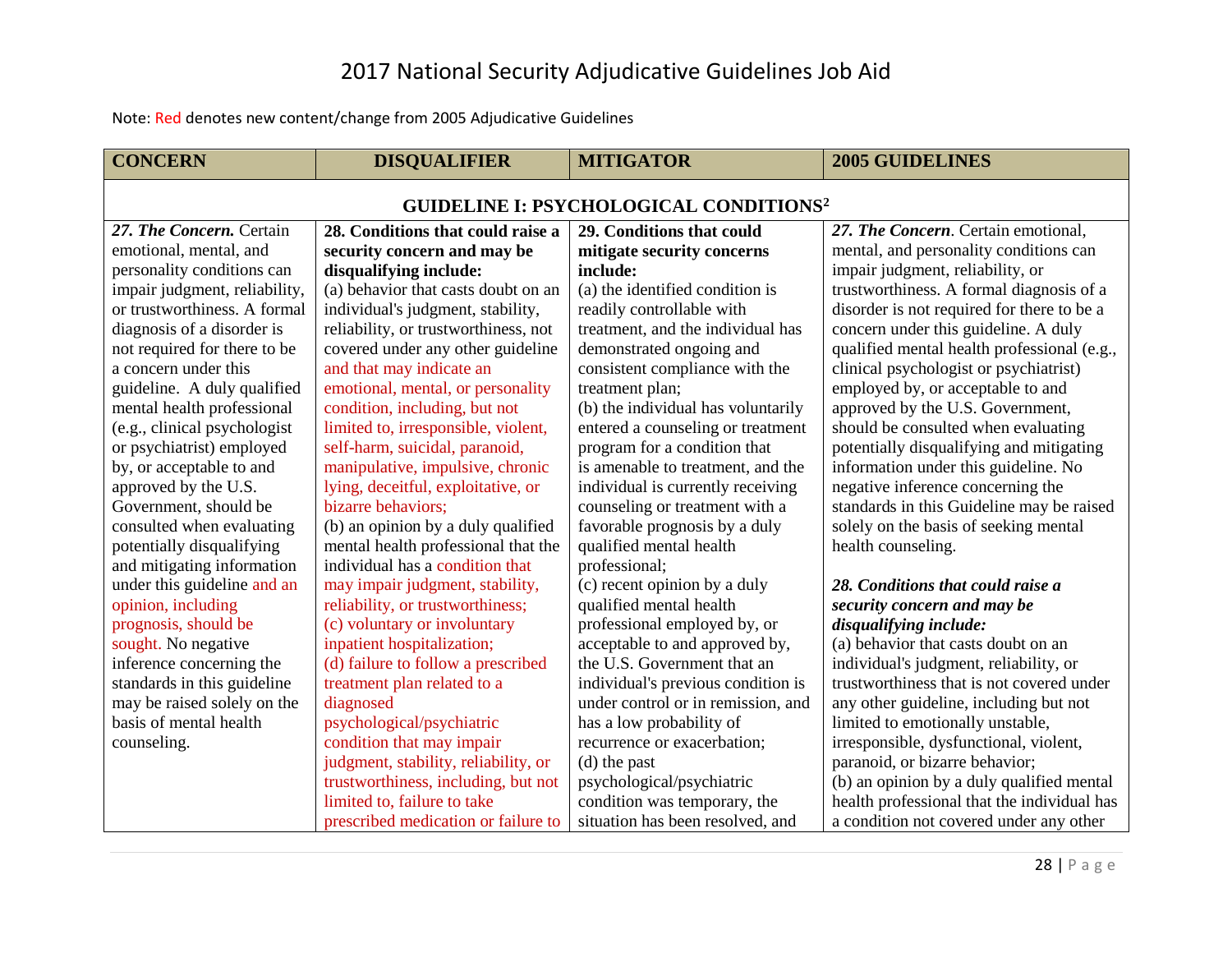| <b>CONCERN</b>                                           | <b>DISQUALIFIER</b>                                                                                                                                                                                                                                                                                                                                                                                                        | <b>MITIGATOR</b>                                                                                                                  | <b>2005 GUIDELINES</b>                                                                                                                                                                                                                                                                                                                                                                                                                                                                                                                                                                                                                                                                                                                                                                                                                                                                                                                                                                                                                                                                                                                                                                                   |  |
|----------------------------------------------------------|----------------------------------------------------------------------------------------------------------------------------------------------------------------------------------------------------------------------------------------------------------------------------------------------------------------------------------------------------------------------------------------------------------------------------|-----------------------------------------------------------------------------------------------------------------------------------|----------------------------------------------------------------------------------------------------------------------------------------------------------------------------------------------------------------------------------------------------------------------------------------------------------------------------------------------------------------------------------------------------------------------------------------------------------------------------------------------------------------------------------------------------------------------------------------------------------------------------------------------------------------------------------------------------------------------------------------------------------------------------------------------------------------------------------------------------------------------------------------------------------------------------------------------------------------------------------------------------------------------------------------------------------------------------------------------------------------------------------------------------------------------------------------------------------|--|
| <b>GUIDELINE I: PSYCHOLOGICAL CONDITIONS<sup>2</sup></b> |                                                                                                                                                                                                                                                                                                                                                                                                                            |                                                                                                                                   |                                                                                                                                                                                                                                                                                                                                                                                                                                                                                                                                                                                                                                                                                                                                                                                                                                                                                                                                                                                                                                                                                                                                                                                                          |  |
|                                                          | attend required counseling<br>sessions; and<br>(e) pathological gambling, the<br>associated behaviors of which<br>may include unsuccessful<br>attempts to stop gambling;<br>gambling for increasingly higher<br>stakes, usually in an attempt to<br>cover losses; concealing gambling<br>losses; borrowing or stealing<br>money to fund gambling or pay<br>gambling debts; and family<br>conflict resulting from gambling. | the individual no longer shows<br>indications of emotional<br>instability;<br>(e) there is no indication of a<br>current problem. | guideline that may impair judgment,<br>reliability, or trustworthiness;<br>(c) the individual has failed to follow<br>treatment advice related to a diagnosed<br>emotional, mental, or personality<br>condition, e.g. failure to take prescribed<br>medication.<br>29. Conditions that could mitigate<br>security concerns include:<br>(a) the identified condition is readily<br>controllable with treatment, and the<br>individual has demonstrated ongoing and<br>consistent compliance with the treatment<br>plan;<br>(b) the individual has voluntarily entered<br>a counseling or treatment program for a<br>condition that is amenable to treatment,<br>and the individual is currently receiving<br>counseling or treatment with a favorable<br>prognosis by a duly qualified mental<br>health professional;<br>(c) recent opinion by a duly qualified<br>mental health professional employed by,<br>or acceptable to and approved by the U.S.<br>Government that an individual's previous<br>condition is under control or in remission,<br>and has a low probability of recurrence or<br>exacerbation;<br>(d) the past emotional instability was a<br>temporary condition (e.g., one caused by |  |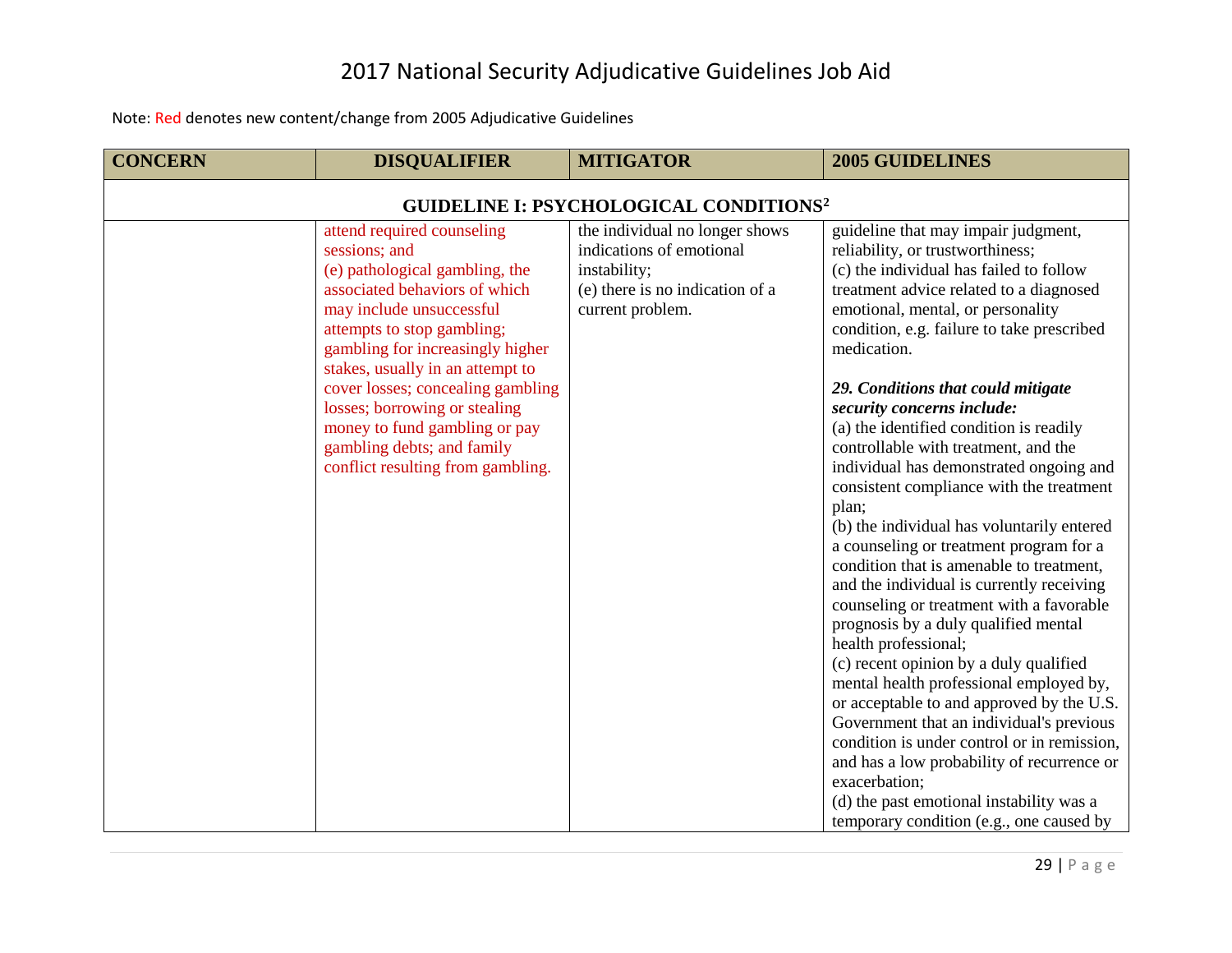| <b>CONCERN</b>                                                                                                                                                                 | <b>DISQUALIFIER</b> | <b>MITIGATOR</b> | 2005 GUIDELINES                                                                                                                                                                                                  |  |
|--------------------------------------------------------------------------------------------------------------------------------------------------------------------------------|---------------------|------------------|------------------------------------------------------------------------------------------------------------------------------------------------------------------------------------------------------------------|--|
| <b>GUIDELINE I: PSYCHOLOGICAL CONDITIONS<sup>2</sup></b>                                                                                                                       |                     |                  |                                                                                                                                                                                                                  |  |
|                                                                                                                                                                                |                     |                  | a death, illness, or marital breakup), the<br>situation has been resolved, and the<br>individual no longer shows indications of<br>emotional instability;<br>(e) there is no indication of a current<br>problem. |  |
| <sup>2</sup> Reference Appendix B of this document (SEAD 4) regarding statutory requirements contained in Public Law 110-118 (Bond Amendment)<br>applicable to this guideline. |                     |                  |                                                                                                                                                                                                                  |  |
|                                                                                                                                                                                |                     |                  |                                                                                                                                                                                                                  |  |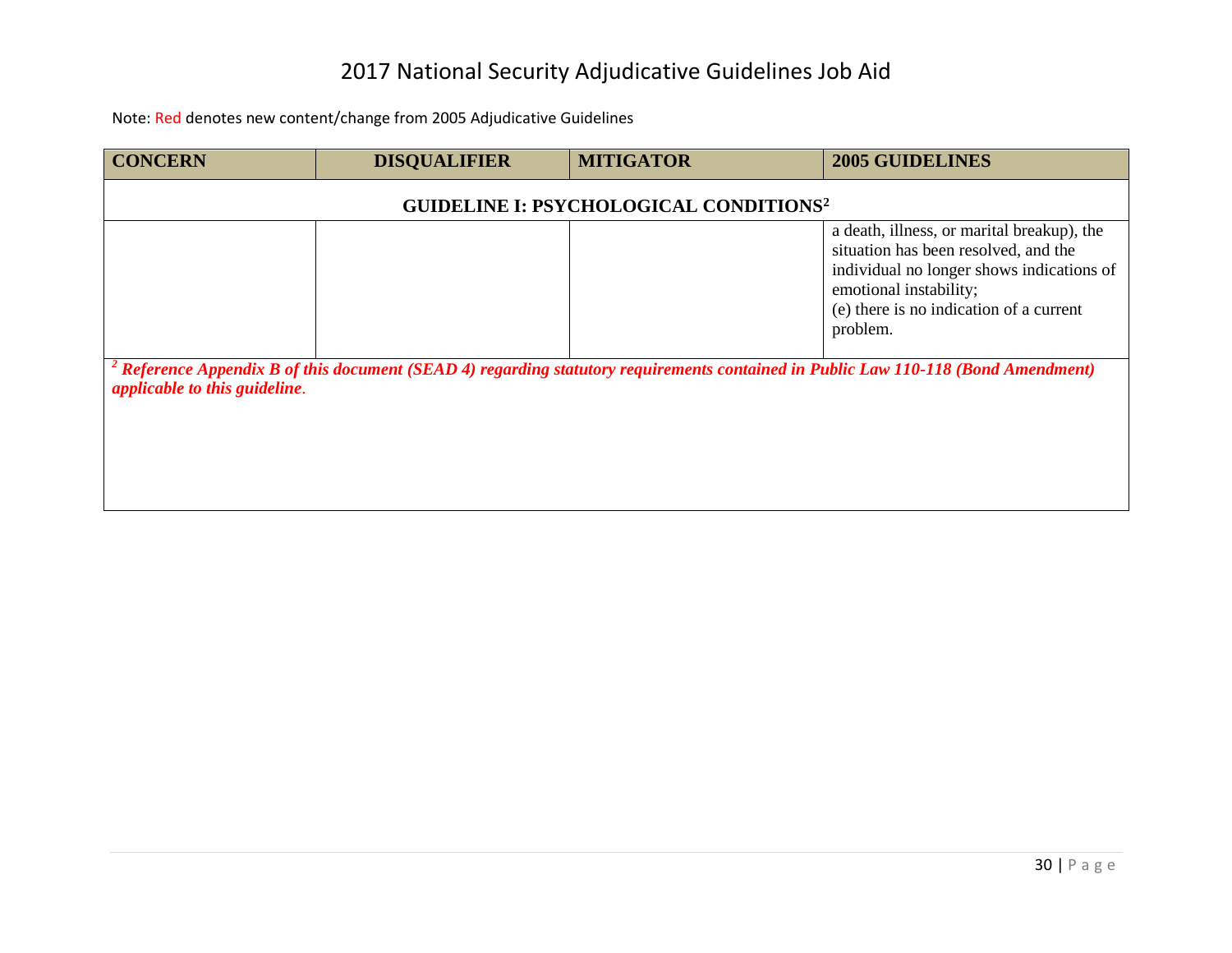<span id="page-31-0"></span>

| <b>CONCERN</b>                                   | <b>DISQUALIFIER</b>                 | <b>MITIGATOR</b>                     | <b>2005 GUIDELINES</b>                       |  |
|--------------------------------------------------|-------------------------------------|--------------------------------------|----------------------------------------------|--|
| <b>GUIDELINE J: CRIMINAL CONDUCT<sup>3</sup></b> |                                     |                                      |                                              |  |
| 30. The Concern. Criminal                        | 31. Conditions that could raise a   | 32. Conditions that could            | 30. The Concern. Criminal activity           |  |
| activity creates doubt about                     | security concern and may be         | mitigate security concerns           | creates doubt about a person's judgment,     |  |
| a person's judgment,                             | disqualifying include:              | include:                             | reliability and trustworthiness. By its very |  |
| reliability, and                                 | (a) a pattern of minor offenses,    | (a) so much time has elapsed         | nature, it calls into question a person's    |  |
| trustworthiness. By its very                     | any one of which on its own         | since the criminal behavior          | ability or willingness to comply with        |  |
| nature, it calls into question                   | would be unlikely to affect a       | happened, or it happened under       | laws, rules and regulations.                 |  |
| a person's ability or                            | national security eligibility       | such unusual circumstances, that     |                                              |  |
| willingness to comply with                       | decision, but which in              | it is unlikely to recur and does not | 31. Conditions that could raise a            |  |
| laws, rules, and regulations                     | combination cast doubt on the       | cast doubt on the individual's       | security concern and may be                  |  |
|                                                  | individual's judgment, reliability, | reliability, trustworthiness, or     | disqualifying include:                       |  |
|                                                  | or trustworthiness;                 | good judgment;                       | (a) a single serious crime or multiple       |  |
|                                                  | (b) evidence (including, but not    | (b) the individual was pressured     | lesser offenses;                             |  |
|                                                  | limited to, a credible allegation,  | or coerced into committing the act   | (b) discharge or dismissal from the          |  |
|                                                  | an admission, and matters of        | and those pressures are not          | Armed Forces under dishonorable              |  |
|                                                  | official record) of criminal        | prescribed, and abuse has since      | conditions;                                  |  |
|                                                  | conduct, regardless of whether the  | ended; and no longer present in      | (c) allegation or admission of criminal      |  |
|                                                  | individual was formally charged,    | the person's life;                   | conduct, regardless of whether the person    |  |
|                                                  | prosecuted, or convicted;           | (c) no reliable evidence to support  | was formally charged, formally               |  |
|                                                  | (c) individual is currently on      | that the individual committed the    | prosecuted or convicted;                     |  |
|                                                  | parole or probation;                | offense; and                         | (d) individual is currently on parole or     |  |
|                                                  | (d) violation or revocation of      | (d) there is evidence of successful  | probation;                                   |  |
|                                                  | parole or probation, or failure to  | rehabilitation; including, but not   | (e) violation of parole or probation, or     |  |
|                                                  | complete a court-mandated           | limited to, the passage of time      | failure to complete a court-mandated         |  |
|                                                  | rehabilitation program; and         | without recurrence of criminal       | rehabilitation program.                      |  |
|                                                  | (e) discharge or dismissal from     | activity, restitution, compliance    | 32. Conditions that could mitigate           |  |
|                                                  | the Armed Forces for reasons less   | with the terms of parole or          | security concerns include:                   |  |
|                                                  | than "Honorable."                   | probation, job training or higher    | (a) so much time has elapsed since the       |  |
|                                                  |                                     | education, good employment           | criminal behavior happened, or it            |  |
|                                                  |                                     | record, or constructive community    | happened under such unusual                  |  |
|                                                  |                                     | involvement.                         | circumstances that it is unlikely to recur   |  |
|                                                  |                                     |                                      | or does not cast doubt on the individual's   |  |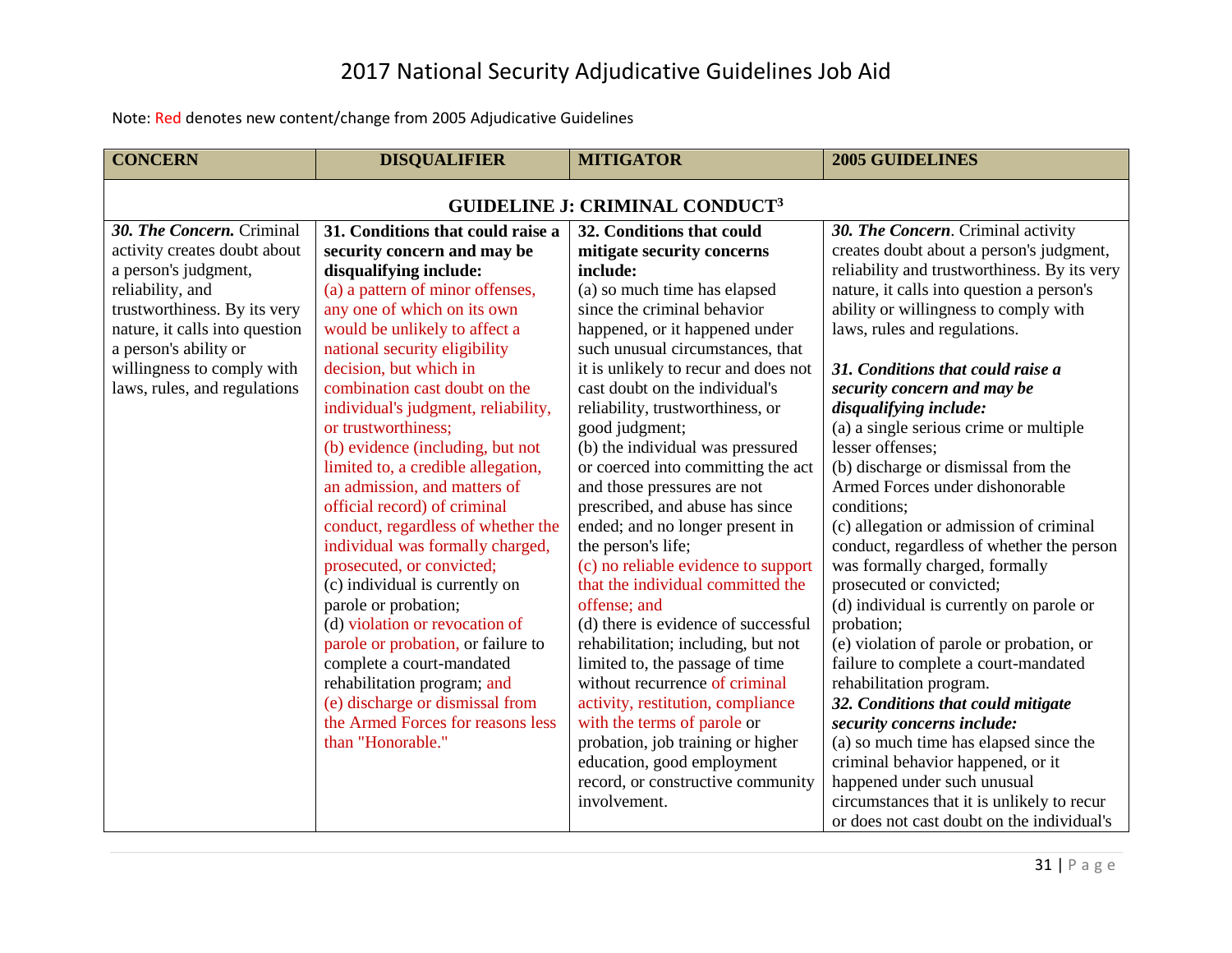| <b>CONCERN</b>                | <b>DISQUALIFIER</b>                                                                                                                           | <b>MITIGATOR</b>                      | <b>2005 GUIDELINES</b>                                                                                                                                                                                                                                                                                                                                                                                                                                                                                                                                    |  |
|-------------------------------|-----------------------------------------------------------------------------------------------------------------------------------------------|---------------------------------------|-----------------------------------------------------------------------------------------------------------------------------------------------------------------------------------------------------------------------------------------------------------------------------------------------------------------------------------------------------------------------------------------------------------------------------------------------------------------------------------------------------------------------------------------------------------|--|
|                               |                                                                                                                                               | <b>GUIDELINE J: CRIMINAL CONDUCT3</b> |                                                                                                                                                                                                                                                                                                                                                                                                                                                                                                                                                           |  |
|                               |                                                                                                                                               |                                       | reliability, trustworthiness, or good<br>judgment;<br>(b) the person was pressured or coerced<br>into committing the act and those<br>pressures are no longer present in the<br>person's life;<br>(c) evidence that the person did not<br>commit the offense;<br>(d) there is evidence of successful<br>rehabilitation; including but not limited to<br>the passage of time without recurrence of<br>criminal activity, remorse or restitution,<br>job training or higher education, good<br>employment record, or constructive<br>community involvement. |  |
| applicable to this guideline. | <sup>3</sup> Reference Appendix B of this document (SEAD 4) regarding statutory requirements contained in Public Law 110-118 (Bond Amendment) |                                       |                                                                                                                                                                                                                                                                                                                                                                                                                                                                                                                                                           |  |
|                               |                                                                                                                                               |                                       |                                                                                                                                                                                                                                                                                                                                                                                                                                                                                                                                                           |  |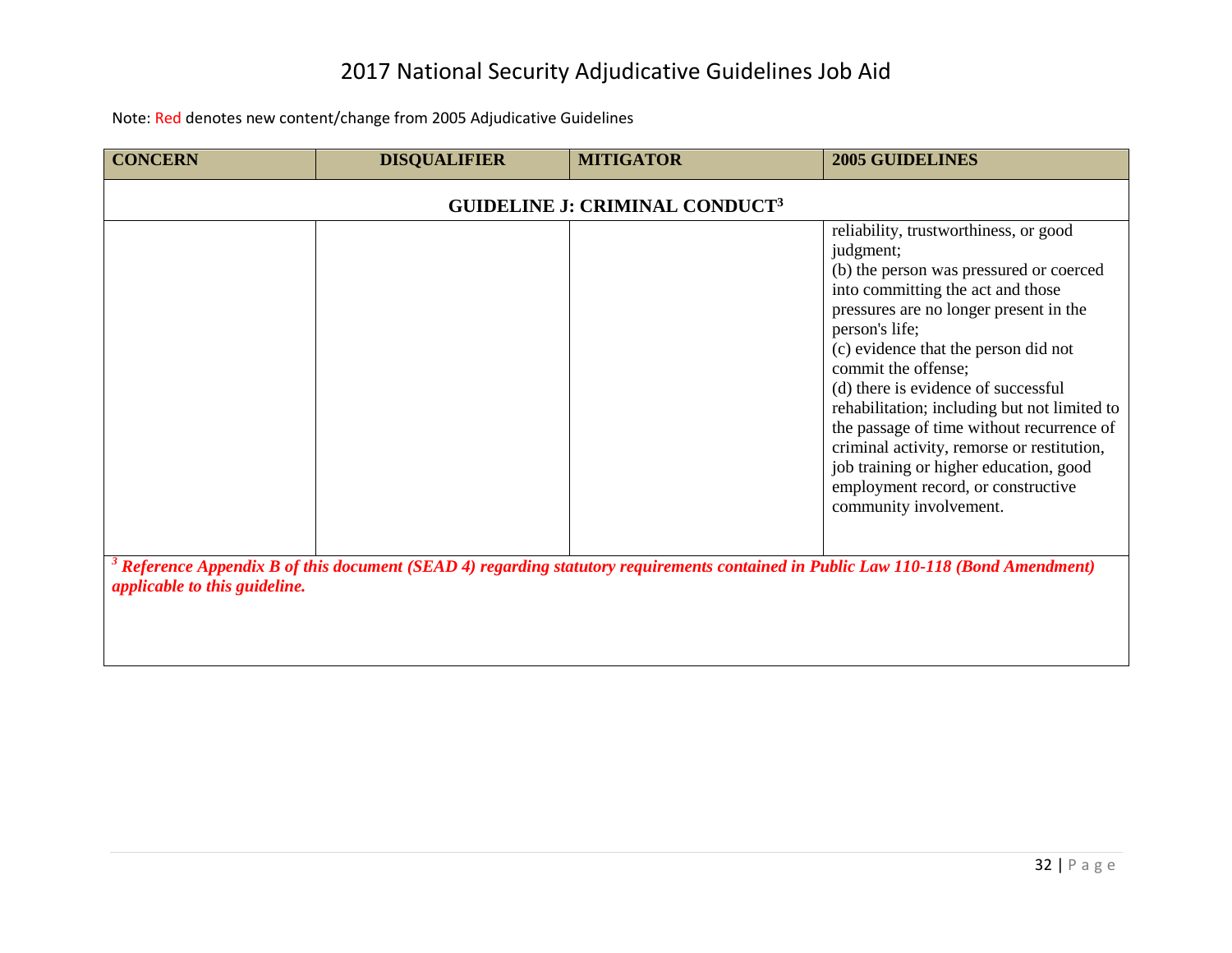<span id="page-33-0"></span>

| <b>CONCERN</b>                                     | <b>DISQUALIFIER</b>                 | <b>MITIGATOR</b>                      | <b>2005 GUIDELINES</b>                      |  |
|----------------------------------------------------|-------------------------------------|---------------------------------------|---------------------------------------------|--|
| <b>GUIDELINE K: HANDLING PROTECTED INFORMATION</b> |                                     |                                       |                                             |  |
| 33. The Concern.                                   | 34. Conditions that could raise a   | 35. Conditions that could             | 33. The Concern. Deliberate or negligent    |  |
| Deliberate or negligent                            | security concern and may be         | mitigate security concerns            | failure to comply with rules and            |  |
| failure to comply with rules                       | disqualifying include:              | include:                              | regulations for protecting classified or    |  |
| and regulations for handling                       | (a) deliberate or negligent         | (a) so much time has elapsed          | other sensitive information raises doubt    |  |
| protected information-                             | disclosure of protected             | since the behavior, or it has         | about an individual's trustworthiness,      |  |
| which includes classified                          | information to unauthorized         | happened so infrequently or under     | judgment, reliability, or willingness and   |  |
| and other sensitive                                | persons, including, but not limited | such unusual circumstances, that      | ability to safeguard such information, and  |  |
| government information,                            | to, personal or business contacts,  | it is unlikely to recur and does not  | is a serious security concern.              |  |
| and proprietary                                    | the media, or persons present at    | cast doubt on the individual's        |                                             |  |
| information-raises doubt                           | seminars, meetings, or              | current reliability, trustworthiness, | 34. Conditions that could raise a           |  |
| about an individual's                              | conferences;                        | or good judgment;                     | security concern and may be                 |  |
| trustworthiness, judgment,                         | (b) collecting or storing protected | (b) the individual responded          | disqualifying include:                      |  |
| reliability, or willingness                        | information in any unauthorized     | favorably to counseling or            | (a) deliberate or negligent disclosure of   |  |
| and ability to safeguard                           | location;                           | remedial security training and        | classified or other protected information   |  |
| such information, and is a                         | (c) loading, drafting, editing,     | now demonstrates a positive           | to unauthorized persons, including but      |  |
| serious security concern.                          | modifying, storing, transmitting,   | attitude toward the discharge of      | not limited to personal or business         |  |
|                                                    | or otherwise handling protected     | security responsibilities;            | contacts, to the media, or to persons       |  |
|                                                    | information, including images, on   | (c) the security violations were      | present at seminars, meetings, or           |  |
|                                                    | any unauthorized equipment or       | due to improper or inadequate         | conferences;                                |  |
|                                                    | medium;                             | training or unclear instructions;     | (b) collecting or storing classified or     |  |
|                                                    | (d) inappropriate efforts to obtain | and                                   | other protected information in any          |  |
|                                                    | or view protected information       | (d) the violation was inadvertent,    | unauthorized location;                      |  |
|                                                    | outside one's need to know;         | it was promptly reported, there is    | (c) loading, drafting, editing, modifying,  |  |
|                                                    | (e) copying or modifying            | no evidence of compromise, and it     | storing, transmitting, or otherwise         |  |
|                                                    | protected information in an         | does not suggest a pattern.           | handling classified reports, data, or other |  |
|                                                    | unauthorized manner designed to     |                                       | information on any unapproved               |  |
|                                                    | conceal or remove classification    |                                       | equipment including but not limited to      |  |
|                                                    | or other document control           |                                       | any typewriter, word processor, or          |  |
|                                                    | markings;                           |                                       | computer hardware, software, drive,         |  |
|                                                    | (f) viewing or downloading          |                                       | system, gameboard, handheld, "palm" or      |  |
|                                                    | information from a secure system    |                                       | pocket device or other adjunct              |  |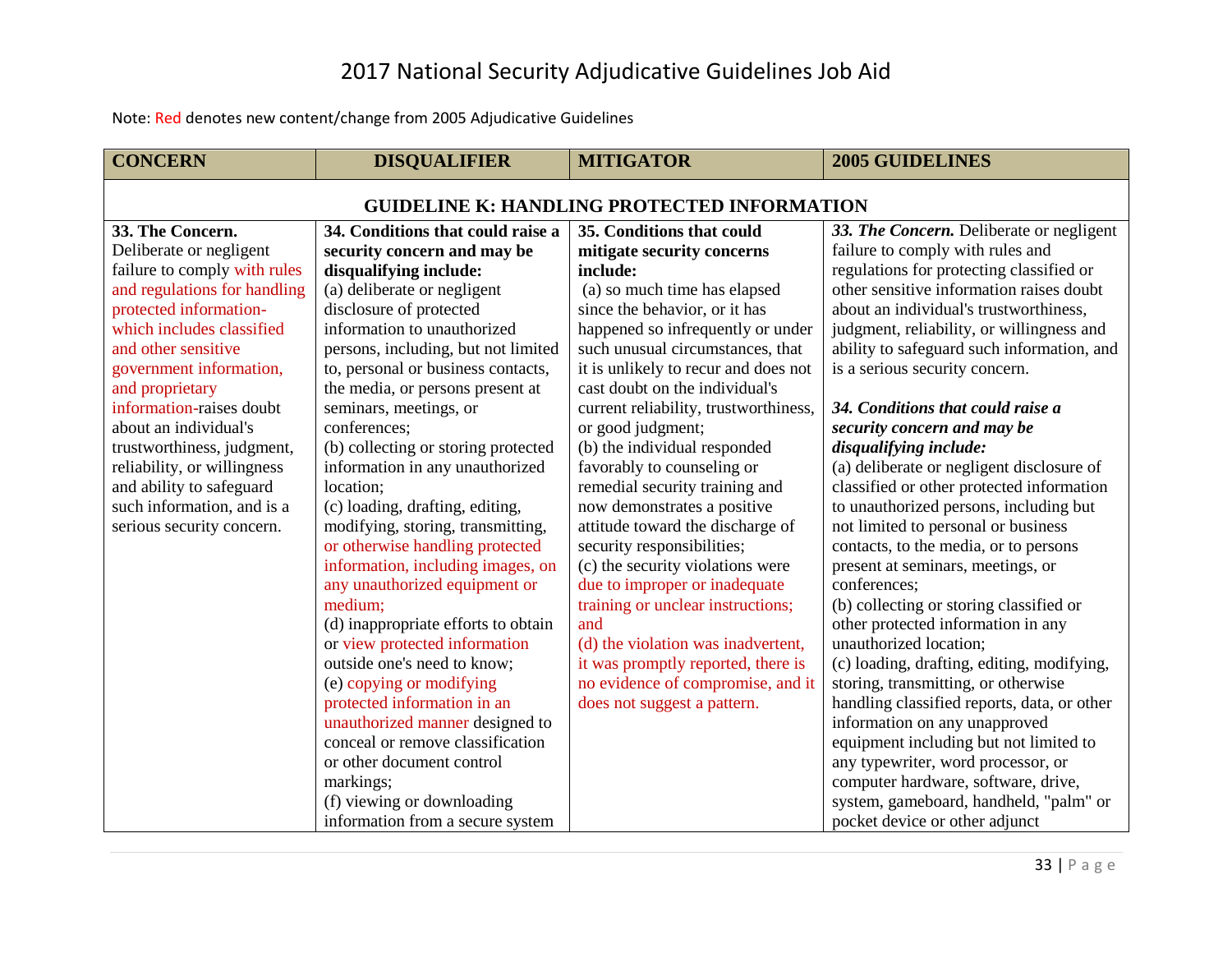| <b>CONCERN</b>                                     | <b>DISQUALIFIER</b>                                                                                                                                                                                                                                                                                                                                                                                                                                  | <b>MITIGATOR</b> | <b>2005 GUIDELINES</b>                                                                                                                                                                                                                                                                                                                                                                                                                                                                                                                                                                                                                                                                                                                                                                                                                                                                                                                                                                                                                                                                                                                                     |  |
|----------------------------------------------------|------------------------------------------------------------------------------------------------------------------------------------------------------------------------------------------------------------------------------------------------------------------------------------------------------------------------------------------------------------------------------------------------------------------------------------------------------|------------------|------------------------------------------------------------------------------------------------------------------------------------------------------------------------------------------------------------------------------------------------------------------------------------------------------------------------------------------------------------------------------------------------------------------------------------------------------------------------------------------------------------------------------------------------------------------------------------------------------------------------------------------------------------------------------------------------------------------------------------------------------------------------------------------------------------------------------------------------------------------------------------------------------------------------------------------------------------------------------------------------------------------------------------------------------------------------------------------------------------------------------------------------------------|--|
| <b>GUIDELINE K: HANDLING PROTECTED INFORMATION</b> |                                                                                                                                                                                                                                                                                                                                                                                                                                                      |                  |                                                                                                                                                                                                                                                                                                                                                                                                                                                                                                                                                                                                                                                                                                                                                                                                                                                                                                                                                                                                                                                                                                                                                            |  |
|                                                    | when the information is beyond<br>the individual's need-to-know;<br>(g) any failure to comply with<br>rules for the protection of<br>classified or sensitive information;<br>(h) negligence or lax security<br>practices that persist despite<br>counseling by management; and<br>(i) failure to comply with rules or<br>regulations that results in damage<br>to the national security, regardless<br>of whether it was deliberate or<br>negligent. |                  | equipment;<br>(d) inappropriate efforts to obtain or view<br>classified or other protected information<br>outside one's need to know;<br>(e) copying classified or other protected<br>information in a manner designed to<br>conceal or remove classification or other<br>document control markings;<br>(f) viewing or downloading information<br>from a secure system when the<br>information is beyond the individual's<br>need to know;<br>(g) any failure to comply with rules for<br>the protection of classified or other<br>sensitive information;<br>(h) negligence or lax security habits that<br>persist despite counseling by<br>management;<br>(i) failure to comply with rules or<br>regulations that results in damage to the<br>National Security, regardless of whether<br>it was deliberate or negligent.<br>35. Conditions that could mitigate<br>security concerns include:<br>(a) so much time has elapsed since the<br>behavior, or it happened so infrequently<br>or under such unusual circumstances that<br>it is unlikely to recur or does not cast<br>doubt on the individual's current<br>reliability, trustworthiness, or good |  |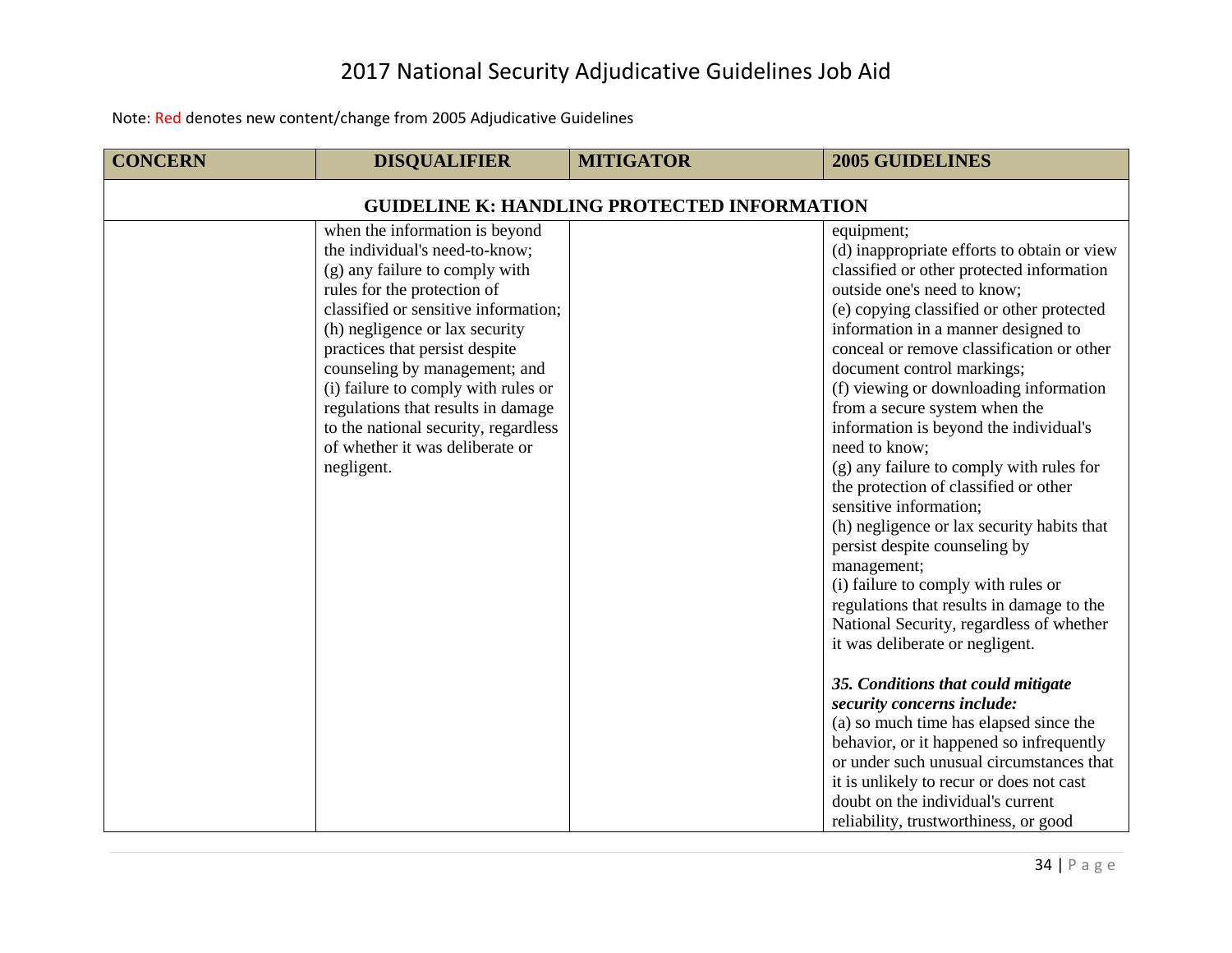| <b>CONCERN</b>                                     | <b>DISQUALIFIER</b> | <b>MITIGATOR</b> | 2005 GUIDELINES                                                                                                                                                                                                                                                                        |
|----------------------------------------------------|---------------------|------------------|----------------------------------------------------------------------------------------------------------------------------------------------------------------------------------------------------------------------------------------------------------------------------------------|
| <b>GUIDELINE K: HANDLING PROTECTED INFORMATION</b> |                     |                  |                                                                                                                                                                                                                                                                                        |
|                                                    |                     |                  | judgment;<br>(b) the individual responded favorably to<br>counseling or remedial security training<br>and now demonstrates a positive attitude<br>toward the discharge of security<br>responsibilities;<br>(c) the security violations were due to<br>improper or inadequate training. |
|                                                    |                     |                  |                                                                                                                                                                                                                                                                                        |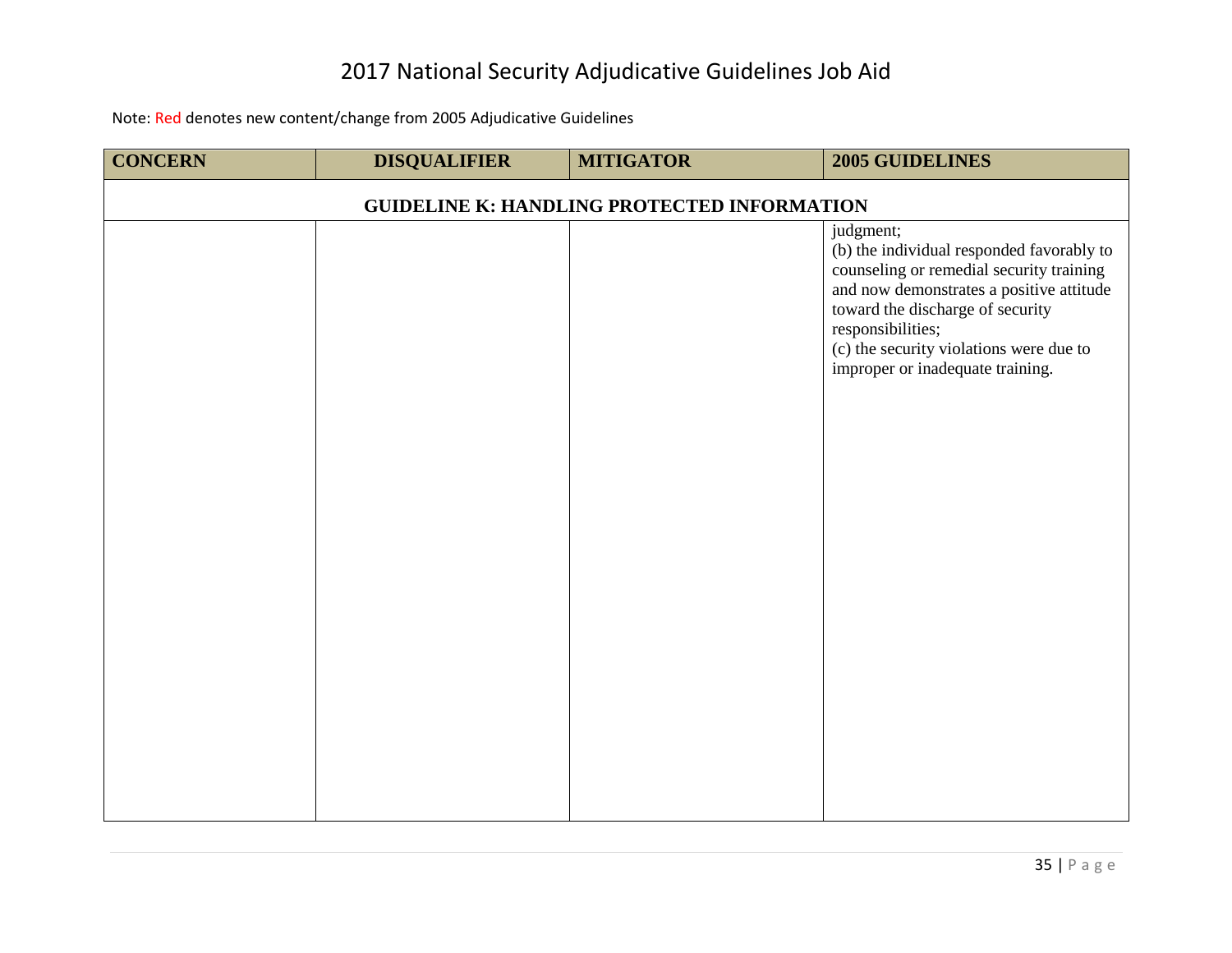<span id="page-36-0"></span>

| <b>CONCERN</b>                                                                                                                                                                                                                                                                                                                    | <b>DISQUALIFIER</b>                                                                                                                                                                                                                                                                                                                                                                                                                                                                                                                                                                                                                                                        | <b>MITIGATOR</b>                                                                                                                                                                                                                                                                                                                                                                                                                                                                                                                                          | <b>2005 GUIDELINES</b>                                                                                                                                                                                                                                                                                                                                                                                                                                                                                                                                                                                                                                                                                                                                                                                                                                                                                                                                                                                                                                                       |  |  |
|-----------------------------------------------------------------------------------------------------------------------------------------------------------------------------------------------------------------------------------------------------------------------------------------------------------------------------------|----------------------------------------------------------------------------------------------------------------------------------------------------------------------------------------------------------------------------------------------------------------------------------------------------------------------------------------------------------------------------------------------------------------------------------------------------------------------------------------------------------------------------------------------------------------------------------------------------------------------------------------------------------------------------|-----------------------------------------------------------------------------------------------------------------------------------------------------------------------------------------------------------------------------------------------------------------------------------------------------------------------------------------------------------------------------------------------------------------------------------------------------------------------------------------------------------------------------------------------------------|------------------------------------------------------------------------------------------------------------------------------------------------------------------------------------------------------------------------------------------------------------------------------------------------------------------------------------------------------------------------------------------------------------------------------------------------------------------------------------------------------------------------------------------------------------------------------------------------------------------------------------------------------------------------------------------------------------------------------------------------------------------------------------------------------------------------------------------------------------------------------------------------------------------------------------------------------------------------------------------------------------------------------------------------------------------------------|--|--|
| <b>GUIDELINE L: OUTSIDE ACTIVITIES</b>                                                                                                                                                                                                                                                                                            |                                                                                                                                                                                                                                                                                                                                                                                                                                                                                                                                                                                                                                                                            |                                                                                                                                                                                                                                                                                                                                                                                                                                                                                                                                                           |                                                                                                                                                                                                                                                                                                                                                                                                                                                                                                                                                                                                                                                                                                                                                                                                                                                                                                                                                                                                                                                                              |  |  |
| 36. The Concern.<br>Involvement in certain types<br>of outside employment or<br>activities is of security<br>concern if it poses a conflict<br>of interest with an<br>individual's security<br>responsibilities and could<br>create an increased risk of<br>unauthorized disclosure of<br>classified or sensitive<br>information. | 37. Conditions that could raise a<br>security concern and may be<br>disqualifying include:<br>(a) any employment or service,<br>whether compensated or<br>volunteer, with:<br>$(1)$ the government of a foreign<br>country;<br>(2) any foreign national,<br>organization, or other entity;<br>(3) a representative of any foreign<br>interest; and<br>(4) any foreign, domestic, or<br>international organization or<br>person engaged in analysis,<br>discussion, or publication of<br>material on intelligence, defense,<br>foreign affairs, or protected<br>technology; and<br>(b) failure to report or fully<br>disclose an outside activity when<br>this is required. | 38. Conditions that could<br>mitigate security concerns<br>include:<br>(a) evaluation of the outside<br>employment or activity by the<br>appropriate security or<br>counterintelligence office<br>indicates that it does not pose a<br>conflict with an individual's<br>security responsibilities or with<br>the national security interests of<br>the United States; and<br>(b) the individual terminated the<br>employment or discontinued the<br>activity upon being notified that it<br>was in conflict with his or her<br>security responsibilities. | 36. The Concern. Involvement in certain<br>types of outside employment or activities<br>is of security concern if it poses a conflict<br>of interest with an individual's security<br>responsibilities and could create an<br>increased risk of unauthorized disclosure<br>of classified information.<br>37. Conditions that could raise a<br>security concern and may be<br>disqualifying include:<br>(a) any employment or service, whether<br>compensated or volunteer, with:<br>$(1)$ the government of a foreign country;<br>(2) any foreign national, organization, or<br>other entity;<br>(3) a representative of any foreign<br>interest;<br>(4) any foreign, domestic, or international<br>organization or person engaged in<br>analysis, discussion, or publication of<br>material on intelligence, defense, foreign<br>affairs, or protected technology;<br>(b) failure to report or fully disclose an<br>outside activity when this is required.<br>38. Conditions that could mitigate<br>security concerns include:<br>(a) evaluation of the outside employment |  |  |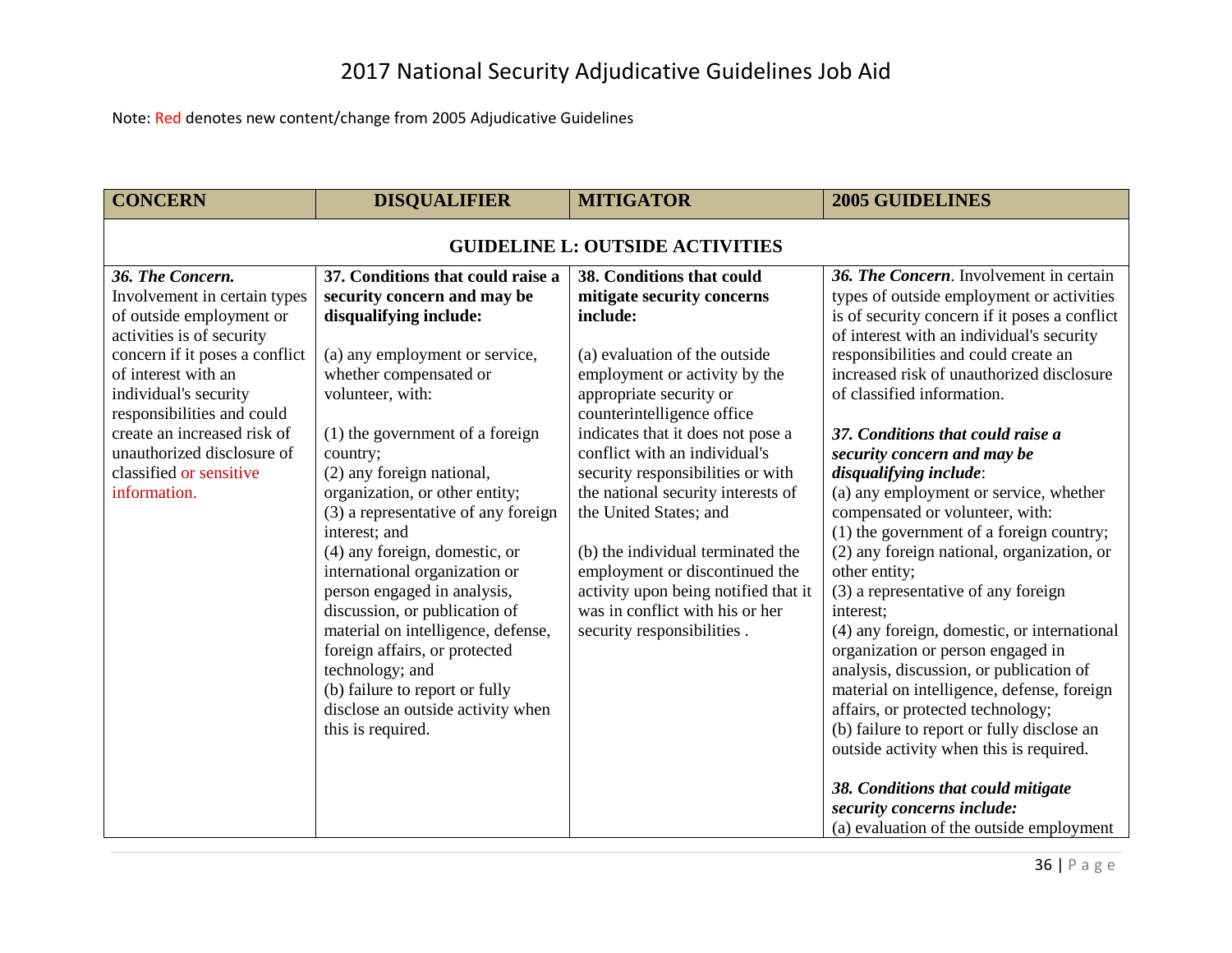| <b>CONCERN</b>                         | <b>DISQUALIFIER</b> | <b>MITIGATOR</b> | <b>2005 GUIDELINES</b>                                                                                                                                                                                                                                                                                                                                                                                                    |  |  |  |
|----------------------------------------|---------------------|------------------|---------------------------------------------------------------------------------------------------------------------------------------------------------------------------------------------------------------------------------------------------------------------------------------------------------------------------------------------------------------------------------------------------------------------------|--|--|--|
| <b>GUIDELINE L: OUTSIDE ACTIVITIES</b> |                     |                  |                                                                                                                                                                                                                                                                                                                                                                                                                           |  |  |  |
|                                        |                     |                  | or activity by the appropriate security or<br>counterintelligence office indicates that it<br>does not pose a conflict with an<br>individual's security responsibilities or<br>with the national security interests of the<br>United States;<br>(b) the individual terminates the<br>employment or discontinued the activity<br>upon being notified that it was in conflict<br>with his or her security responsibilities. |  |  |  |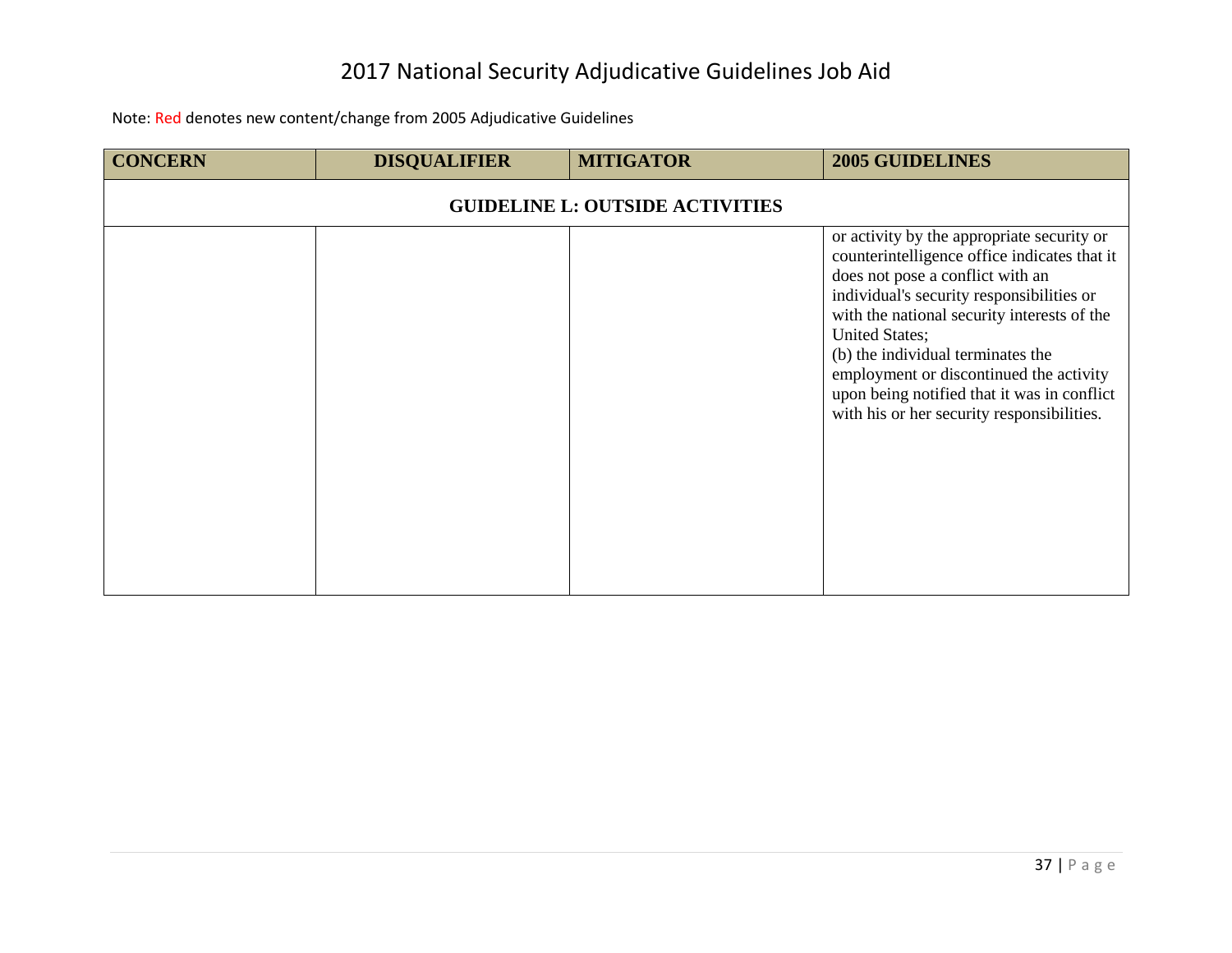<span id="page-38-0"></span>

| <b>CONCERN</b>                                    | <b>DISQUALIFIER</b>                 | <b>MITIGATOR</b>                   | <b>2005 GUIDELINES</b>                     |  |
|---------------------------------------------------|-------------------------------------|------------------------------------|--------------------------------------------|--|
| <b>GUIDELINE M: USE OF INFORMATION TECHNOLOGY</b> |                                     |                                    |                                            |  |
| 39. The Concern. Failure                          | 40. Conditions that could raise a   | 41. Conditions that could          | 39. The Concern. Noncompliance with        |  |
| to comply with rules,                             | security concern and may be         | mitigate security concerns         | rules, procedures, guidelines or           |  |
| procedures, guidelines, or                        | disqualifying include:              | include:                           | regulations pertaining to information      |  |
| regulations pertaining to                         | (a) unauthorized entry into any     | (a) so much time has elapsed       | technology systems may raise security      |  |
| information technology                            | information technology system;      | since the behavior happened, or it | concerns about an individual's reliability |  |
| systems may raise security                        | (b) unauthorized modification,      | happened under such unusual        | and trustworthiness, calling into question |  |
| concerns about an                                 | destruction, or manipulation of, or | circumstances, that it is unlikely | the willingness or ability to properly     |  |
| individual's reliability and                      | denial of access to, an information | to recur and does not cast doubt   | protect sensitive systems, networks, and   |  |
| trustworthiness, calling into                     | (c) use of any information          | on the individual's reliability,   | information. Information Technology        |  |
| question the willingness or                       | technology system to gain           | trustworthiness, or good           | Systems include all related computer       |  |
| ability to properly protect                       | unauthorized access to another      | judgment;                          | hardware, software, firmware, and data     |  |
| sensitive systems, networks,                      | system or to a compartmented        | (b) the misuse was minor and       | used for the communication,                |  |
| and information.                                  | area within the same system;        | done solely in the interest of     | transmission, processing, manipulation,    |  |
| <b>Information Technology</b>                     | (d) downloading, storing, or        | organizational efficiency and      | storage, or protection of information.     |  |
| includes any computer-                            | transmitting classified, sensitive, | effectiveness;                     |                                            |  |
| based, mobile, or wireless                        | proprietary, or other protected     | (c) the conduct was unintentional  | 40. Conditions that could raise a          |  |
| device used to create, store,                     | information on or to any            | or inadvertent and was followed    | security concern and may be                |  |
| access, process, manipulate,                      | unauthorized information            | by a prompt, good-faith effort to  | disqualifying include:                     |  |
| protect, or move                                  | technology system;                  | correct the situation and by       | (a) illegal or unauthorized entry into any |  |
| information. This includes                        | (e) unauthorized use of any         | notification to appropriate        | information technology system or           |  |
| any component, whether                            | information technology system       | personnel; and                     | component thereof;                         |  |
| integrated into a larger                          | (f) introduction, removal, or       | (d) the misuse was due to          | (b) illegal or unauthorized modification,  |  |
| system or not, such as                            | duplication of hardware,            | improper or inadequate training or | destruction, manipulation or denial of     |  |
| hardware, software, or                            | firmware, software, or media to or  | unclear instructions.              | access to information, software,           |  |
| firmware, used to enable or                       | from any information technology     |                                    | firmware, or hardware in an information    |  |
| facilitate these operations                       | system when prohibited by rules,    |                                    | technology system;                         |  |
|                                                   | procedures, guidelines, or          |                                    | (c) use of any information technology      |  |
|                                                   | regulations or when otherwise not   |                                    | system to gain unauthorized access to      |  |
|                                                   | authorized;                         |                                    | another system or to a compartmented       |  |
|                                                   | (g) negligence or lax security      |                                    | area within the same system;               |  |
|                                                   | practices in handling information   |                                    | (d) downloading, storing, or transmitting  |  |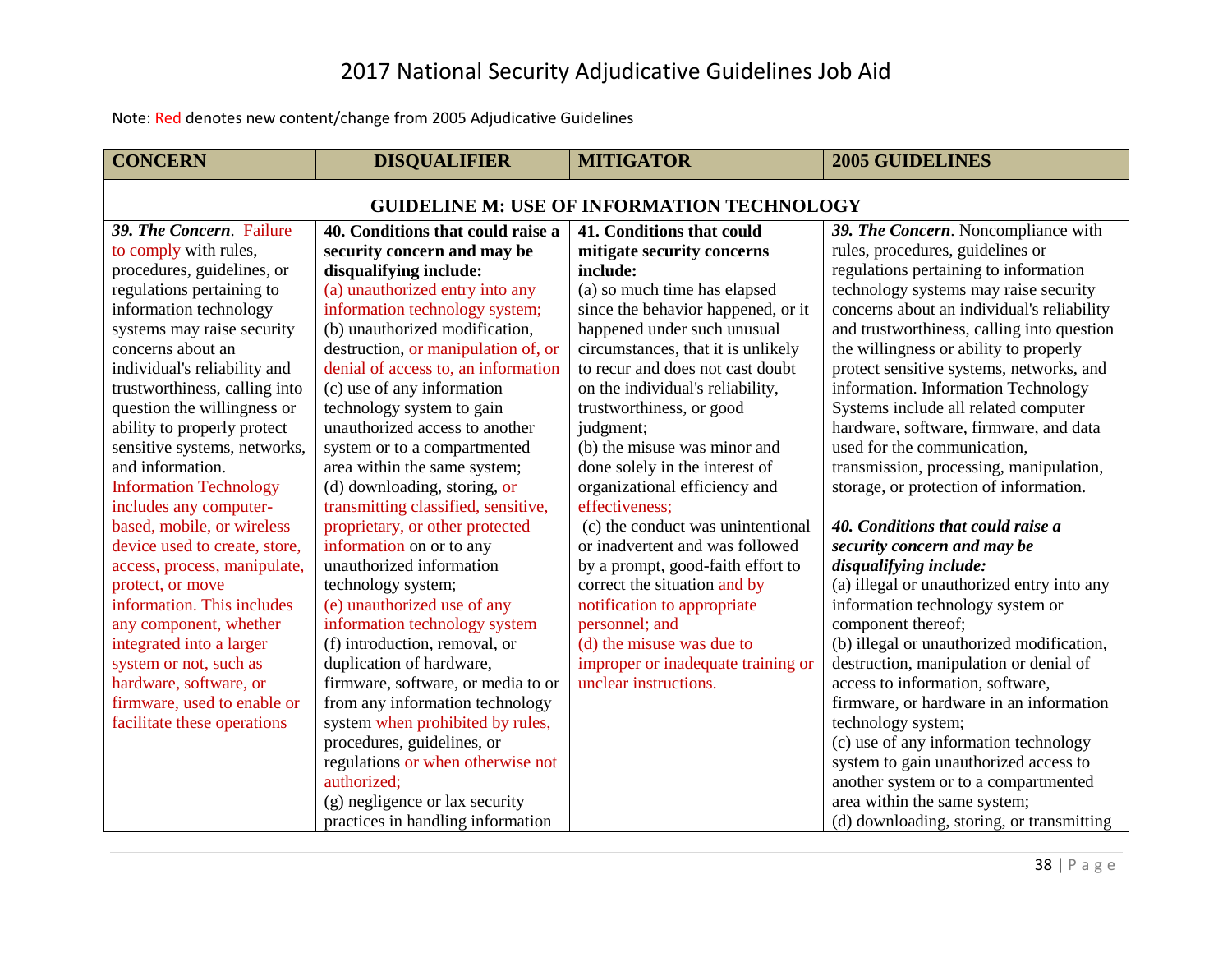| <b>CONCERN</b>                                    | <b>DISQUALIFIER</b>                                                                                                                                                                                       | <b>MITIGATOR</b> | <b>2005 GUIDELINES</b>                                                                                                                                                                                                                                                                                                                                                                                                                                                                                                                                                                                                                                                                                                                                                                                                                                                                                                                                                                                                                                                                                                                                                                  |  |  |  |
|---------------------------------------------------|-----------------------------------------------------------------------------------------------------------------------------------------------------------------------------------------------------------|------------------|-----------------------------------------------------------------------------------------------------------------------------------------------------------------------------------------------------------------------------------------------------------------------------------------------------------------------------------------------------------------------------------------------------------------------------------------------------------------------------------------------------------------------------------------------------------------------------------------------------------------------------------------------------------------------------------------------------------------------------------------------------------------------------------------------------------------------------------------------------------------------------------------------------------------------------------------------------------------------------------------------------------------------------------------------------------------------------------------------------------------------------------------------------------------------------------------|--|--|--|
| <b>GUIDELINE M: USE OF INFORMATION TECHNOLOGY</b> |                                                                                                                                                                                                           |                  |                                                                                                                                                                                                                                                                                                                                                                                                                                                                                                                                                                                                                                                                                                                                                                                                                                                                                                                                                                                                                                                                                                                                                                                         |  |  |  |
|                                                   | technology that persists despite<br>counseling by management; and<br>(h) any misuse of information<br>technology, whether deliberate or<br>negligent, that results in damage<br>to the national security. |                  | classified information on or to any<br>unauthorized software, hardware, or<br>information technology system;<br>(e) unauthorized use of a government or<br>other information technology system;<br>(f) introduction, removal, or duplication<br>of hardware, firmware, software, or<br>media to or from any information<br>technology system without authorization,<br>when prohibited by rules, procedures,<br>guidelines or regulations.<br>(g) negligence or lax security habits in<br>handling information technology that<br>persist despite counseling by<br>management;<br>(h) any misuse of information<br>technology, whether deliberate or<br>negligent, that results in damage to the<br>national security.<br>41. Conditions that could mitigate<br>security concerns include:<br>(a) so much time has elapsed since the<br>behavior happened, or it happened under<br>such unusual circumstances, that it is<br>unlikely to recur or does not cast doubt<br>on the individual's reliability,<br>trustworthiness, or good judgment;<br>(b) the misuse was minor and done only<br>in the interest of organizational efficiency<br>and effectiveness, such as letting another |  |  |  |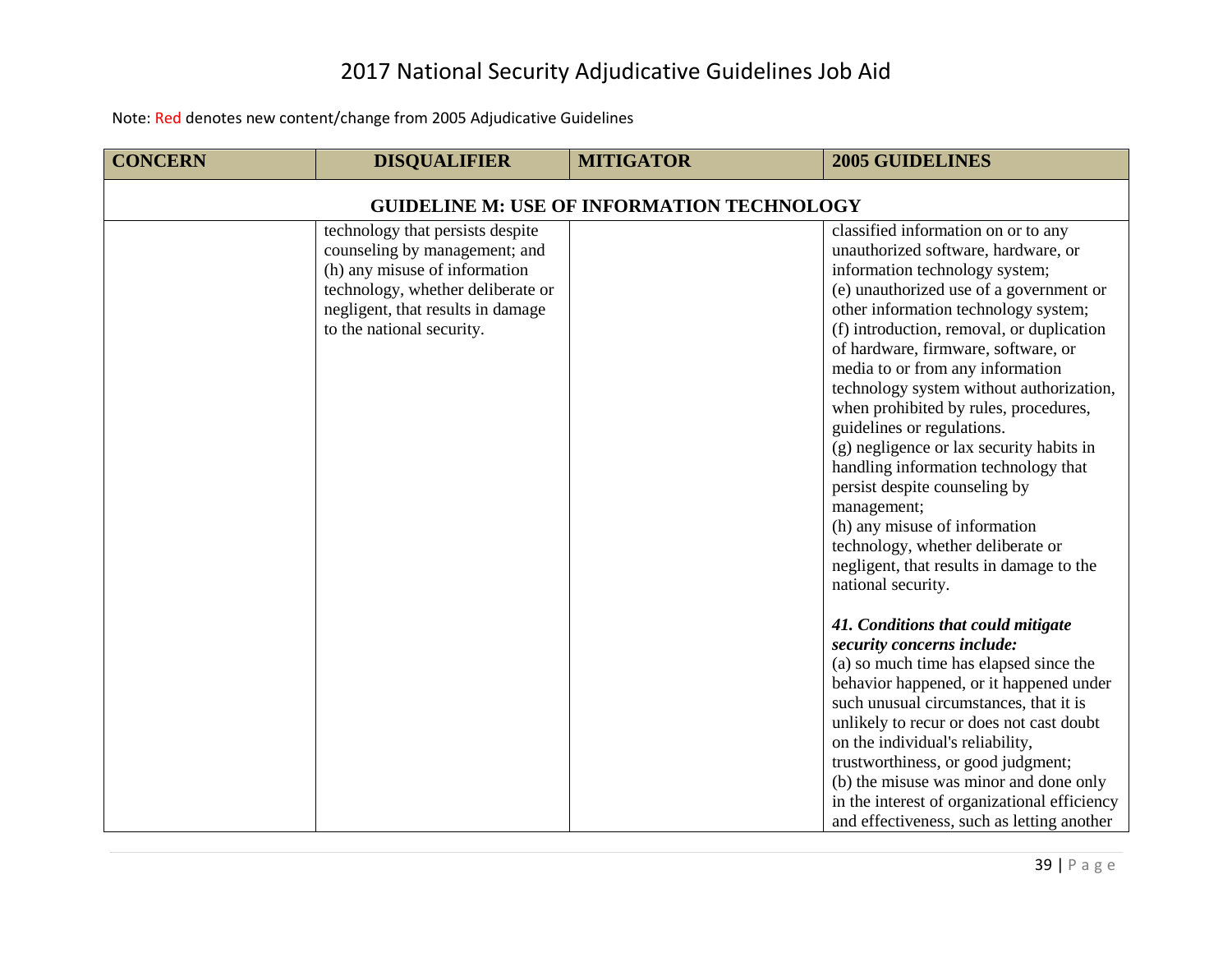| <b>CONCERN</b>                                    | <b>DISQUALIFIER</b> | <b>MITIGATOR</b> | 2005 GUIDELINES                                                                                                                                                                                                                                                                 |  |  |
|---------------------------------------------------|---------------------|------------------|---------------------------------------------------------------------------------------------------------------------------------------------------------------------------------------------------------------------------------------------------------------------------------|--|--|
| <b>GUIDELINE M: USE OF INFORMATION TECHNOLOGY</b> |                     |                  |                                                                                                                                                                                                                                                                                 |  |  |
|                                                   |                     |                  | person use one's password or computer<br>when no other timely alternative was<br>readily available;<br>(c) the conduct was unintentional or<br>inadvertent and was followed by a<br>prompt, good-faith effort to correct the<br>situation and by notification of<br>supervisor. |  |  |
|                                                   |                     |                  |                                                                                                                                                                                                                                                                                 |  |  |
|                                                   |                     |                  |                                                                                                                                                                                                                                                                                 |  |  |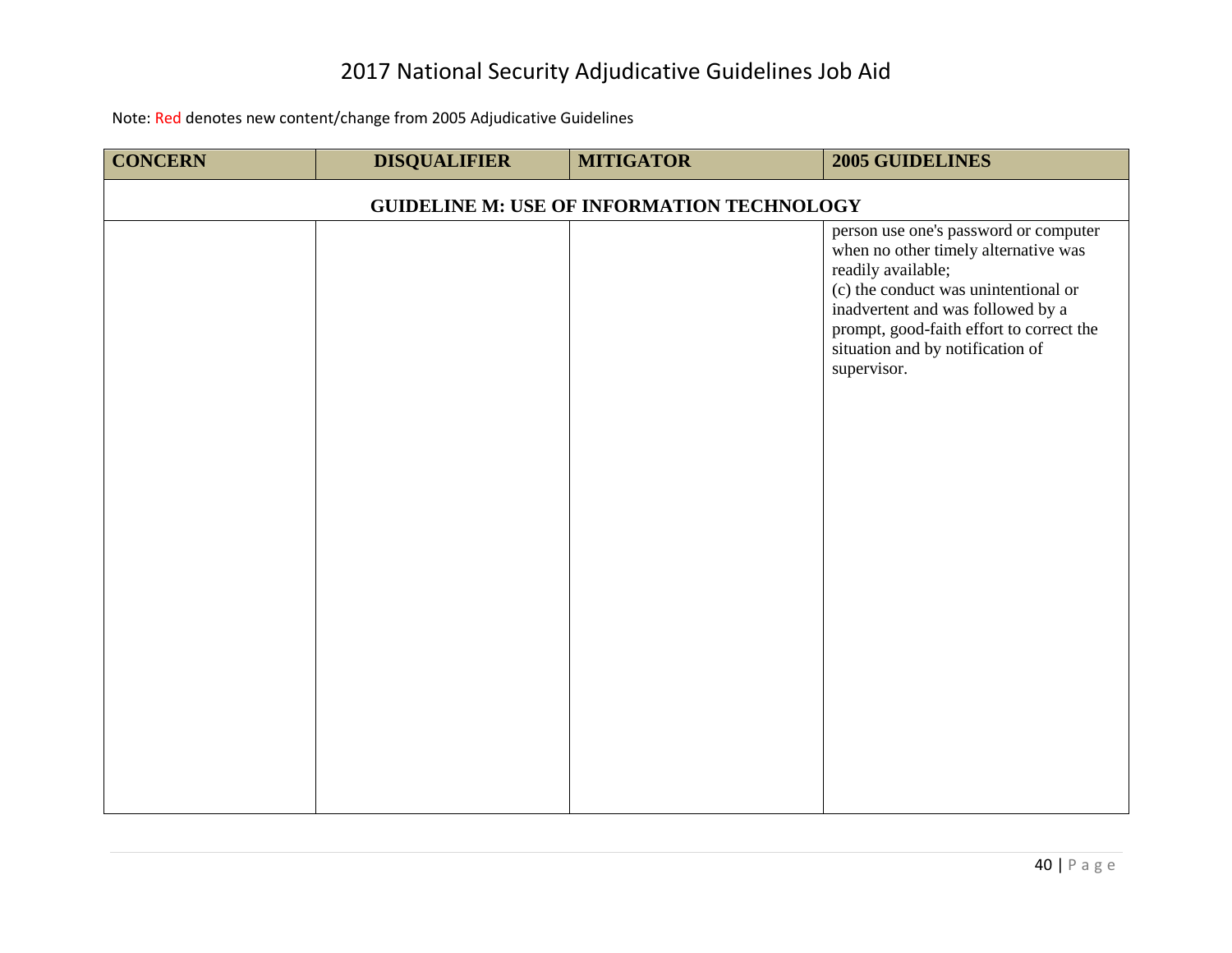<span id="page-41-0"></span>Note: Red denotes new content/change from 2005 Adjudicative Guidelines

#### **BOND AMENDMENT GUIDANCE Appendix B in the Guidelines (SEAD 4)**

On 28 January 2008, Congress amended the IRTPA of 2004, adding statutory restrictions on certain eligibility determinations and establishing waiver and congressional reporting requirements. These modifications are collectively referred to as the "Bond Amendments" and were made effective on 1 January 2008.4 For the reasons identified in paragraph E.2 above, application of the Bond Amendment's statutory restrictions will be applied to all adjudications covered under this Directive.

**1. PROHIBITION:** Heads of agencies are prohibited from granting or renewing national security eligibility for any covered individual who is an unlawful user of a controlled substance or is an addict as defined below. If an authorized adjudicative agency has a case pending review that involves an unlawful user of a controlled substance or an addict, the statutory prohibition must be applied and the individual will receive the agency's established administrative review procedures. A meritorious waiver may not be authorized with reference to this prohibition. For purposes of this prohibition:

(a) an "addict" is any individual who habitually uses any narcotic drug so as to endanger the public morals, health, safety, or welfare; or is so far addicted to the use of narcotic drugs as to have lost the power of self-control with reference to his addiction.

(b) a "controlled substance" means any "controlled substance" as defined in 21 USC 802.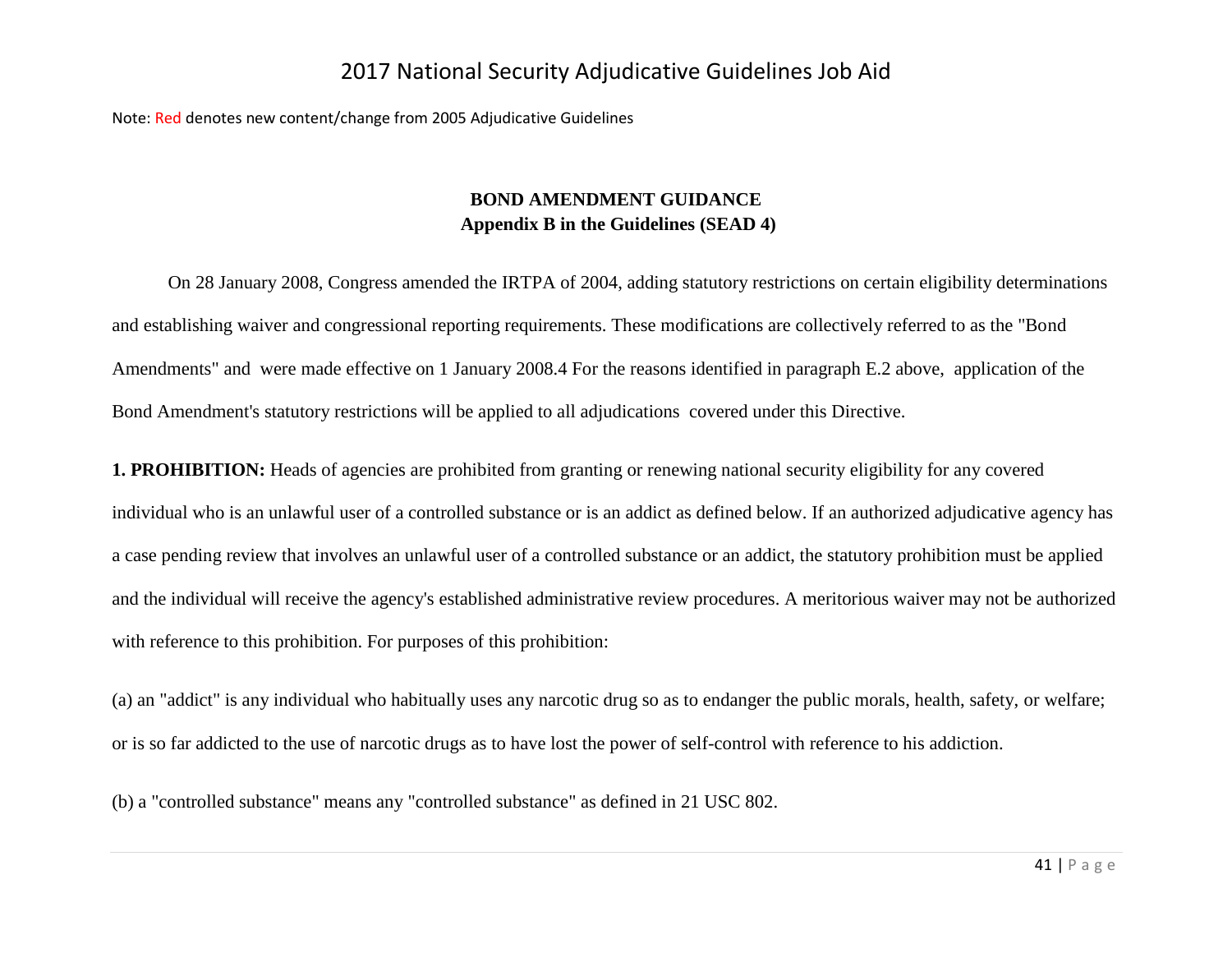Note: Red denotes new content/change from 2005 Adjudicative Guidelines

**2. DISQUALIFICATION:** The Bond Amendment also contains disqualification provisions which apply only to those covered individuals seeking access to Sensitive Compartmented Information (SCI), Special Access Programs (SAP), or Restricted Data (RD). Heads of agencies may not grant or renew access to SCI, SAP, or RD to a covered individual who:

(a) has been convicted in any court of the U.S. of a crime, was sentenced to imprisonment for a term exceeding one year, and was incarcerated as a result of that sentence for not less than one year;

(b) has been discharged or dismissed from the Armed Forces under dishonorable conditions; or

(c) is determined to be mentally incompetent; an individual is "mentally incompetent" when he or she has been declared mentally incompetent as determined by competency proceedings conducted in a court or administrative agency with proper jurisdiction.

#### **3. WAIVER STANDARD AND PROCEDURES**: When a disqualifier reflected in paragraph

 $2(a)$  - (c) above exists, the adjudicator will proceed with the adjudication using the appropriate mitigation conditions found in these adjudicative guidelines. If the adjudicator would have arrived at a favorable decision but for the Bond Amendment disqualification, a meritorious waiver may be appropriate.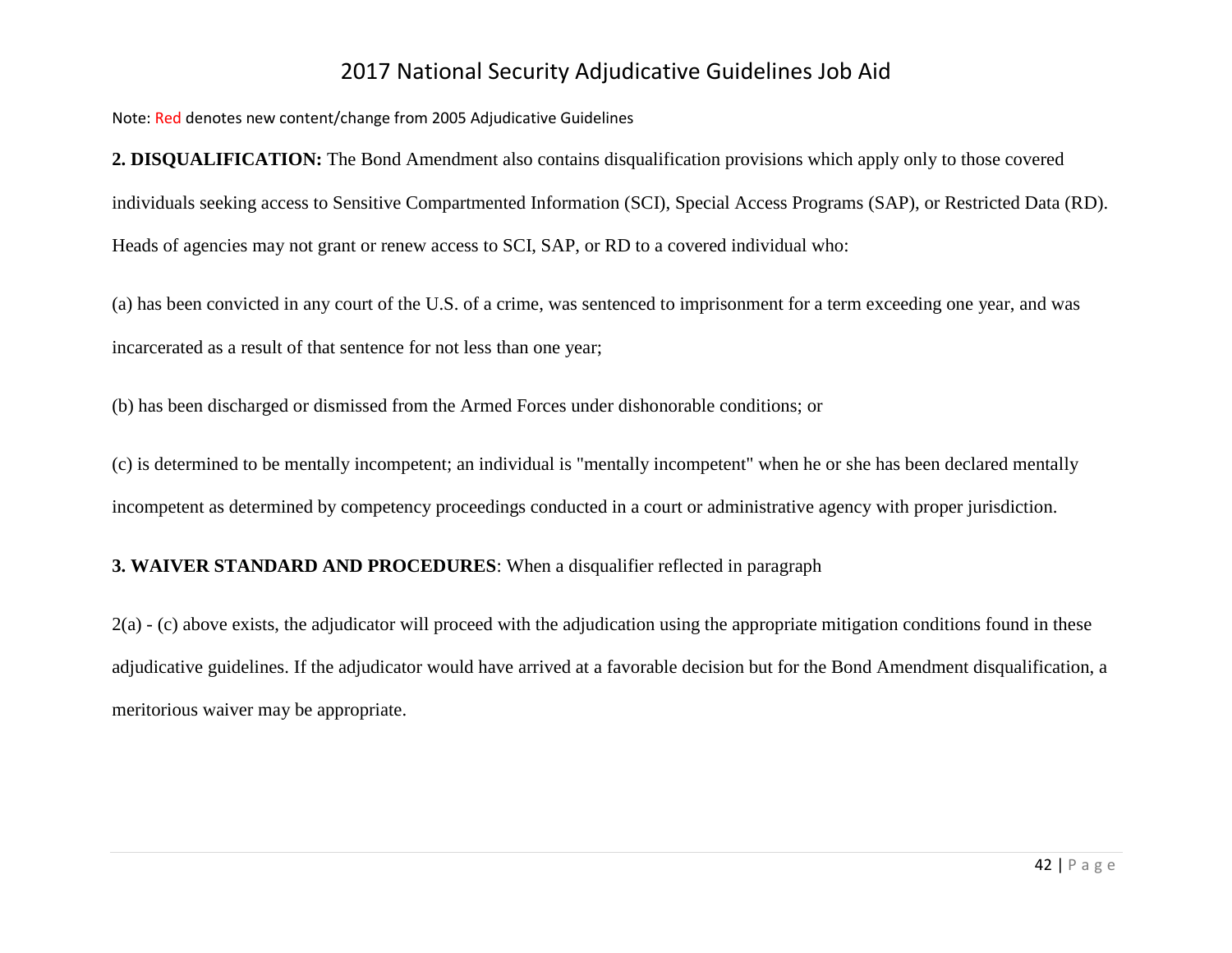Note: Red denotes new content/change from 2005 Adjudicative Guidelines

(a) Meritorious waivers will be considered an "Exception" to the adjudicative guidelines and will be annotated as a "Waiver" in the adjudicative decision recorded in the appropriate databases listed in para. E.5. Adjudicators will provide a detailed justification for the meritorious waiver in the final adjudicative report.

(b) If, after applying the appropriate mitigating factors listed in these adjudicative guidelines, a meritorious waiver is not appropriate, the SCI, SAP, or RD access will be denied or revoked with a written explanation that cites the adjudicative guidelines applied and the Bond Amendment disqualifier. The authorized adjudicative agency's established administrative review procedures shall be followed in all such cases.

(c) Each authorized adjudicative agency shall maintain a record of the number and type of meritorious waivers granted, to include the rationale for each waiver, and shall report this data annually to the SecEA in advance of the annual report to Congress. Authorized adjudicative agencies will also maintain a record of all disqualifications, broken down by type, due to Bond

#### **Amendment requirements.**

4. Authorized adjudicative agencies often have no ability to predict whether the covered individual for whom national security eligibility determinations are being made will also require access to SCI, SAP, or RD. Accordingly, the following guidance applies to all national security adjudicative determinations: